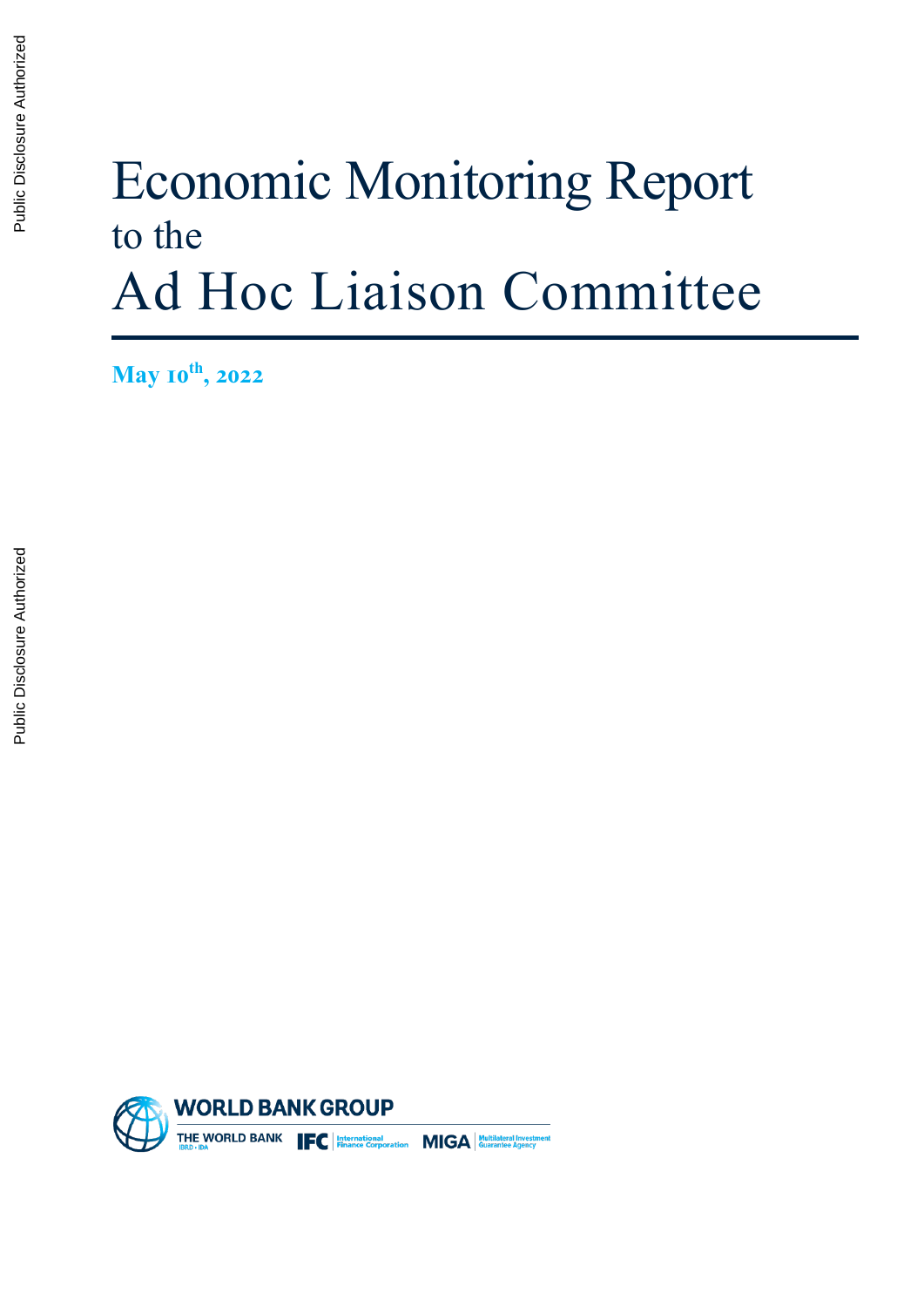# Table of Contents

#### **CHAPTER I: RECENT ECONOMIC D[EVELOPMENTS](#page-7-0)**

| $b$ |  |
|-----|--|
|     |  |
|     |  |

#### **CHAPTER II: THE IMPACT OF THE COVID-19 PANDEMIC ON POVERTY: TOWARD A MORE RESILIENT FUTURE**

| d) Linking Changes in Income and Employment to Increases in Food Insecurity 25 |  |
|--------------------------------------------------------------------------------|--|
|                                                                                |  |
|                                                                                |  |

#### **ANNEX I: STOCKTAKING OF WORLD BANK RECOMMENDATIONS TO THE AHLC MEETINGS OVER THE YEARS**

#### **TABLES**

#### **FIGURES**

| Figure 2: Percentage of vaccinated population, Palestinian territories (as of April 12, 2022) |
|-----------------------------------------------------------------------------------------------|
|                                                                                               |
| Figure 4: Growth in non-performing and classified loans (US\$ million & % of gross loans) 18  |
| Figure 5: Poverty rates by location with simulations for impact of the pandemic               |
|                                                                                               |
| Figure 7: Share of households in which income decreased during pandemic restrictions (%) 23   |
|                                                                                               |
|                                                                                               |
| Figure 10: Distribution of households reporting receiving social protection benefits 26       |
|                                                                                               |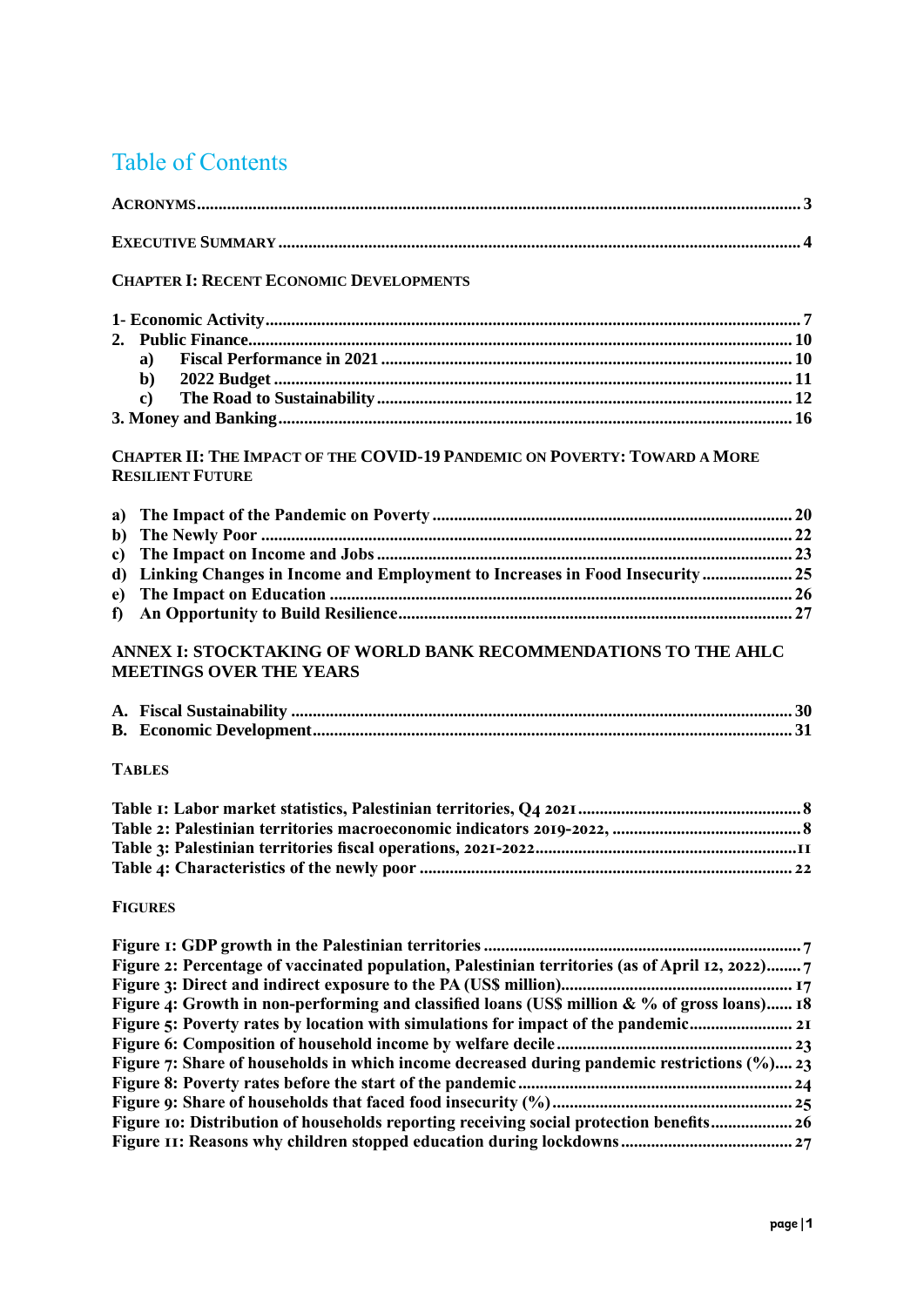#### **BOXES**

| Box 3: The West Bank and Gaza in regional context: The effects of the pandemic             |
|--------------------------------------------------------------------------------------------|
| Box 4: What has the impact of the pandemic been on refugees in the West Bank and Gaza?  24 |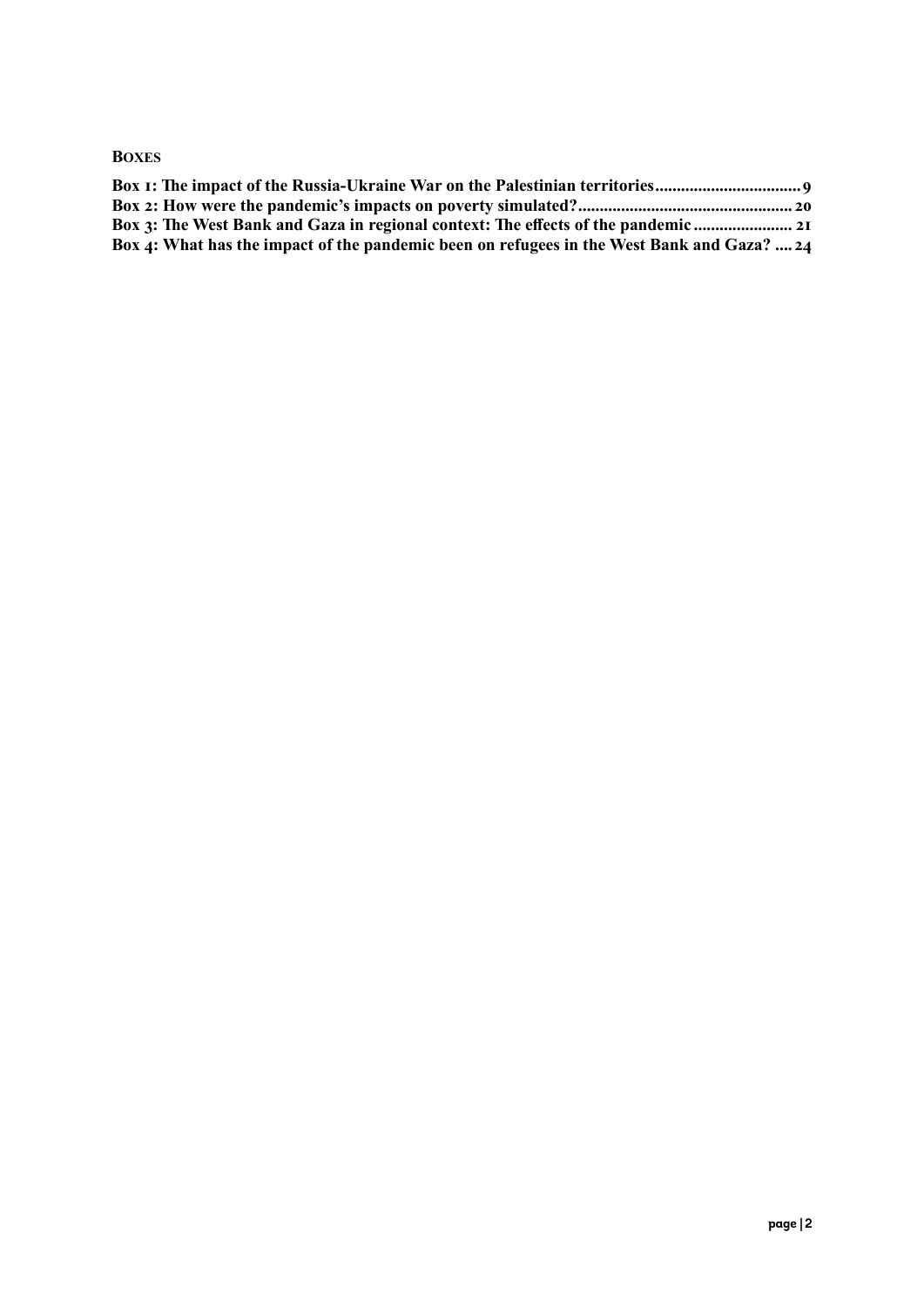## <span id="page-3-0"></span>ACRONYMS

| AHLC            | <b>Ad Hoc Liaison Committee</b>                                   |
|-----------------|-------------------------------------------------------------------|
| <b>AML/CFT</b>  | <b>Anti-Money Laundering and Combating Financing of Terrorism</b> |
| <b>CBRs</b>     | <b>Correspondent Banking Relationships</b>                        |
| <b>CCS</b>      | <b>Commitment control system</b>                                  |
| DSL             | <b>Digital Subscriber Line</b>                                    |
| FATF            | <b>Financial Action Task Force</b>                                |
| <b>FCV</b>      | <b>Fragility, Conflict and Violence</b>                           |
| <b>GDP</b>      | <b>Gross Domestic Product</b>                                     |
| GoI             | <b>Government of Israel</b>                                       |
| <b>GNI</b>      | <b>Gross National Income</b>                                      |
| <b>GRM</b>      | <b>Gaza Reconstruction Mechanism</b>                              |
| <b>HCPPP</b>    | <b>High Council for Public Procurement Policies</b>               |
| <b>IFMIS</b>    | <b>Integrated Financial Management Information System</b>         |
| <b>IMF</b>      | <b>International Monetary Fund</b>                                |
| <b>LGUs</b>     | <b>Local Government Units</b>                                     |
| <b>LWSC</b>     | <b>Land Water Settlement Commission</b>                           |
| <b>MENA</b>     | <b>Middle East and North Africa</b>                               |
| <b>MENAFATF</b> | <b>Middle East and North Africa Financial Action Task Force</b>   |
| MoF             | <b>Ministry of Finance</b>                                        |
| <b>NPL</b>      | <b>Non-Performing Loans</b>                                       |
| <b>OMR</b>      | <b>Outside medical referrals</b>                                  |
| <b>PA</b>       | <b>Palestinian Authority</b>                                      |
| <b>PCBS</b>     | <b>Palestinian Central Bureau of Statistics</b>                   |
| <b>PEFA</b>     | <b>Public Expenditure and Financial Accountability</b>            |
| <b>PFM</b>      | <b>Public Financial Management</b>                                |
| <b>PLA</b>      | <b>Palestinian Land Authority</b>                                 |
| <b>PMA</b>      | <b>Palestine Monetary Authority</b>                               |
| <b>SMEs</b>     | <b>Small and Medium Enterprises</b>                               |
| <b>TFP</b>      | <b>Total Factor Productivity</b>                                  |
| VAT             | <b>Value Added Tax</b>                                            |
|                 |                                                                   |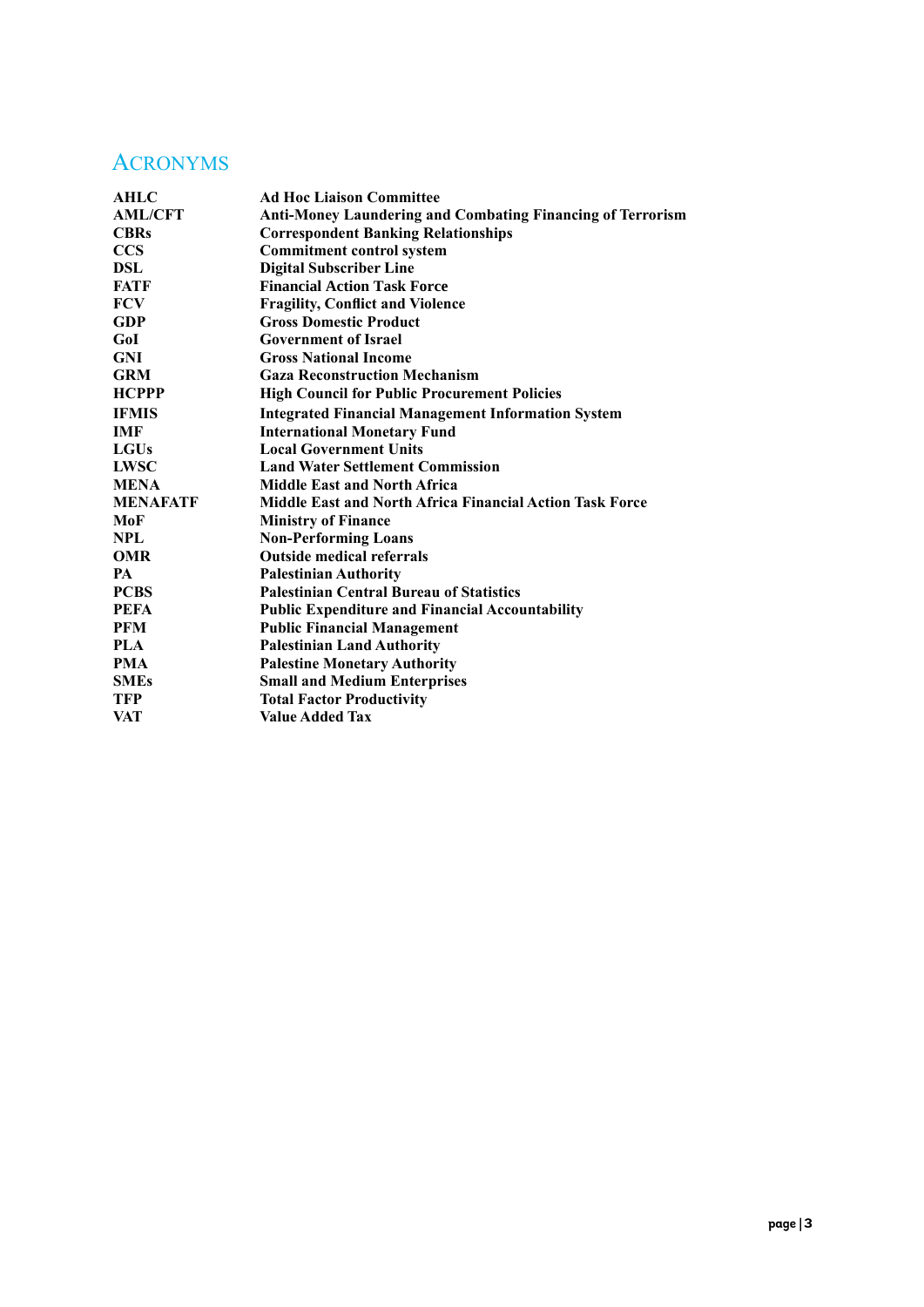# <span id="page-4-0"></span>Executive Summary

- **i. Despite confronting significant challenges, in 2021 the Palestinian economy started to recover from the severe impact of the COVID-19 pandemic.** The economy grew by 7.1 percent in 2021, as measures to confront the pandemic remained significantly eased, and was mainly driven by a healthy growth rate of 7.8 percent in the West Bank due to higher consumption as a result of the ease of COVID-related measures and an increase in the number of Palestinians working in Israel and the settlements, from 125,000 in 2020 to 153,000 in Q4 2021. In Gaza, the May 2021 conflict slowed the Strip's recovery resulting in a growth rate of 3.4 percent. While poverty rates slightly decreased to 27.3 percent in 2021, representing a population of about 1.5 million people, the unemployment rate increased to 24.2 percent in Q4 2021 in the Palestinian territories – up from 23.4 percent in Q4 2020, mainly due to a 3.2 percentage point rise in the labor market participation rate. Significant differences in unemployment rates between the West Bank and the Gaza Strip— 13.2 percent and 44.7 percent, respectively—reflect the divergent development patterns.
- **ii. In 2021, the management of fiscal policies remained the single most important economic challenge confronted by the Palestinian Authority (PA).** The recovery of the Palestinian economy had a positive impact on fiscal revenues. Domestic tax collections grew by 28 percent, and clearance revenue increased by 12 percent, despite higher unilateral deductions by the Government of Israel (GoI) which reached NIS338 million (US\$104 million) in 2021. Expenditure growth was limited to 2 percent as increases in the wage bill were offset by lower transfers. However, aid received was only US\$317 million. In fact, as a share of GDP, aid to the budget fell from 27 percent in 2008 to 1.8 percent in 2021. Consequently, the PA faced a large financing need of US\$940 million in 2021. An advance payment on clearance revenues in the amount of US\$153 million (NIS500 million) provided by the GoI in September 2021 provided some relief. Nevertheless, the needs remained large and to address this, the PA relied on arrears to the private sector, the pension fund, and domestic borrowing. The PA has also been paying partial salaries since November 2021, accumulating arrears to public employees. The stock of arrears accumulated to the private sector is around US\$975 million, according to the Ministry of Finance, while arrears to the pension fund are estimated at US\$3 billion, as of end-2021. The large stock of arrears causes a growing risk to the stability of the economy.
- **iii. Against this fiscal backdrop, the banking system has remained relatively stable largely due to sound financial regulations, which confirms the importance of safeguarding the banking system against economic shocks.** The PA has significantly increased its borrowing from domestic banks, increasing the exposure of the banking system through domestic public debt. Domestic public debt reached US\$2.5 billion by December 2021 (23 percent of total direct credit) and exceeded the Palestine Monetary Authority (PMA) exposure limits by 15 percent. In addition to direct borrowing by the PA, bank loans to PA employees (backed by future salaries) also represent an indirect channel of exposure to the public sector, along with the expanded usage of promissory notes. Overall, the PA and public employees account for about US\$4.3 billion, or 40 percent of total banking sector credits. In this regard, the PA's decision to pay partial salaries has gradually deteriorated the quality of loan portfolios across the banking and microfinance sectors, which compounded the risk to bank profitability, and further deterioration is likely. In the current context, the independence of the PMA, as a supervisor and prudential regulator of the banking system, should be safeguarded. In addition, a more stable arrangement for cross-border payments, the correspondent banking relationship, is being developed by the PMA and the Bank of Israel, but progress in the establishment of, and transition to the proposed arrangement has been slow, and efforts should be accelerated to reduce these risks.
- **iv. The size of the deficit is expected to remain large in 2022, reaching 5.1 percent of GDP (before aid).** Since additional domestic financing is no longer possible, and aid has been on a declining trend, proceeding with priority reforms is crucial. Otherwise, the continual provision of quality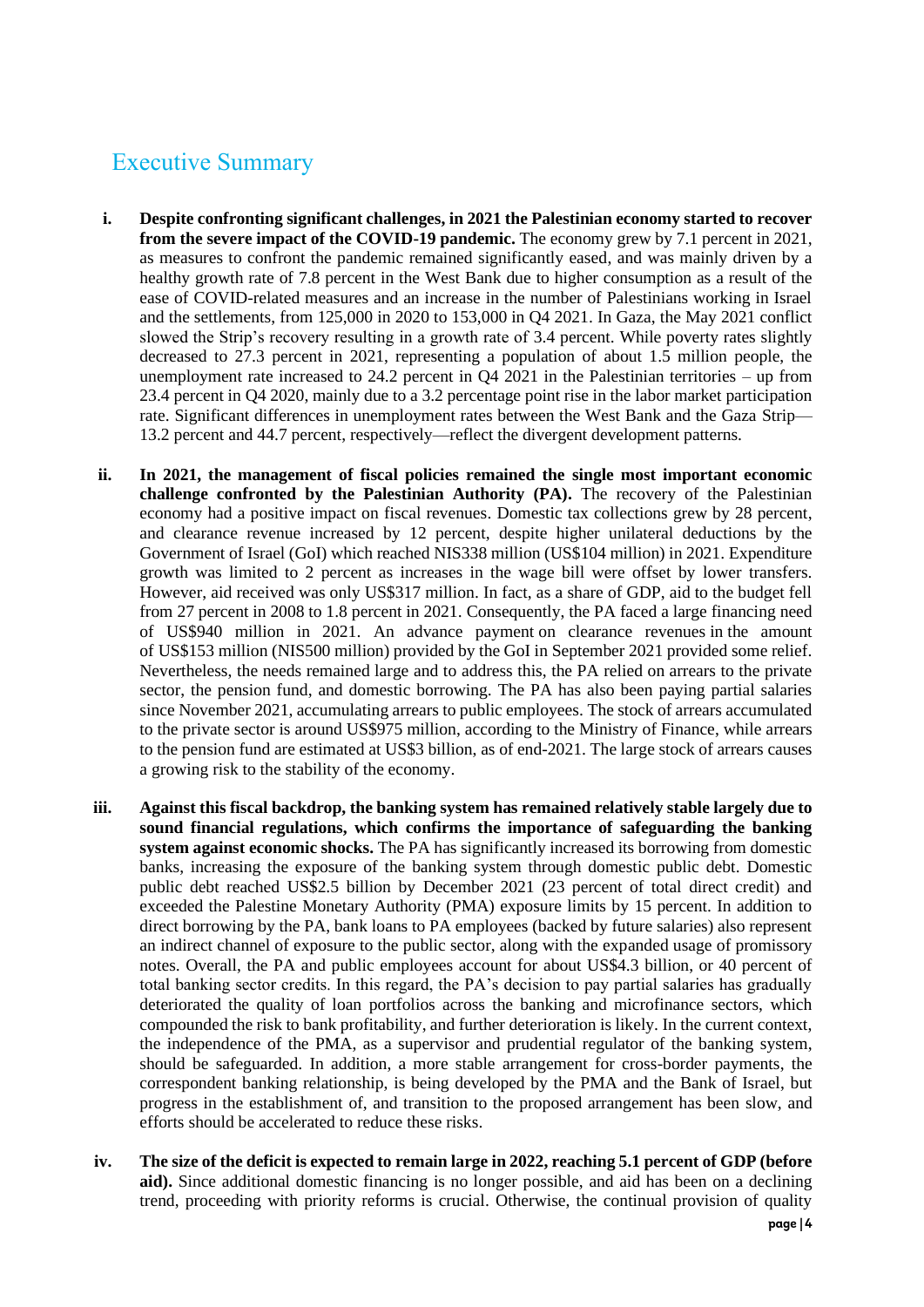public services will be constrained. This report provides concrete recommendations on what can be done to build a medium-term sustainable macroeconomic framework. These are key for further strengthening the fiscal position, and thus warrant continual efforts by the PA and support from the international community. Additionally, cooperation by the GoI is essential to ensure the reforms reach their potential. On the expenditure side, this report identifies several reform areas that the PA could undertake to address the fiscal situation. First, deep reforms are needed to improve sustainability of the wage bill, including (a) development of a more performance-based civil service staff assessment, (b) alignment of the security sector staffing and skill-set with the actual needs, and (c) reduction of education sector staff to student ratio, as well doctor to patient ratio, closer to comparator countries. Second, the pension system could be reformed to (a) increase the retirement age, (b) tighten the criteria for disability and survivorship pensions, and (c) bring the pension level in line with international practices to make it affordable. Third, reforms in the health sector need to (a) strengthen prevention, (b) increase hospital capacity to improve investments in physical and human resources, and (c) reform the health financing system and institutions. Finally, net lending has resulted in unplanned subsidies of more than US\$370 million per year (2 percent of GDP) to the Local Government Units (LGUs). Reform should, first, increase LGU revenues, second, strengthen governance of the electricity and water distribution services, and finally, reform the intergovernmental fiscal transfers system.

- **v. There is also scope to further enhance revenue generation.** The general PA revenues (before grants) as a share of GDP in the Palestinian territories stood at around 23 percent in 2021, which compares well to other fragile countries at the same level of development. However, more can still be done. In addition to internal efforts to widen the tax base and improve administration, there is scope for cooperation between the GoI and PA to increase revenues. For example, granting Palestinian businesses access to Area C could potentially increase the PA's revenues by 6 percentage points of GDP, according to World Bank estimates. In addition, the Israeli civil administration, which already collects revenues from businesses operating in Area C, could transfer these funds to the PA. The PA's share of Allenby Bridge exit fees, which according to the Paris Protocol should be transferred monthly, could be enhanced and regularized. Renegotiating down the 3 percent handling fee charged by the GoI to handle Palestinian imports is also a priority. The recent implementation of a pilot for an e-VAT system on March 9, whereby traders are granted the option to voluntarily issue transaction receipts digitally, is an important step in the right direction for cooperation on fiscal matters. However, more is needed to further develop and consolidate the pilot so that both interfaces are linked in real-time.
- **vi. These proposed reforms, while necessary and urgent, are not sufficient to allow the economy to reach its potential if the policy context under which the Palestinian economy operates does not improve significantly.** Growth in the Palestinian territories is projected to slow to 3.7 percent in 2022, returning to the growth performance of the pre-pandemic years. Economic growth matters not only for job creation, poverty reduction, and economic development, but it is one of the main ingredients to ensure a medium-term sustainable fiscal framework. In addition, given the importance of fiscal policy as the main macroeconomic policy for the Palestinian economy, support to maintain an adequate macroeconomic framework remains fundamental. The growth and development of the Palestinian economy is constrained by Israeli restrictions. Restrictions on movement and access by the GoI, including in Area C, affect Palestinian economic growth and depress the PA's revenue potential. External trade is controlled by Israel and subject to a range of costly non-tariff barriers that have reduced the competitiveness of Palestinian exports—one of the key potential drivers of growth—and contributed to a large external trade deficit. Israel's movement and access restrictions on Gaza has resulted in an almost closed economy, stifling the development of the Strip. In the short term, greater efforts from the international community to provide budget support are needed to manage the transition toward a more sustainable macroeconomic framework.
- **vii. The PA's fiscal situation needs to be placed on a more sustainable path, as this will eventually result in a better and more efficient allocation of resources, positively affecting social**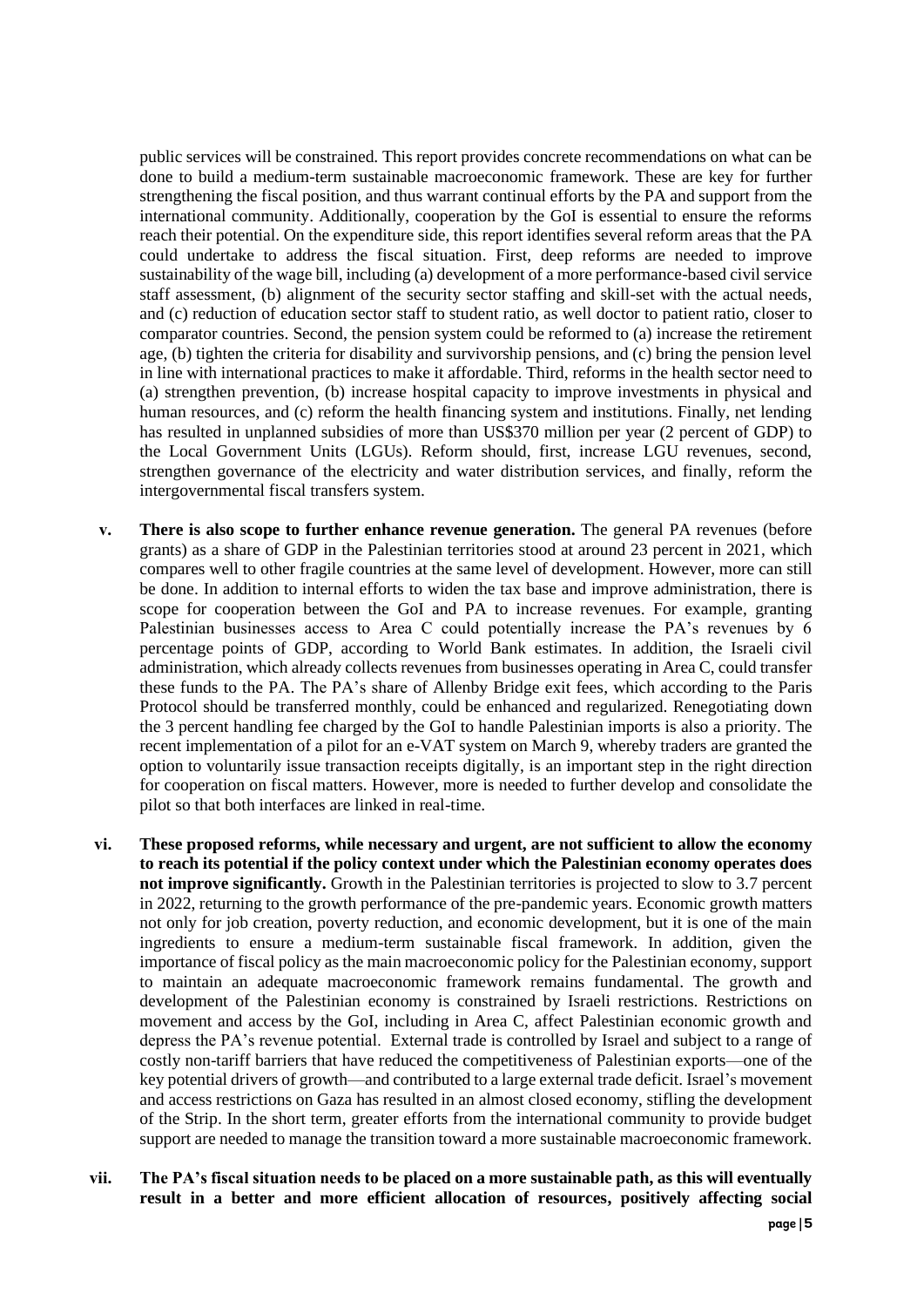**conditions which have worsened due to the pandemic.** In this AHLC report, a deep analysis of the impact of the COVID-19 pandemic on poverty in the West Bank and Gaza is conducted. The report shows that the pandemic had a severe impact on Palestinian livelihoods and the Palestinian economy. The effects have been aggravated by an already weak economy, which faced persistent fiscal deficits, high unemployment, rising poverty levels in Gaza, and declining levels of international support even before the pandemic. The report concludes that at the peak of the lockdown around 110,000 Palestinians entered poverty because of the pandemic. Most of those live in the West Bank, resulting in the emergence of newly poor Palestinians. Their characteristics differ significantly from the population that was poor before the pandemic in that they are more concentrated in the West Bank, are in rural areas, are more likely to have tertiary education, and are more likely to be living in female-headed households. In terms of employment, 2 in 10 previously employed main income earners lost their jobs, and income fell in more than 60 percent of Palestinian households. The report also shows that there is a broad vulnerability to food insecurity, which was a feature of the pandemic, even in relatively better-off households in the West Bank. Finally, children in the poorest households faced the biggest difficulties in accessing education during lockdowns, mainly because of a lack of internet connectivity.

- **viii. Understanding where the most prevalent vulnerabilities lie, and how different groups are impacted by the pandemic, helps to identify how to build more resilient lives and livelihoods for Palestinians.** It is expected that in the future there will be more shocks to households, which may be the result of the next waves of a pandemic, the effects of climate change, or periods of conflict, including wars with global economic impacts such as the current Ukraine-Russian war. Systemic vulnerability will mean that each shock will meet a new group of households who become poor and food insecure, which is one the main concerns in the context of the current war in Ukraine. Consequently, to build more resilient lives and to better protect people and livelihoods, one critical element will be resuscitating economic activity to unlock the potential of a young workforce, with a focus on a more conducive environment for the private sector and entrepreneurship. In the medium to long term, policies will need to build resilience through boosting the productivity of the Palestinian economy, building a social protection system that is flexible and can target the most vulnerable, and setting up data and registration systems that are high quality and transparent. Finally, continuing to improve both the digital infrastructure and access to digital services, including the internet, remains an important contributor to resilience.
- **ix. The main body of the report is organized in two chapters and one supporting annex.** Chapter I focuses on recent economic developments in the real, fiscal, and banking sectors while providing a near-term outlook that highlights critical challenges facing the Palestinian economy, in particular, the required fiscal reform. Chapter II outlines some of the key areas in which Palestinian lives have been impacted by the pandemic and its associated restrictions. It begins by describing the impact on money-metric poverty before taking a broader lens to focus on job losses, food insecurity, and access to education. It presents recommendations on how to use the crisis to address systemic vulnerabilities and help to build more resilient lives and livelihoods for Palestinians living in the West Bank and Gaza.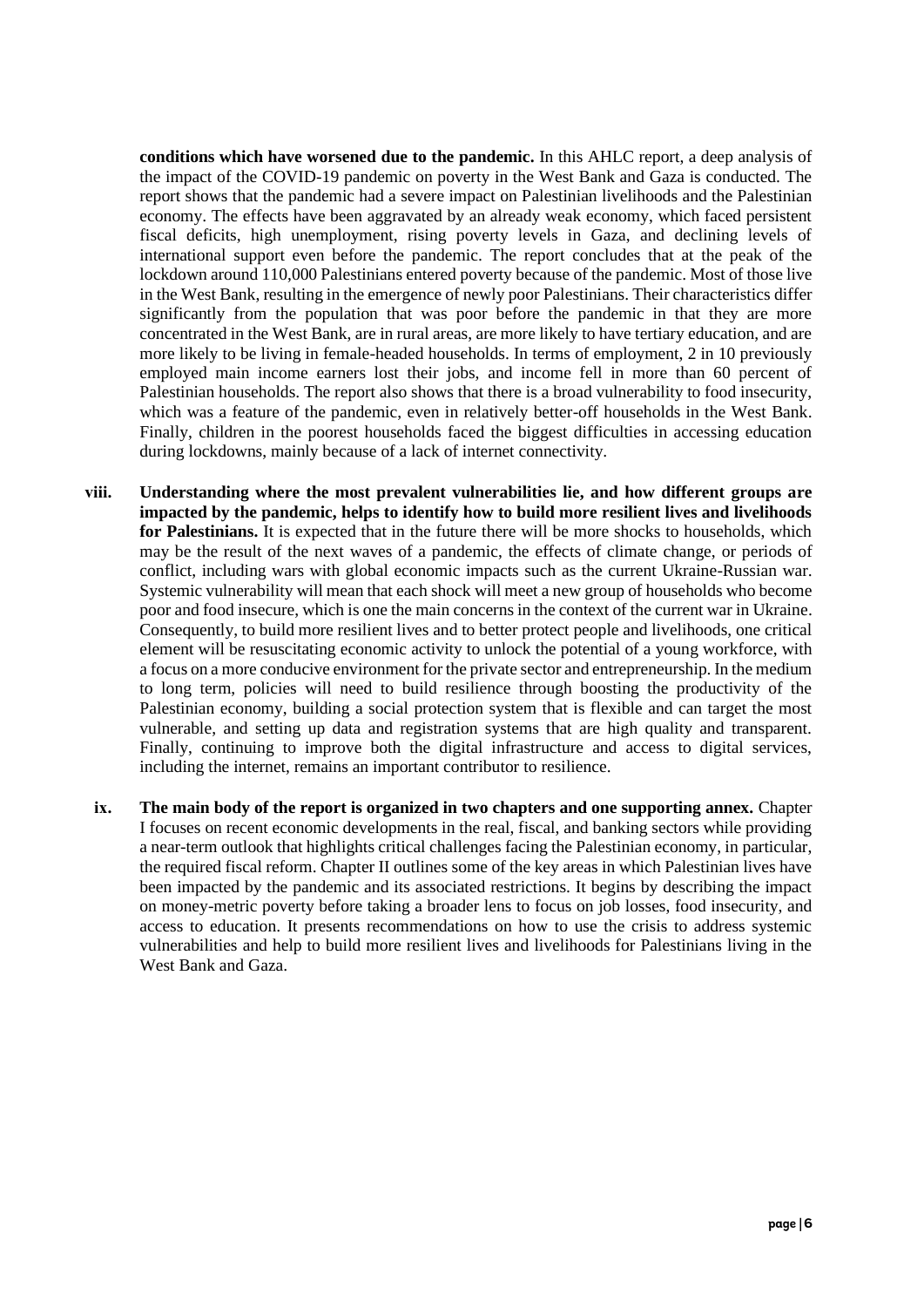# <span id="page-7-0"></span>CHAPTER I: RECENT ECONOMIC DEVELOPMENTS

- <span id="page-7-1"></span>1- Economic Activity
- **1. In 2021, the Palestinian economy began recovering from the pandemic. Despite new waves of COVID-19 cases, lockdowns were significantly eased in 2021.** This, combined with the pickup of the vaccination campaign, $<sup>1</sup>$  allowed consumer confidence to slowly improve and business</sup> activity to gradually rebound. Official data for 2021 shows that the real Gross Domestic Product (GDP) of the Palestinian economy grew by 7.1 percent, year-on-year (y-o-y), driven by the services and industry sectors (Table 2).



**Figure 1: GDP growth in the Palestinian territories Figure 2: Percentage of vaccinated population,** 

 *Source: Palestinian Central Bureau of Statistics.*

*Source*: [WHO 2019 Coronavirus Situation Report](https://who18.createsend.com/campaigns/reports/viewCampaign.aspx?d=j&c=99FA4938D049E3A8&ID=EC45861661DC52CD2540EF23F30FEDED&temp=False&tx=0&source=Report)

- **2. The year 2021 witnessed a significant regional disparity in economic activity between the West Bank and Gaza.** In the West Bank, the economy grew by 7.8 percent in 2021, mostly driven by consumption due to the ease of COVID-related measures and an increase in the number of Palestinians working in Israel and the settlements from 125,000 in 2020 to 153,000 in Q4 2021. The average daily wage of these workers is NIS269 - twice the average daily wage in the West Bank, implying a larger impact on demand. In Gaza, the conflict that took place in May 2021 negatively impacted economic activity and is estimated to have destroyed 2 percent of Gaza's capital stock. Gaza's real GDP growth is estimated at 3.4 percent in 2021, driven by an increase in public spending in Gaza, some reconstruction efforts, and the ease of COVID-19 related measures.
- **3. Despite strong growth in 2021, the unemployment rate remained high mainly due to an increase in the labor market participation rate.** Even though the lockdowns were eased in 2021, the unemployment rate increased and reached 24.2 percent in Q4 2021 in the Palestinian territories - up from 23.4 percent in Q4 2020. The increase could be explained by a 3.2 percentage point rise in the participation rate between Q4 2020 and Q4 2021 as a higher number of men and women were encouraged to join the labor market with the improvement in economic conditions. The overall rate masks a wide regional divergence whereby unemployment in the West Bank reached 13.2 percent in Q4 2021 while in Gaza it was 44.7 percent, reflecting the effect of the 11-day conflict compounded with difficult COVID-19 conditions and the ongoing Israeli movement and access restrictions on Gaza.

<sup>1</sup> Figure 2 presents the vaccination rate as a share of the *overall* population. The official numbers indicate a higher vaccination rate as those are presented as part of the *eligible* population.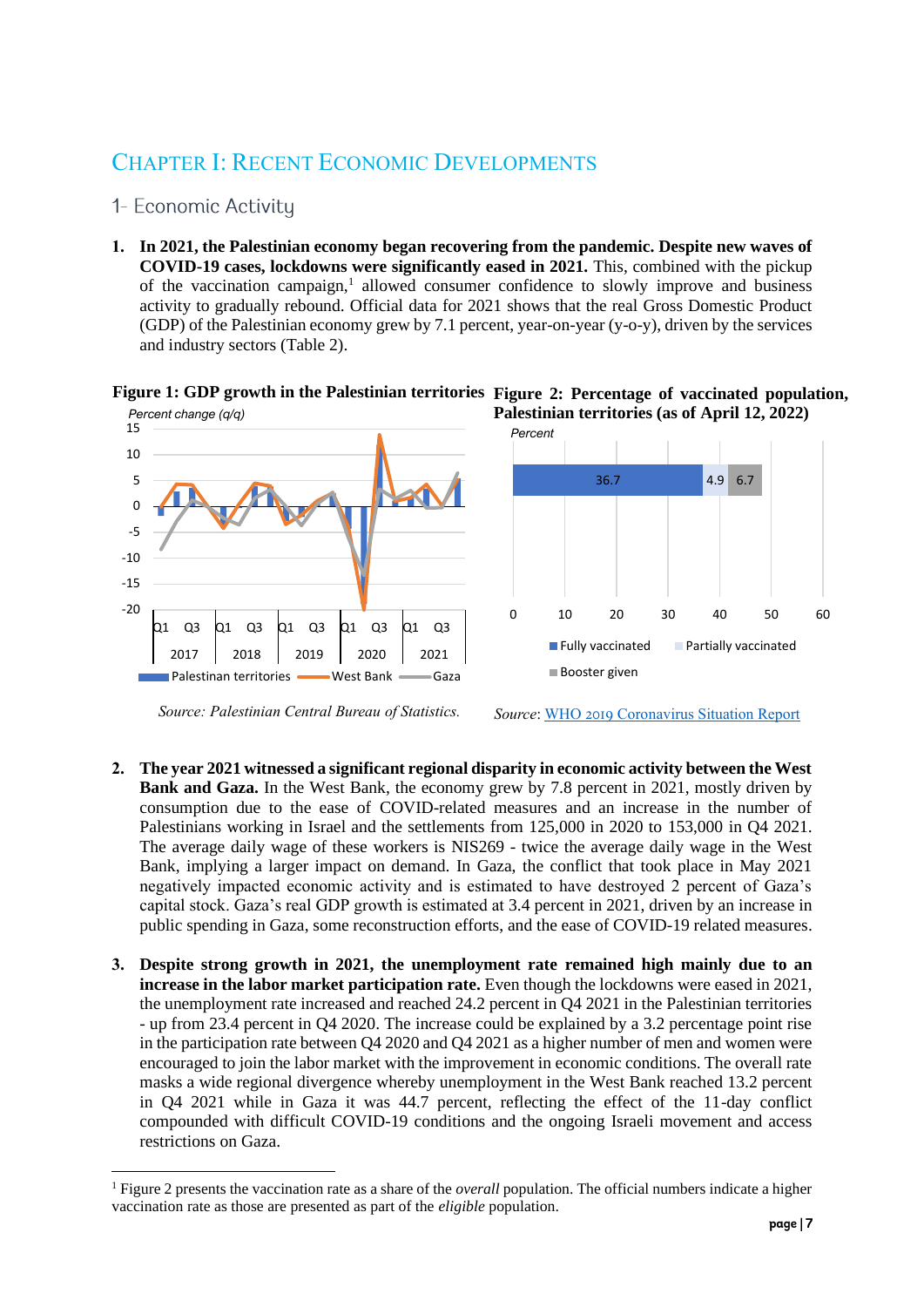| Indicator $(\% )$                     | <b>West Bank</b> | Gaza | <b>Palestinian</b><br>territories |
|---------------------------------------|------------------|------|-----------------------------------|
| <b>Unemployment rate</b>              | 13.2             | 44.7 | 24.2                              |
| Labor<br>force<br>participation rate  | 46.4             | 40.0 | 44.0                              |
| Youth<br>unemployment (15-<br>29 yrs) | 20.1             | 61.1 | 34.9                              |
| Male                                  | 15.6             | 56.1 | 29.8                              |
| Female                                | 38.6             | 78.1 | 54.1                              |

<span id="page-8-0"></span>**Table 1: Labor Market Statistics, Palestinian territories, Q4 2021**

*Source: Palestinian Central Bureau of Statistics.*

- **4. Inflation in the Palestinian territories turned positive in 2021, reflecting a gradual increase in demand and higher food and energy prices.** Growth in consumer prices had been modest before the outbreak of COVID-19, where prices generally moved in the 1-2 percent range. However, in April 2020, growth in prices turned negative and continued this trend throughout the year. In total, prices in 2020 were 0.7 percent lower than in 2019, reflecting weak demand by consumers. Consumer prices gradually increased in 2021, reflecting a pickup in demand as well as rising global food and energy prices. For the full year 2021, the consumer price index (CPI) rose by 1.2 percent, y-o-y. Price increases have continued in 2022 and the latest data for March shows that the CPI rose by 3.6 percent, y-o-y, mainly due to higher food prices.
- **5. In line with the economic recovery, poverty is estimated to have slightly dropped in 2021, after peaking in 2020.** Based on the latest available official data, 22 percent of Palestinians lived below the US\$5.5 2011 purchasing power parity (PPP) a day poverty line in 2016/17. In the West Bank, poverty rates are lower but sensitive to shocks in household expenditures, while in Gaza any change in social assistance flows can significantly affect the population's wellbeing. Estimates based on GDP per capita growth suggest that in 2020 the poverty rate spiked to 29.7 percent - an increase of nearly 8 percentage points from 2016. As the impact of the pandemic receded, the poverty rate is estimated to have declined to 27.3 percent in 2021. These poverty rates represent a poor population of about 1.5 million people.

<span id="page-8-1"></span>

| Annual percent changes unless indicated otherwise) |         |         |        |        |
|----------------------------------------------------|---------|---------|--------|--------|
|                                                    | 2019    | 2020    | 2021   | 2022 f |
| Real GDP growth, at constant market<br>prices      | 1.4     | $-11.3$ | 7.1    | 3.7    |
| Private Consumption                                | 4.1     | $-13.1$ | 6.3    | 4.2    |
| Government Consumption                             | $-3.5$  | 0.3     | 11.1   | $-5.5$ |
| Gross Fixed Capital Investment                     | $-2.6$  | $-20.9$ | 14.7   | 10.0   |
| Exports, Goods and Services                        | 2.0     | $-11.2$ | 18.8   | 6.0    |
| Imports, Goods and Services                        | 1.4     | $-14.2$ | 16.6   | 4.0    |
| Real GDP growth, at constant factor<br>prices      | 1.3     | $-12.0$ | 6.2    | 3.7    |
| Agriculture                                        | 0.9     | $-9.1$  | $-2.3$ | 3.0    |
| Industry                                           | $-0.5$  | $-19.4$ | 6.2    | 3.5    |
| Services                                           | 2.0     | $-10.0$ | 7.2    | 3.8    |
| <b>Inflation (Consumer Price Index)</b>            | 1.6     | $-0.7$  | 1.2    | 2.8    |
| <b>Current Account Balance (% of GDP)</b>          | $-10.4$ | $-12.3$ | $-8.2$ | $-8.1$ |
| Net Foreign Direct Investment (% of<br>GDP)        | 1.1     | 0.9     | 0.0    | 0.8    |

**Table 2: Palestinian territories macroeconomic indicators 2019-2022, (Annual percent changes unless indicated otherwise)**

*Source: Palestinian Central Bureau of Statistics and World Bank staff calculations. Note: f: forecast.*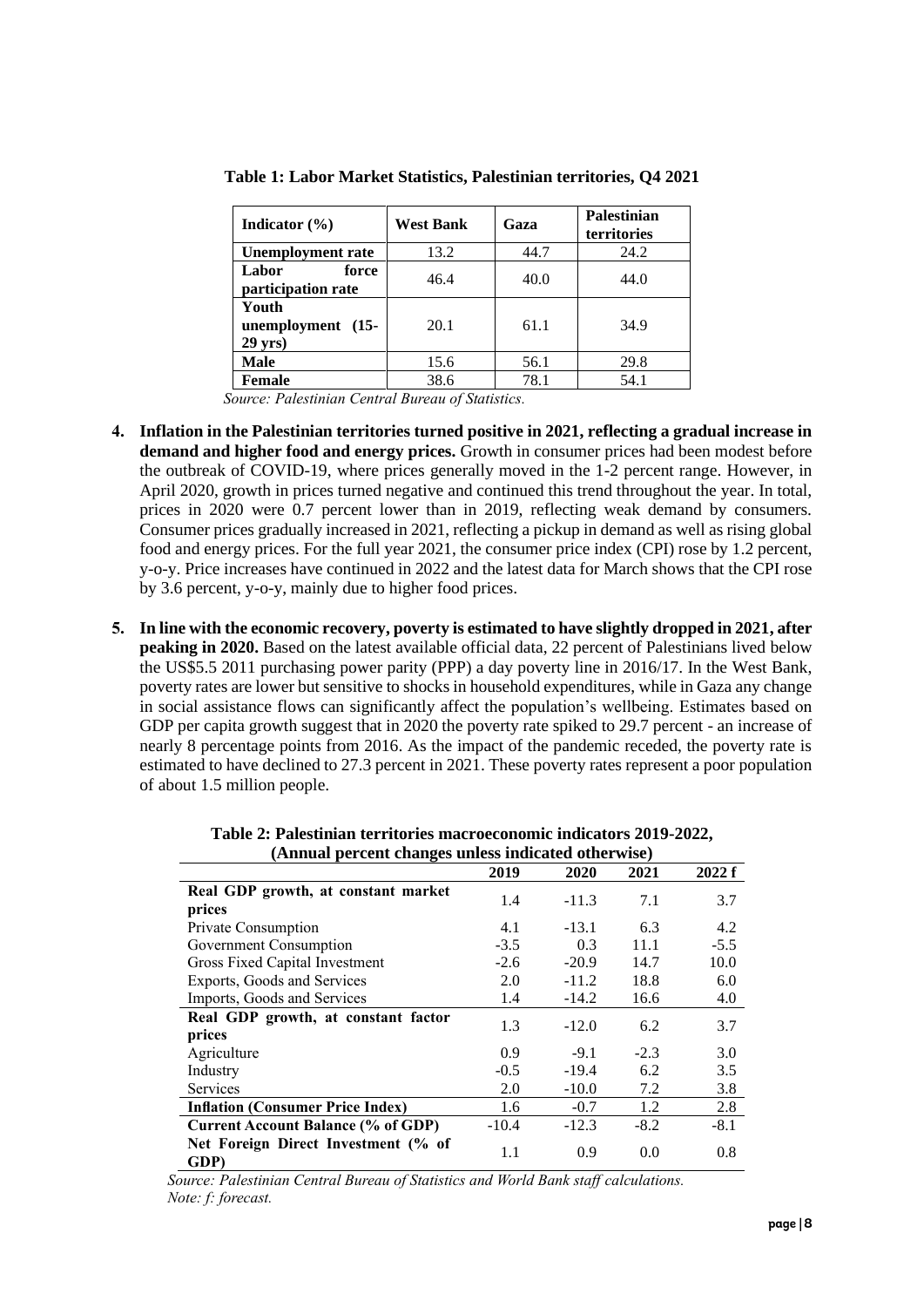#### **Box 1: The impact of the Russia-Ukraine War on the Palestinian territories**

<span id="page-9-0"></span>While Russia and Ukraine are not significant trading partners for the Palestinian territories, re-exports of Russian and Ukrainian products from Israel are not insignificant. Russia accounts for 0.3 percent of goods imports to the Palestinian territories, while Ukraine accounts for 0.9 percent. Notably, though, one-third of the wheat imported into the West Bank and Gaza comes from Ukraine, along with 37 percent of imports of sunflower oil. Also, the Palestinian territories import 66 percent of wheat and flour from Israel which, in turn, imports 54 percent from Ukraine and Russia. This raises concerns regarding food security. The PA has recently announced, however, that it currently has three months' worth of stock of wheat and that wheat imports from Russia have already been resumed. The PA has also already instructed importers to find alternative sources for wheat.

Part of the impact of the conflict may be felt in the Palestinian territories through the negative commodity supply shock and subsequent inflationary pressures. Food is not subsidized in the Palestinian territories, and it is expected that the increase in commodity prices, especially for wheat, will be passed through to the consumer. To alleviate this effect, the PA announced that all packaged flour sales will be VAT-free for March, April, and May 2022. Slightly higher inflation projected in Israel in 2022 (from 2.8 percent in a preconflict scenario to 3 percent) may also be passed on to the Palestinian economy. This will happen at a time when inflation in the Palestinian territories has already started to pick up since January 2022 following the economic recovery and increased demand after the initial COVID-19 shock.

Fuel subsidies limit the pass-through of higher global oil prices to consumers but will add strain to an already tight budget. The PA purchases all its fuel from Israel at market prices and sells it to gas stations at a subsidized price and monitors consumer prices. As a result, the consumer price for fuel is expected to see little or no variation due to the conflict. In 2021, the fuel subsidy amounted to US\$77 million, or 0.4 percent of GDP. The Ministry of Finance has recently stated that, given already rising inflation, it plans to continue subsidizing fuel prices amid the Russia-Ukraine war to protect consumer prices. Hence, the government's deficit is expected to widen as the subsidy is raised (see Table 3).

The crisis may have a positive impact on the Palestinian IT sector, while it may delay the recovery of the tourism sector. The Israeli hi-tech sector benefits from outsourcing to Ukraine. The crisis may result in the inability of Ukrainian IT firms to continue providing such services to the Israeli economy. This gap may be filled through outsourcing to Palestinian IT companies, especially as there has been a growing trend among Israeli IT companies in recent years to outsource to the Palestinian territories. With the ease in COVID-19 related measures and lockdowns, the Palestinian tourism sector was expected to rebound in 2022. This rebound, however, may be affected by the lack of Russian tourists, given that they represented the third largest portion of inbound visitors to the West Bank in years before the pandemic. The impact on GDP, however, will be limited as the IT and tourism sectors' combined contribution to GDP does not exceed 5 percent.

**6. The Palestinian economy is expected to continue its recovery in the coming period, albeit at a slower rate.** In 2022, growth for the Palestinian territories is projected to slow down to 3.7 percent as the low base effect weakens and fiscal consolidation continues. The ongoing Omicron variant COVID-19 wave may also pose additional risks. According to estimates, sufficient vaccine doses have either been secured or are in the pipeline, to meet vaccination needs up to mid-2022. Assuming the PA will further expand the vaccination campaign to cover a larger portion of the population, and lockdown measures will continue to be eased, private consumption and investment as primary engines of growth are projected to recover further, supported by improved consumer and business confidence. This will be aided by the increase in the number of Palestinian workers in Israel.<sup>2</sup> Over the medium term, however, sustainable sources of growth remain limited. Under a baseline scenario that assumes a continuation of the restrictions on movement and access, the persistence of the

<sup>&</sup>lt;sup>2</sup> Recently and for the first time, a quota of 500 permits for Palestinian hi-tech workers was issued. Also, according to the GoI, a resolution was adopted by the Israeli cabinet on March 27, 2022, expanding the quota for workers from Gaza to 20,000 workers (the highest since 2007), of which 12,000 permits are in the construction sector and 8,000 in agriculture.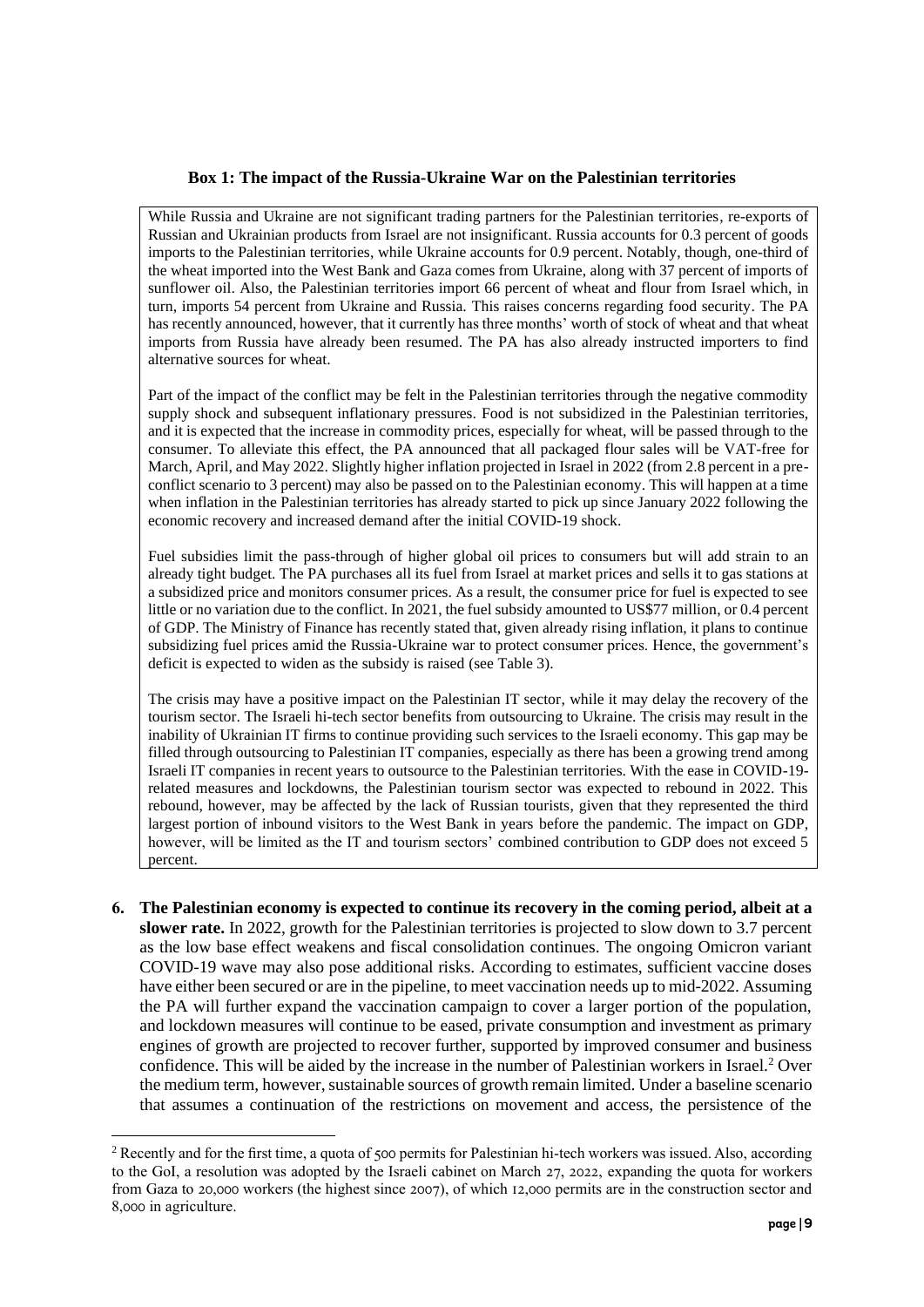internal divide between the West Bank and Gaza, and stagnating aid levels, the growth of the Palestinian economy is expected to hover around 3 percent in 2023-2024, resulting in stagnating income levels, especially in Gaza.

**7. Downside risks remain elevated.** The Russia-Ukraine war may affect the outlook through mounting inflationary pressure and a widening of the PA's deficit as the fuel subsidy increases and as the PA has announced a VAT holiday on all packaged flour sales for three months. The inflationary pressure is compounded by extraordinarily high transaction costs and restrictions on access to alternative markets. The pandemic wave may also cause risks to the outlook, especially if no additional vaccines are secured beyond mid-2022. Further, if recent clashes between Palestinians and Israeli forces in the West Bank and Gaza escalate, and restrictions are imposed on the entrance of Palestinian workers to Israel, there is little room left to absorb such shocks.

## <span id="page-10-0"></span>2. Public Finance

- <span id="page-10-1"></span>a) Fiscal Performance in 2021
- **8. In line with a rebound in economic activity, public revenues witnessed a significant boost in 2021.** According to data published by the Ministry of Finance (MoF), domestic tax collections grew by 28 percent in 2021, y-o-y. The increase was driven by income tax and value-added tax (VAT) collections which grew by 12 and 14 percent, respectively. Domestic customs collected on used cars also increased by 81 percent as consumers that had delayed such purchases in 2020, given the closures and the perceived uncertainty, proceeded in 2021. Also, excise on tobacco increased by 18 percent in 2021, y-o-y, as the closure of the border with Jordan eliminated tobacco smuggling, resulting in higher public revenues. However, non-tax revenues grew by 2 percent only in 2021 due to a decline in investment profits by 98 percent, as the PA barely received any investment profits from the Palestine Investment Fund in 2021, compared to NIS95 million in the same period in 2020. On the other hand, domestic fees and charges increased by 10 percent in 2021 following the receipt of around NIS110 million in license payments from telecoms providers.
- **9. Clearance revenue transfers<sup>3</sup> stabilized, and increased by 12 percent in 2021, y-o-y, despite higher deductions by the GoI.** The GoI increased monthly deductions from NIS42 million to NIS50 million from April 2021 to account for some of the payments made by the PA to Palestinian prisoners in Israeli prisons, ex-prisoners, and families of those deceased as a result of violence. Deductions were further increased to NIS100 million in August 2021 to offset payments made by the PA in 2020 that were not deducted by the GoI at the time.<sup>4</sup> The monthly deductions were subsequently reduced back to NIS50 million in 2022. Despite the additional unilateral deductions in 2021, clearance revenues' growth in 2021 remained strong. It was mainly attributed to higher customs collections due to Palestinian importers purchasing three months' worth of stock of raw tobacco from third countries in May, to avoid any future import delays related to the GoI changing its tobacco packaging laws. Petroleum excise also increased due to higher imported quantities compared to the same period in the previous year in line with the rebound in economic activity. Notably, income tax collected by the GoI from Palestinian workers in Israel and the settlements increased by 241 percent y-o-y and amounted to NIS260 million in 2021, reflecting a decision by the GoI to increase the number of work permits granted to Palestinians.
- **10. Growth in recurrent public spending was limited to 2 percent in 2021, y-o-y, as increases in certain spending items were offset by a strong drop in transfers.** Government transfers declined by 25 percent as the PA disbursed fewer payments through the National Cash Transfer Program

<sup>&</sup>lt;sup>3</sup> Clearance revenues are mostly VAT and import duties collected by the GoI on behalf of the PA and should be transferred on a monthly basis, according to the Paris Protocol.

<sup>&</sup>lt;sup>4</sup> To clarify, the GoI stopped (or paused) making deductions from PA clearance revenues in 2020, and then the GoI doubled the deduction amount in mid-2021 to compensate for that lack of deductions in 2020.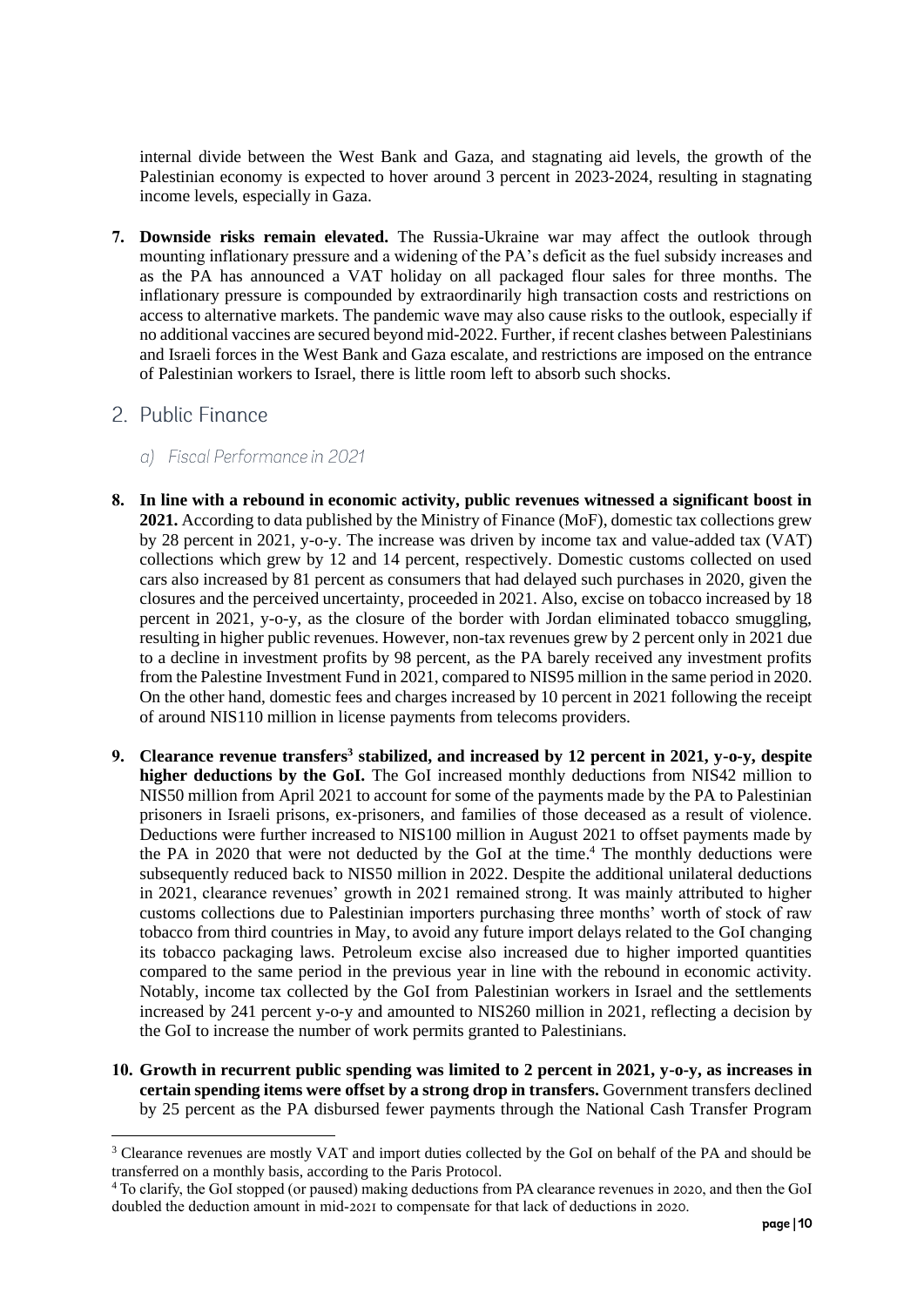(NCTP) in 2021 compared to the previous year. The strong decline in transfers offset the increase in other spending items. Mainly, the wage bill rose by 13 percent in 2021, y-o-y, due to the PA's decision to reinstate the wages of public employees in Gaza to 100 percent since March 2021, up from 70 percent in the past several years. Spending on goods and services increased by 15 percent in 2021, reflecting additional expenses associated with the return of public employees to their duty stations and to normal working hours compared to 2020, in addition to higher spending on vaccines and medical supplies. Also, net lending reflecting unplanned subsidies to Local Government Units (LGUs) covering utility bills to Israeli suppliers increased by 4 percent in 2021.

- **11. Given strong revenues and low expenditure growth, the PA's deficit declined significantly in 2021, but financing remained very tight due to low aid.** The total deficit (before grants) amounted to US\$1.26 billion in 2021 – a 28 percent decrease relative to a peak in 2021 due to COVID-19. <sup>5</sup>Donor financing was US\$317 million (US\$186 million in budget support and US\$131 million for investment projects). Budget support was only half of what was received in 2020. This drop is attributed to the absence of funding from Gulf Cooperation Council (GCC) countries, lower contributions by donor countries to the World Bank's Multi-Donor Trust Fund, and a delay in the European Union's contribution, which is now expected to be disbursed in 2022. Given the decline in external financing, the PA faced a large financing need of US\$940 million in 2021. Despite an advance payment on clearance revenues of US\$153 million (NIS500 million) from the GoI in September 2021, which provided some relief, the financing need remained large. The PA, therefore, had to reduce salary payments by 20-25 percent in November and December 2021, while protecting the lowest earners, accruing arrears to public employees. Further, the PA relied on arrears to the private sector, the pension fund, and on domestic borrowing to make ends meet. Even though comprehensive data on arrears is not available, data from the MoF suggest that the stock of arrears accumulated to the private sector over the years is around US\$975 million, while arrears to the pension fund are estimated at about US\$3 billion as of end-2021. The large stock of arrears causes a risk to the macroeconomic stability as it pulls out liquidity from the market and can eventually also negatively impact the banking sector. The stock of debt from the domestic banking sector increased from US\$2.3 billion as of December 2020, to US\$2.5 billion as of December 2021.
	- b) 2022 Budget
- <span id="page-11-1"></span><span id="page-11-0"></span>**12. According to the PA's 2022 budget, the size of the financing gap will decline.** The budget projects a 13 percent increase in revenues due to an improvement in domestic and clearance revenues. On the expenditure side, the PA's budget assumes a 2.4 percent decline in 2022 mostly due to a steep drop of 21 percent in net lending. The recurrent deficit is projected to reach US\$352 million, while development expenditures are expected to total US\$763 million, leading to a total deficit of US\$1.12 billion. The budget assumes that aid will amount to US\$550 million (US\$250 million in budget support and US\$300 million in development financing), resulting in a financing gap of US\$565 million. Notably, the budget assumes that the net accumulation of arrears in 2022 will be zero.
- **13. World Bank estimates indicate a larger financing gap.** Revenue growth in the budget may be too optimistic and the Bank expects the fuel subsidy (a negative revenue item) to widen in 2022 given the PA's announcement to continue subsidizing fuel during the Ukraine/Russia war. On the expenditure side, the World Bank estimates the wage bill to decline (on a cash basis) given the PA's decision to pay partial salaries in 2022. Most other spending categories including goods and services, transfers and net lending are expected to grow. Hence, the World Bank estimates the PA's spending to slightly increase, y-o-y, in 2022. Based on previous years' trends, development spending may be lower than assumed by the budget. Put together, this will result in a deficit of US\$984 million (5.1 percent of GDP). Aid inflows are projected to reach US\$345 million (US\$214

<sup>&</sup>lt;sup>5</sup> The increase is calculated in NIS terms to avoid the impact of the USD/NIS exchange rate.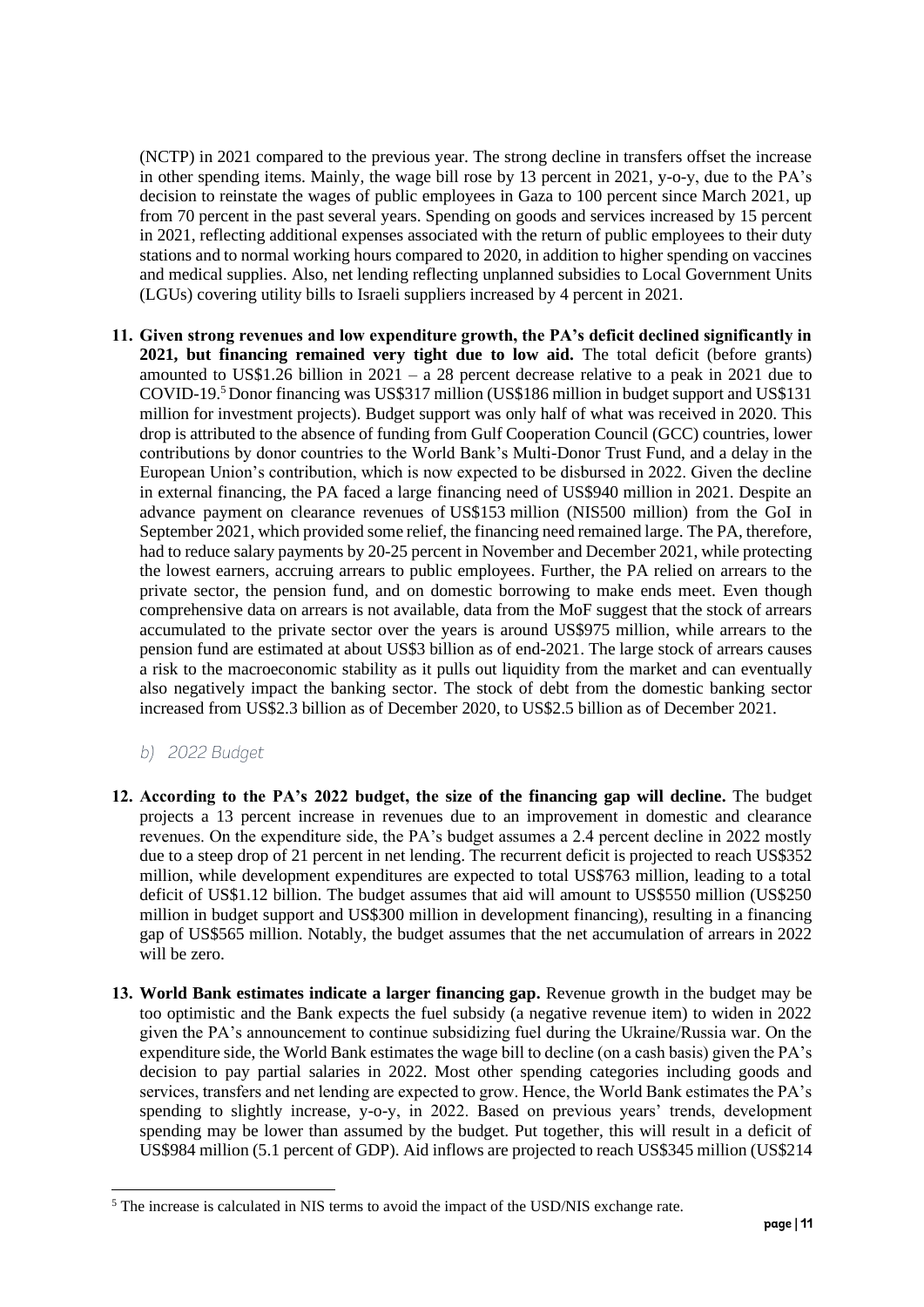million in budget support and US\$131 million in development financing) - lower than expected by the PA, resulting in a financing gap of US\$639 million. Unilateral deductions by the GoI from clearance revenues are expected to reach US\$292 million in 2022, further widening the gap to US\$931 million.

| <b>USS million</b>           |          | <b>Budget</b> | <b>WB</b> Est. |
|------------------------------|----------|---------------|----------------|
|                              | 2021     | 2022          |                |
| Net revenues                 | 4,234    | 4,771         | 4,568          |
| Gross revenues               | 4,417    | 4,954         | 4,772          |
| Tax refunds                  | $-183$   | $-183$        | $-204$         |
| <b>Recurrent expenditure</b> | 5,250    | 5,123         | 5,312          |
| Wage bill <sub>I/</sub>      | 2,636    | 2,553         | 2,445          |
| Goods and services           | 805      | 739           | 848            |
| Transfers                    | 1,138    | 1,166         | 1,323          |
| Interest                     | 124      | 150           | 131            |
| Minor capital                | 33       | 67            | 34             |
| Earmarked spending           | 141      | 152           | 157            |
| Net lending                  | 373      | 295           | 373            |
| <b>Recurrent balance</b>     | $-1,016$ | $-352$        | $-743$         |
| Development expenditure      | 241      | 763           | 241            |
| <b>Total balance</b>         | $-1,257$ | $-1,115$      | $-984$         |
| Financing                    | 1,257    | 1,115         | 984            |
| Budget support               | 186      | 250           | 214            |
| Development financing        | 131      | 300           | 131            |
| Clearance revenue deductions | $-104$   |               | $-292$         |
| Other                        | 1045     |               |                |
| Gap                          | $\theta$ | 565           | 931            |

**Table 3: Palestinian territories Fiscal Operations, 2021 – 2022**

*Note: 1/ World Bank 2022 estimation of the wage bill is cash based.* 

- <span id="page-12-0"></span>c) The Road to Sustainability
- **14. The PA has managed an impressive degree of fiscal consolidation over the years despite the challenging environment.** While the multi-layered system of restrictions imposed by the GoI and the internal divide have clearly been the most significant impediments for the PA to boost economic growth and achieve fiscal sustainability, the PA has pressed on with efforts within its control to strengthen its fiscal position. Between 2006 and 2021, the relative size of the PA's total fiscal deficit (before grants) fell from 21 percent of GDP to around 7 percent—an impressive achievement.
- **15. However, the size of the deficit has remained large and since the options for additional domestic financing are no longer possible, and aid has been on a declining trend, pressing on with priority reforms is crucial.** Otherwise, the continual provision of quality public services will be constrained. The reform measures briefly described in this section focus on the fiscal sector. Other reforms by the PA, including to improve the business environment and to strengthen transparency and accountability, are also key but are not the focus of this report. Reforms included here are considered important for further strengthening the PA's fiscal position, and thus warrant continual efforts by the PA and support from the international community. Additionally, cooperation by the GoI is essential to ensure that the reforms reach their potential.

#### **Expected Increases in Revenues**

**16. Despite the PA's efforts over recent years to increase revenues, amounts generated continue to be lower than their potential.** The central government revenues (before grants) as a share of GDP in the Palestinian territories stood at around 23 percent of GDP in 2021, which compares well to other fragile countries at the same level of development. However, more can be done. The lowerthan-potential collections are partly related to the internal divide, which prohibits the PA from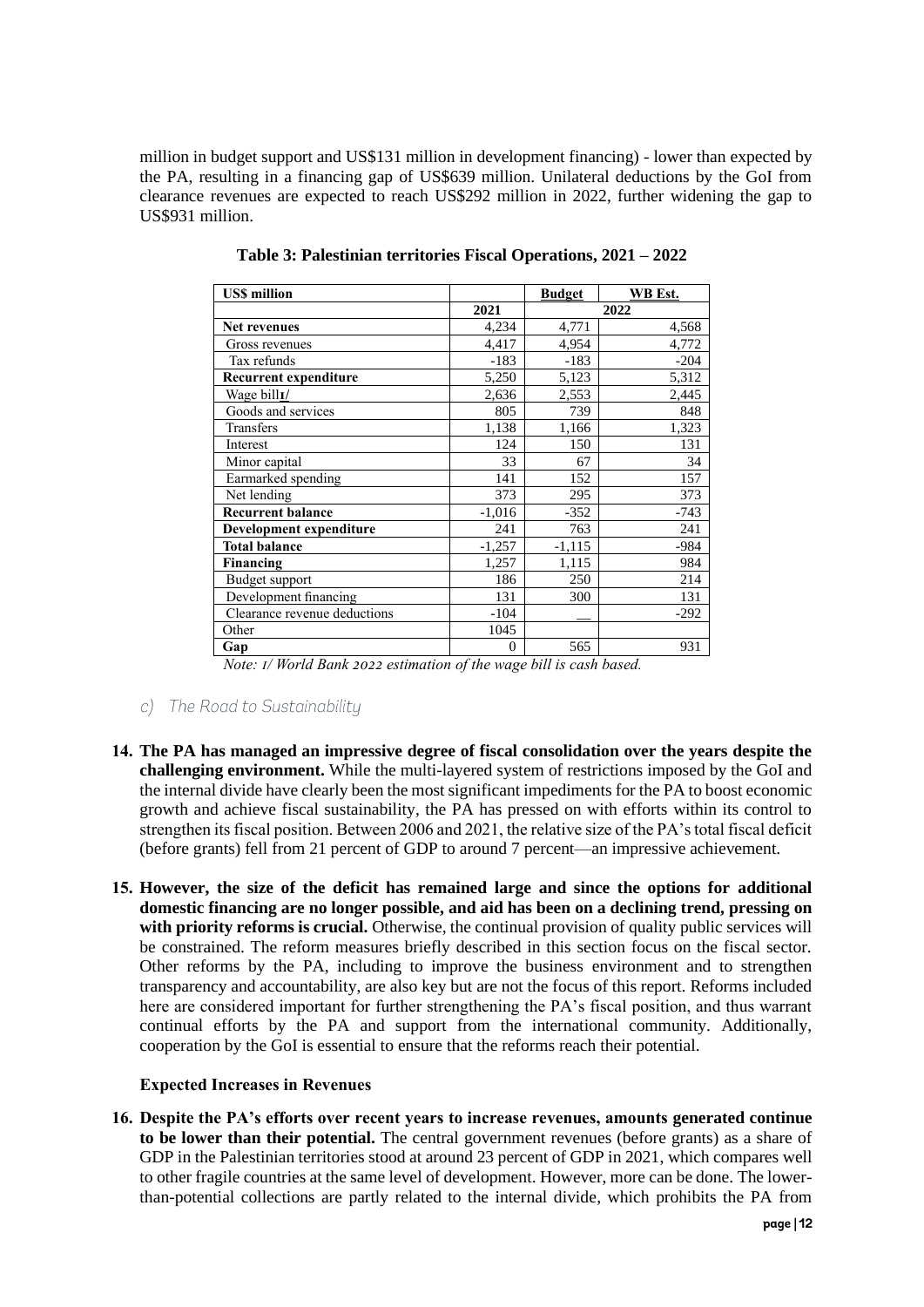collecting taxes in Gaza. Also, reforms are needed to widen the tax base as only 30 percent of those that need to pay taxes do. The PA has already intensified efforts to increase the number of registered taxpayers in the West Bank, which is a highly commendable step. However, more needs to be done to cover high earning professionals such as doctors, lawyers, engineers, etc. Tax enforcement should be improved through capacity building of the Large Taxpayer Unit (LTU) to strengthen targeted audit activity and dispute management capacity. Furthermore, legislation must be strengthened to penalize non-payers. Another important area of reform is the very small amount of revenues collected by local governments. Inadequate municipal revenues contribute to the PA's deficit by increasing the need to finance local government operations through transfers. Encouragingly, the MoF has recently prepared a three-year revenue strategy (2022-2024) that focuses on tax administration and improving compliance. Progress has also been made on updating public fees and charges with a notable decision to increase the license fee for petrol stations.

**17. Cooperation by the GoI could provide a significant boost to the PA's revenues.** Lack of Palestinian access to Area C contributes to the PA's lower-than-potential revenue. The World Bank estimates that granting Palestinian businesses access to Area C would boost the Palestinian economy by about a third and increase the PA's revenues by 6 percentage points of GDP.<sup>6</sup> Aside from access to Area C, the 1995 interim agreement states that the Israeli civil administration is expected to collect revenues from businesses operating in Area C and remit them to the PA.<sup>7</sup> The PA and GoI disagree over Israel's transfer of these collected revenues to the PA, and Israel's retention of Allenby Bridge <sup>8</sup> exit fees that would be transferred to the PA, according to the Paris Protocol.<sup>9</sup> Recent news about the parties reaching an understanding to implement an e-VAT system and moving ahead with a pilot on March 9, whereby traders on both sides are granted the option to voluntarily issue transaction receipts digitally, is encouraging. This could be a first step toward eventually fully linking the interfaces of both authorities to exchange real-time information on all purchases being made as this will significantly reduce VAT leakage. Furthermore, renegotiating down the 3 percent handling fee charged by the GoI to handle Palestinian imports, and removing this fee on fuel imports, could further mitigate the PA's trade-related fiscal losses. The 3 percent fee, as was set out in the Paris Protocol, has proven to finance a larger part of the Israeli customs and VAT department's total budget compared to the share of Palestinian imports out of total imports handled by this department.<sup>10</sup>

#### **Improving Expenditure Efficiency**

#### **18. On the expenditure side, the fairness, effectiveness, and efficiency of public spending needs to be improved in the following areas:**

**a)** *The Wage Bill***.** The relative size of the wage bill stood at 14.9 percent of GDP in 2021. The wage bill represents more than half of the PA's spending and consumes 60 percent of its revenues. Once semi-wages (including pension and social assistance payments) are added, both wages and semi-wages represent almost 100 percent of the PA's revenues. Deep reforms are needed to put this spending category on a more sustainable path. The PA implements an annual mandatory step increase of 1.25 percent, in addition to about 3-4 percent in other automatic increases. This implies a regular increase in the wage bill at an unsustainable rate. Because of automatic promotions, the PA has ended up with a top-heavy grading structure, with more staff

<sup>6</sup> Area C and the Future of The Palestinian Economy. The World Bank, 2014.

<sup>7</sup> See Annex III, Appendix I, Article 8, Paragraph 2 (a), 2(b) and Article 18, Paragraph (4) of the Interim Agreement on the West Bank and the Gaza Strip, Washington, D.C., September 28, 1995 (the Interim Agreement). <sup>8</sup> Allenby Bridge is a crossing that crosses the Jordan River near the city of Jericho and connects the West Bank with Jordan.

<sup>9</sup> See Section G of Appendix 5 to Annex I of the Interim Agreement.

<sup>&</sup>lt;sup>10</sup> Previous analysis by the World Bank concluded that the 3 percent fee could be reduced to 0.6 percent to become commensurate with the share of Palestinian imports in total imports handled by the Israeli customs and VAT department.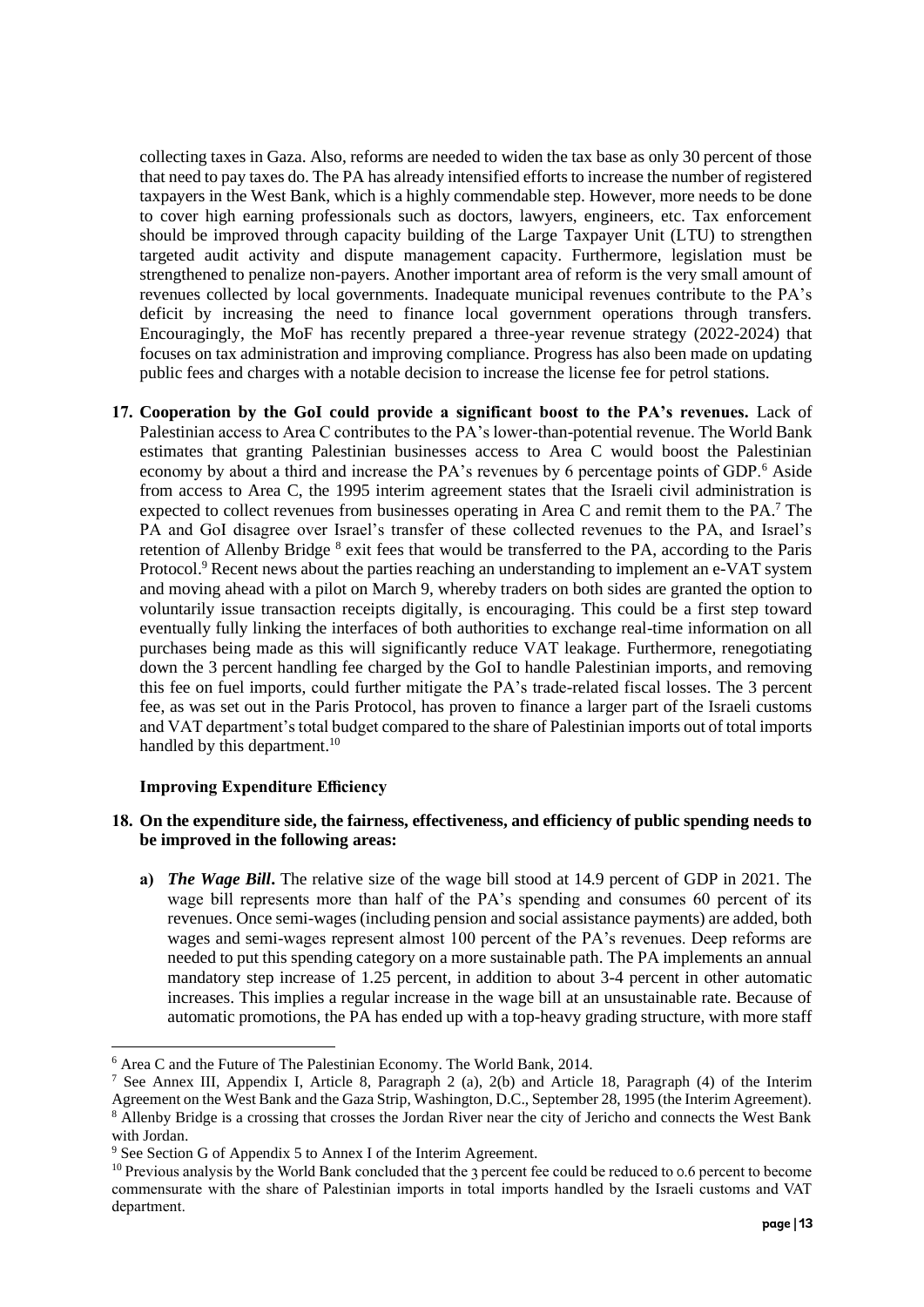at senior levels than in other countries. The evaluation system of civil servants is not well regarded by staff as it does not reward performance, and promotion is largely based on seniority. Therefore, the PA may proceed with the development and roll-out of a more performance-based annual staff assessment. The PA's security sector is very large by global standards (at almost 10 personnel per 1,000 inhabitants, compared with a global average of some 4.5/1,000). Aligning staff numbers and skills to the security needs of the Palestinian territories would allow these needs to be met at much lower cost. In addition, both the health and education sectors have larger numbers of staff than other countries in the region, and other lower middle-income countries. Schools run by the United Nations Relief and Works Agency (UNRWA) employ fewer teachers per pupil and have significantly larger class sizes but outperform PA schools on standardized tests.<sup>11</sup> Both the West Bank and Gaza have higher doctor-patient ratios than comparator countries across the region. Again, the outcome is much higher costs for the health and education services delivered. Given this, the PA may undertake a functional review of the overall machinery of government to better align mandates, structures, and staffing. Actions required to improve the civil service system are extensive and wide ranging. Therefore, strong leadership and dedicated management over a number of years are warranted if it is to succeed.

- **b)** *The Public Pension System***.** Public pension expenditures in the Palestinian territories are considered high, at 3 percent of GDP, given the territories' demographic profile. The transfers required to service the system confront the PA with an enormous fiscal burden, which it is failing to meet, forcing it to accumulate large arrears to the pension fund. The system provides extremely generous benefit formulae, with payment rates of up to 100 percent of final salary, especially in the security sector. The combination of high benefits and low coverage raises important equity concerns. The system is expected to cease to pay for itself in several years if present management practice continues. Restoring the Palestinian pension system's sustainability requires adjustments to consolidate the currently fragmented pension system and make the system not only, *de facto,* pay-as-you go, but also, *de jure,* by changing the pension law to: i) increase the retirement age; ii) tighten the criteria for disability and survivorship pensions; and iii) bring the pension level in line with international practices to make it affordable. According to preliminary Bank estimates dating back several years, the proposed measures may lead to accumulated savings of around NIS130 million in the first three years of implementation. Estimates also indicate that the reduction in expenditure will be even higher in the following years. Such a reduction in pension liabilities will reduce the burden on the public budget and release funds that can be used to support social programs with a high redistributive impact.
- **c)** *The Health Sector***.** Public health spending has been on the rise, and it stood at 4 percent of GDP in 2021. At the same time, the quality of public healthcare has not substantially improved. Almost 90 percent of the government's health budget is devoted to curative care, leaving primary and preventive care underfunded. Almost 60 percent of the Ministry of Health's budget is spent on salaries and around 90 percent of the non-salary recurrent expenditure goes to outside medical referrals (OMRs) and pharmaceuticals. The total spent on OMRs grew from US\$179 million to US\$255 million between 2013 and 2019. However, the annual growth rate decreased from 11.7 percent in 2013 to 5.4 percent in 2019, marking a containment in the growth of OMR expenditures. Nevertheless, this category of spending continues to pose a burden on the PA's finances. A World Bank study on OMRs showed the need for standardization of clinical guidelines, prices, and medicine lists and contracts across referral receiving hospitals, along with a phased implementation of an OMR localization plan. It is also important to reform the extremely generous Government Health Insurance (GHI) system, as it remains the main source of hemorrhage. The financial sustainability of the GHI scheme is a

<sup>&</sup>lt;sup>11</sup> Public Expenditure Review of the Palestinian Authority: Towards Enhanced Public Finance Management and Improved Fiscal Sustainability. World Bank, 2016.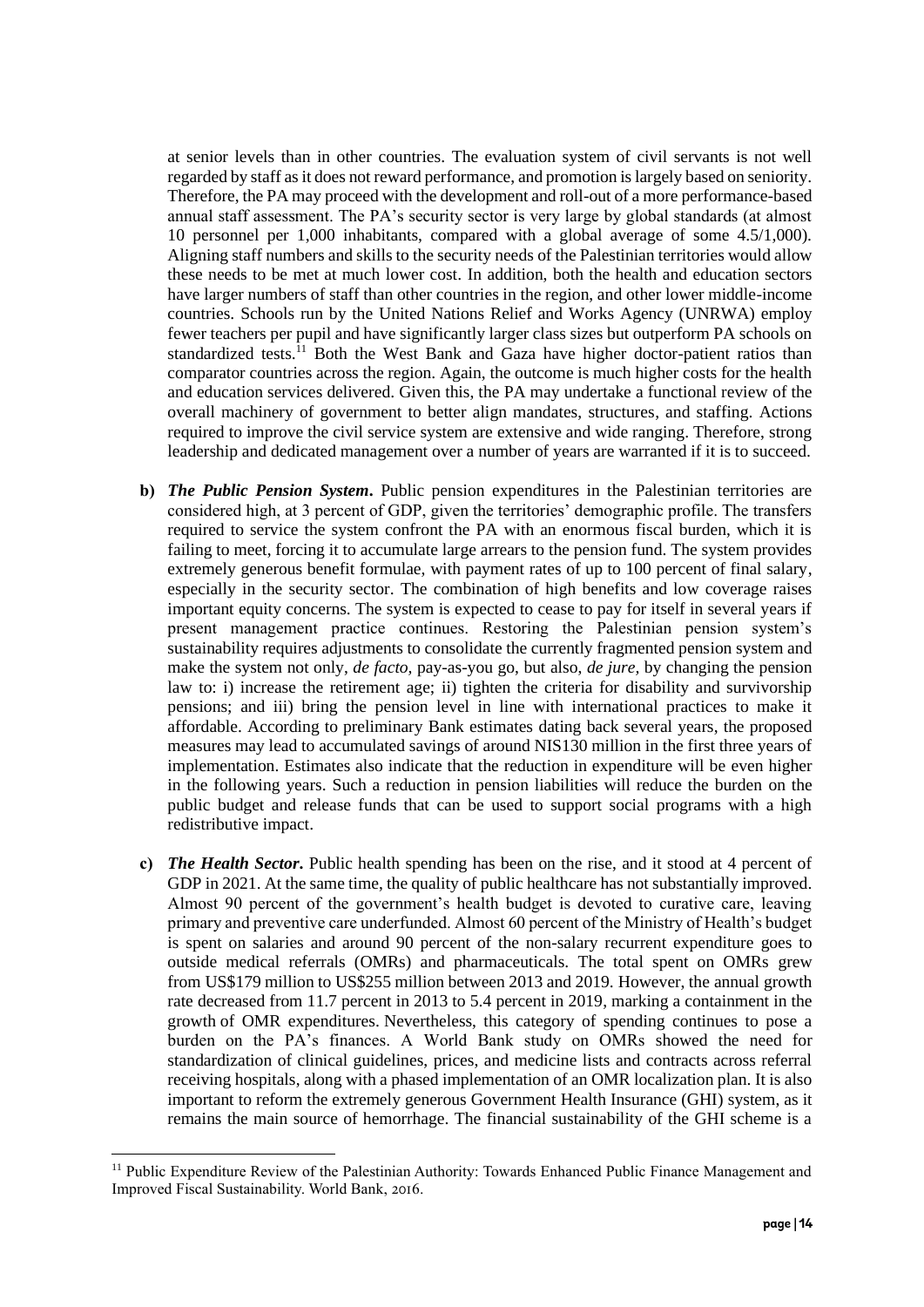key challenge; it operates at loss and only leverages around 10 percent of total health expenditures, resulting in significant budget gaps and huge arrears. Additionally, COVID-19 continues to pose a high risk of morbidity and mortality, not only through its direct effects but also through the indirect effects of the burden imposed on the health system. The financial and service delivery challenges faced by the health system are interlinked, and attributable to the fragmented and inefficient manner in which chronic diseases are controlled. A system-wide reform is needed across three pillars: i) strengthening family health, to provide comprehensive, continuous, cooperative, and personal services for the family, which would focus on prevention and management of cases at the primary level, therefore reducing costs and improving quality; ii) strengthening hospital capacity to improve investments in physical and human resources, with the intention of reducing future costs per patient and improving the quality of care; and iii) reforming the health financing system and institutions, both specifically for OMR through standardizing processes and guidelines, as well as for strengthening revenue raising, pooling, purchasing, and benefits package arrangements.

- **d)** *Net lending***.** Net lending has resulted in unplanned subsidies that have become one of the thorniest fiscal issues facing the PA. To a significant extent, LGUs finance their operating budgets by selling electricity, water, and other utility services provided to them by Israeli companies, leaving the PA to repay some or all of the costs, as those are then deducted by Israel from revenues it collects on behalf of the PA (clearance revenues). As a result, the PA is providing unplanned subsidies of more than US\$370 million per year (2 percent of GDP) to the LGUs. Reducing this drain on the PA budget will require steps in two directions: first, reforms that will increase own-source LGU revenues, and second, the commercialization of electricity and water distribution services as utility management requires skills and governance structures not generally found in local governments. Resolving the net lending problem will also need to include a reform of the intergovernmental fiscal transfers system. Cooperation by the GoI on better transparency regarding deductions made from clearance revenues to offset dues owed by Palestinian LGUs to Israeli service providers is also important.
- **19. Pressing on with reforms both on the revenue and expenditure sides is crucial for the sustainability of the fiscal position but needs to be carried out gradually to avoid social implications.** Given the importance of fiscal multipliers in the Palestinian context and the role that public spending plays in driving the economy, implementing fiscal reforms needs to be paced gradually and in a way that does not adversely affect growth nor social conditions, especially in the post-pandemic context. For example, revenue reforms should initially focus on high earners, including professionals and large taxpayers, that are not paying their dues fully. On the expenditure side, some of the savings made from rationalizing spending on the wage bill, for instance, could be redirected toward social spending, especially as social conditions have worsened following the pandemic (see chapter 2). Fiscal reforms are eventually expected to result in a better and more efficient allocation of resources, benefiting the poor.
- **20. It is important to note that efforts by the PA are necessary to improve the fiscal position, but they are not sufficient to put the Palestinian territories on a sustainable development path.** The reforms explained above will help reduce the size of the fiscal deficit. Even with PA measures to improve the business environment and transparency, those will not allow the economy to reach its potential. Previous work by the World Bank $^{12}$  has shown that restrictions on movement and access in the West Bank and Gaza continue to be the main impediments to growth and private sector development. Hence, without progress on alleviating these challenges, the economy of the Palestinian territories will continue to operate below potential.

 $12$  Prospects for Growth and Jobs in the Palestinian Economy: A General Equilibrium Analysis, 2017.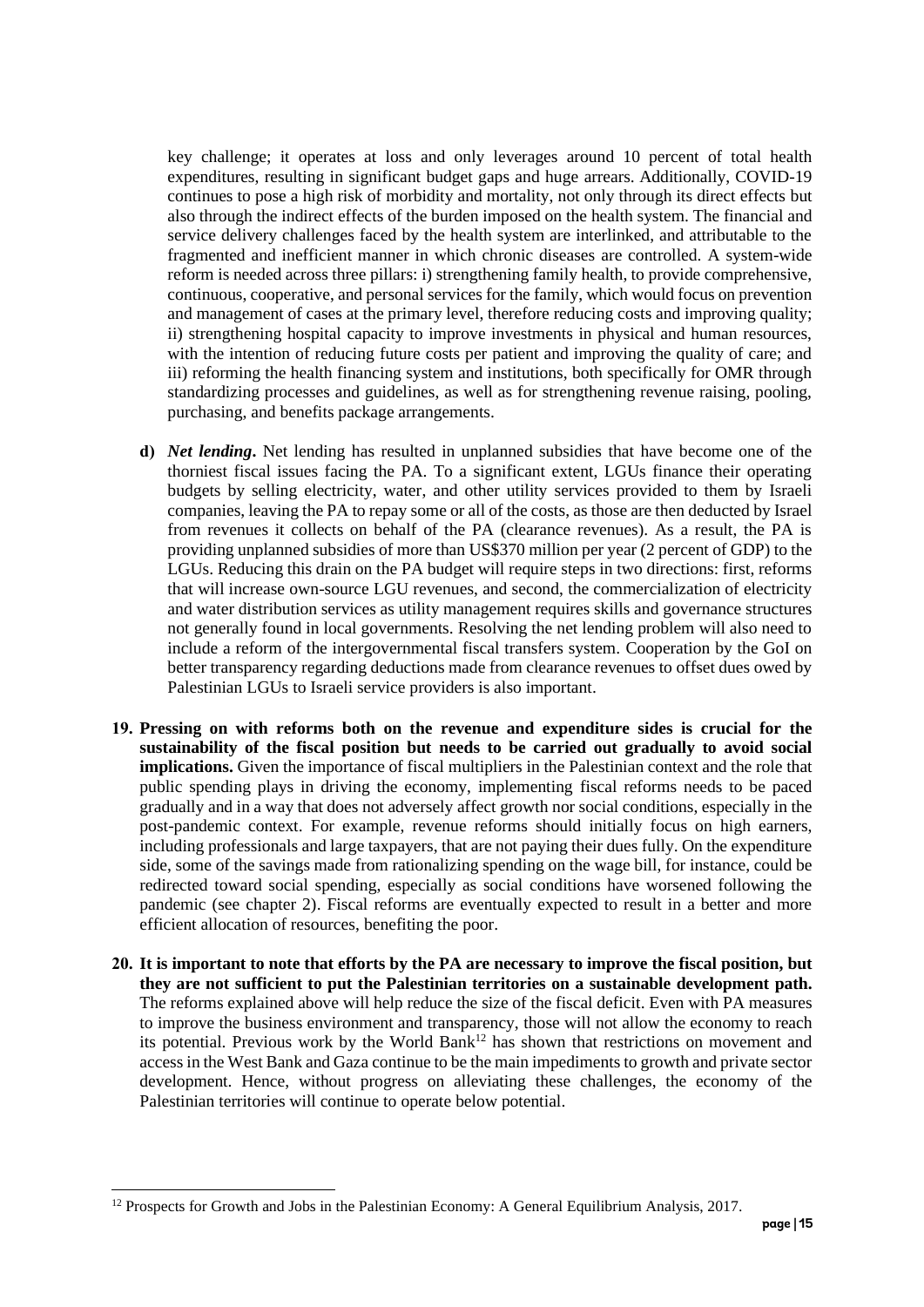## <span id="page-16-0"></span>3. Money and Banking

- **21. The financial sector in the West Bank and Gaza is relatively young and remains dominated by banking activities.** It is regulated by the PMA and the Palestine Capital Markets Authority. A large proportion of transactions are made in cash, but regulators have prioritized digital finance in recent years, resulting in the introduction of new market players and the emergence of a small but growing market for digital financial services. Properly and proactively managing the balance of financial stability, integrity, and inclusion is critical given the context of instability and fragility.
- **22. Despite growing risks and some deterioration in performance indicators, the banking system remains relatively stable against the backdrop of a declining macro-fiscal performance.** But to avoid further destabilization, financial sector regulators should emphasize the importance of safeguarding the banking system against emerging and protracted economic shocks. All banks are well capitalized and are compliant with the basic Capital Adequacy Requirements set by the PMA (in line with Basel III). The capital adequacy for all banks stands at 16.1%. According to preliminary reporting by the PMA through December 2021, total banking system assets exceeded US\$20 billion during the reporting period. After a decline during 2020, banking sector profitability continued to recover by the end of 2021. Return on equity rebounded to 15.1 percent, an improvement compared to 2020 levels (9.4 percent) and in line with pre-COVID levels of 12.8 (2019) and 15.3 percent (2018). Return on assets registered a similar trend, reaching 1.2 percent in 2021, an improvement compared to 0.9 percent (2020), and approaching pre-COVID levels, 1.25 (2019) and 1.55 percent (2018). The growth in deposits during 2021 exceeded growth in credit when compared to the same reporting period in 2020, resulting in a continued decline in the overall credit-to-deposit ratio, down to 65 percent in 2021, compared to 70 percent in Q2 2020.
- **23. With declining financing and rising fiscal imbalances, the PA has significantly increased borrowing from domestic banks, potentially generating new stability risks for the banking system, and raising concerns regarding the PMA's operational independence.** Following a few years of relative stability in the level of domestic public debt (about US\$1.3-1.4 billion), the banking system's exposure to the public sector (through domestic public debt) increased steadily in 2020, reaching US\$2.5 billion by December 2021 (23 percent of total direct credit), and exceeding PMA exposure limits by 15 percent. In addition to direct borrowing by the PA, bank loans to PA employees (backed by future salaries) also represent an indirect channel of exposure to the public sector, along with the expanded usage of promissory notes. When combined, PA and public employees account for about US\$4.3 billion, or 40 percent of total banking sector credits. To avoid further destabilization, financial sector regulators should emphasize the importance of safeguarding the banking system against emerging and protracted economic shocks. This growing PA reliance on domestic bank borrowing raises concerns about the operational independence of the PMA, especially on matters pertaining to prudential supervision.
- **24. Given the sustained fiscal imbalances and limited donor assistance, Palestinian policymakers should carefully balance fiscal, monetary, and financial considerations and interrelations.** The independence of the PMA, as supervisor and prudential regulator of the banking system, should be respected and upheld. This principle is especially critical during times of economic distress, where the financial system is critical in mitigating the impact of this shock, but if not managed effectively, could also create an additional source of instability - if the current accumulation of risks is not effectively managed. In light of the growing fiscal challenges faced by the PA over the past decade, the banking system's rising direct and indirect exposure to the public sector continues to be a cause of unease and needs to be actively managed to maintain depositor confidence.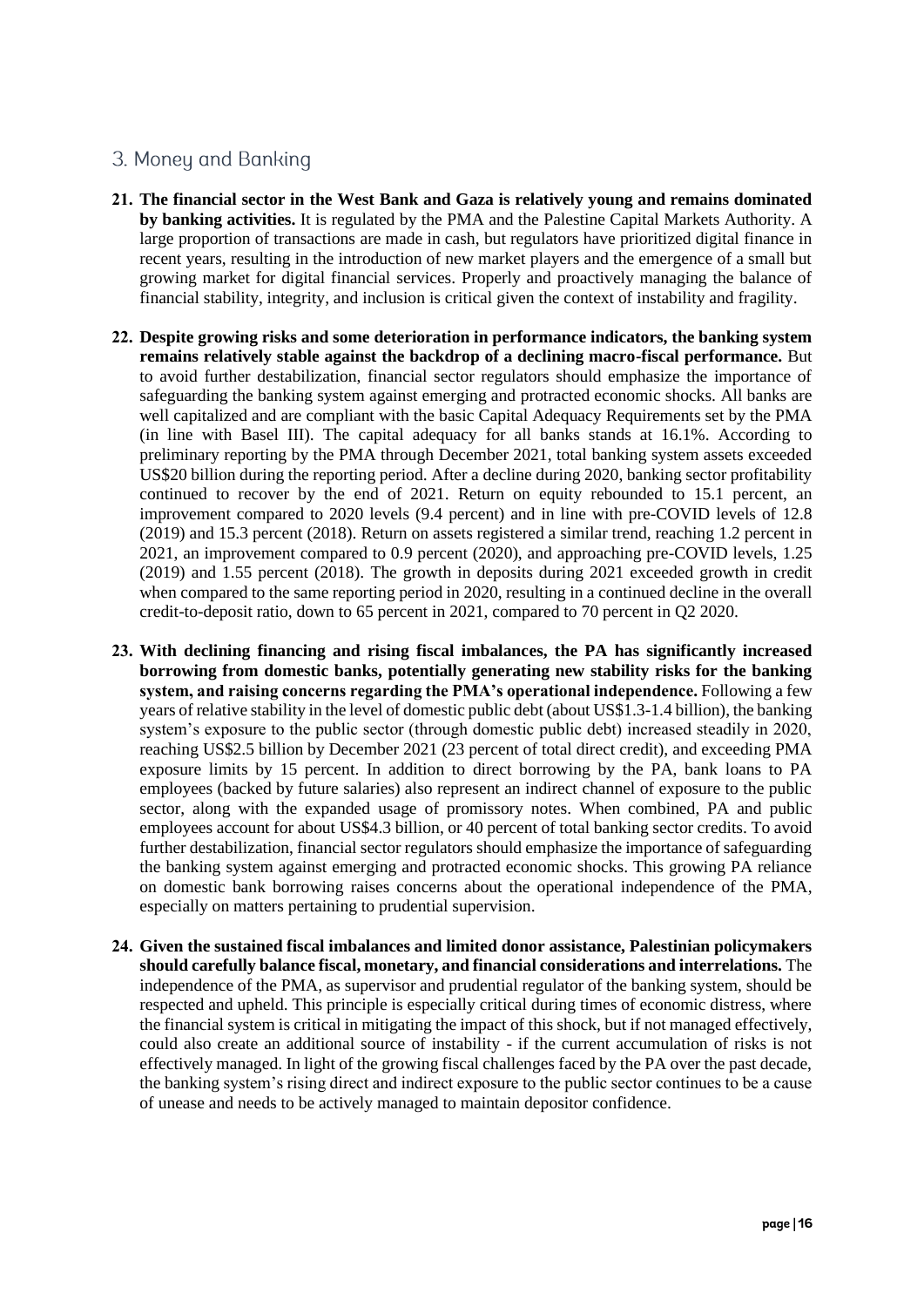<span id="page-17-0"></span>

**Figure 3: Direct and Indirect Exposure to the PA (US\$ million)**

*Source: Palestine Monetary Authority.*

**25. The protracted crises and the PA's decision to only pay partial salaries have gradually deteriorated the quality of loan portfolios across the banking and microfinance sectors, and further deterioration is likely.** Both non-performing loans (NPLs) and classified loans have maintained an upward trajectory since 2018.<sup>13</sup> The NPL ratio (which represents the percentage of NPLs out of all direct loans and is a lagging indicator) stands at about 4.2 percent as of December 2021. While this appears manageable given the context, discussions with several local banks indicated that NPLs are concentrated in critical portfolios (e.g., SMEs), and that aggregate NPL indicators are likely underestimated as a result of regulatory forbearance measures applied in recent years. The expected further deterioration in the quality of SME, consumer, and Gaza loan portfolios could translate into higher NPLs, particularly in banks with substantial exposure to Gaza, SMEs, and PA employees.

<sup>&</sup>lt;sup>13</sup> It is worth noting that some of the banking sector indicators have been impacted by the adoption of IFRS9.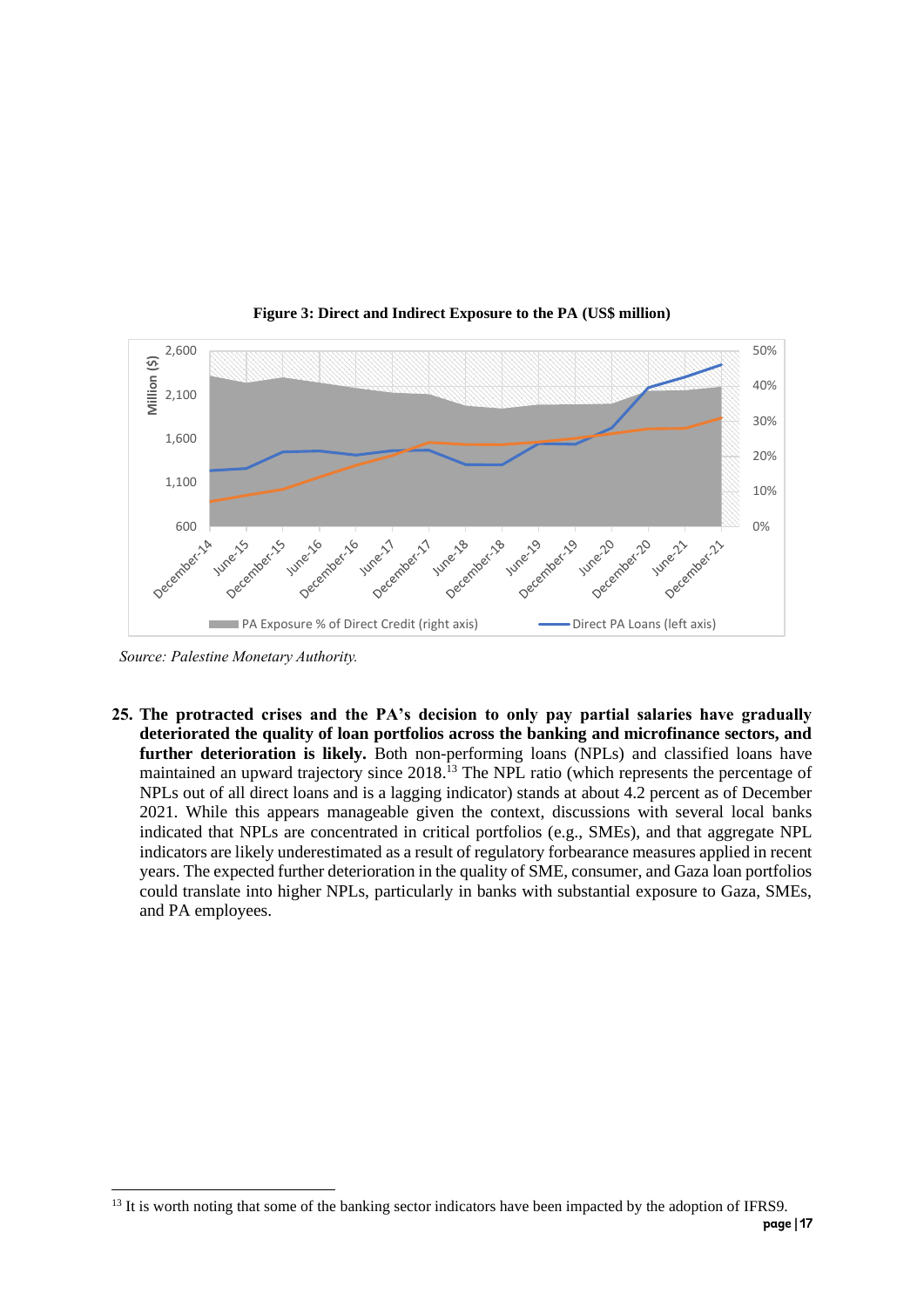

#### <span id="page-18-0"></span>**Figure 4: Growth in non-performing and classified loans (US\$ million & % of gross loans)**

*Source: Palestine Monetary Authority.*

**26. Recognizing that the two economies are highly interlinked, the stability of cross-border payments remains a cause for concern due to the potential negative impact of de-risking by Israeli banks.** Payment activity between Israel and the West Bank and Gaza has an estimated yearly value of more than NIS44 billion. In recent years, Israeli banks have signaled plans to limit or terminate correspondent banking services to Palestinian banks citing money-laundering and financing of terrorism concerns. Termination of correspondent banking relationships (CBRs) is likely to have significant economic impact on the Palestinian economy, due to Israel being its primary trade partner, and the reliance on the Israeli Shekel as the primary currency in the cashbased Palestinian economy. An example of this is the current complexity associated with the repatriation of NIS cash from Palestinian banks to Israel, contributing to the accumulation of excess NIS liquidity in Palestinian banks.<sup>14</sup> The first external evaluation of the AML/CFT regime is currently scheduled to take place during August 2022 by the regional Financial Action Task Force (MENAFATF). This AML/CFT "mutual evaluation" is a standard condition for membership and was initially planned for 2020 but postponed due to the pandemic. In 2017, the GoI approved a temporary indemnity and immunity package for Israeli banks working with Palestinian banks, thereby taking on part of the risks, to alleviate the potential for immediate disruptions to CBRs between the two banking systems. The GoI repeatedly extended this temporary package, most recently until July 2022, while a more stable arrangement for cross-border payments is developing by the PMA and the Bank of Israel, but progress has been slow and should be accelerated.

#### **27. The PMA has been taking steps toward advancing financial inclusion, digital payments, and upgrading financial infrastructure:**

As part of its effort to modernize its financial infrastructure, the PMA recently operationalized the Electronic Cheque Clearance system (ECC), replacing traditional physical movement of paper cheques with an image-based cheque settlement and clearing system, reducing time required to clear cheques from three-four days to one day. Additionally, the PMA recently conducted an upgrade to the National Payment Switch and started to use it to process Point-of-Sale (PoS) domestic transactions using debit and prepaid cards (along with the existing ATM transactions processing) thereby reducing fees for merchants when accepting card payments. Furthermore, the PMA is making progress toward implementation of the Fast Payment System (FPS), which includes technical features such as the instant crediting of the payee account, the 24/7/365 availability, and other overlay services that will further help the transition to digital payments across different use cases.

<sup>&</sup>lt;sup>14</sup> Banks in the West Bank and Gaza are having to manage large amounts of excess cash due to limits on the amount of cash which can be shipped to Israel.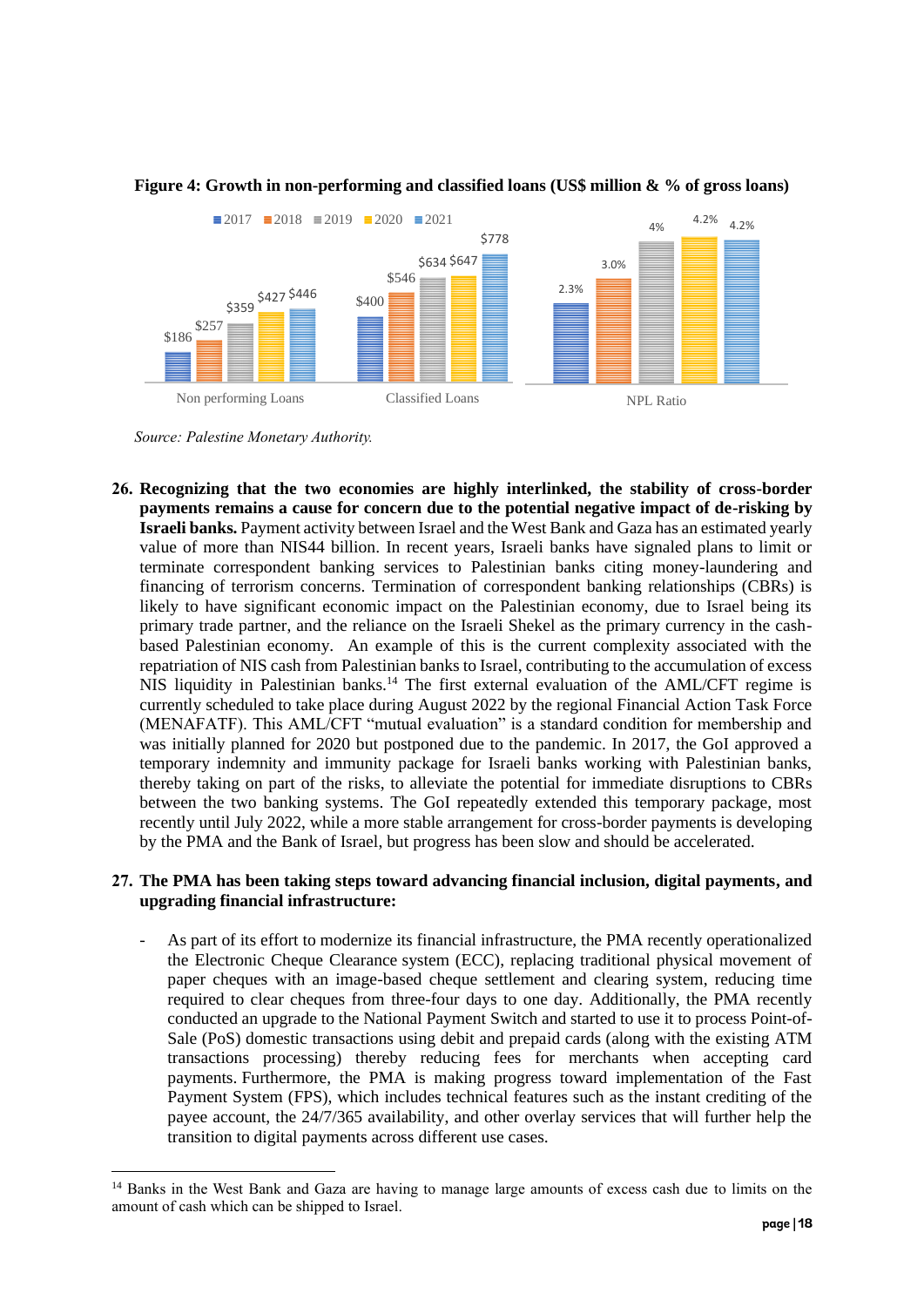- Five recently established payment service providers are now offering payment services in Palestine, primarily through e-wallet-based payment services. As of December 2021, a total of 234,083 e-wallets have been issued with a stored value of US\$2.5 million. About 26 percent of these have been issued to women.
- Eight microfinance institutions currently deliver microlending services to 65,000 clients, 35 percent of which are women. The size of the microfinance sector - both in terms of number of borrowers and outstanding portfolio - has been shrinking due to repeated economic shocks in recent years. The size of the sector is currently reported at US\$247 million (across 65,000 borrowers) compared to US\$270 million (across 90,000 borrowers) in 2018.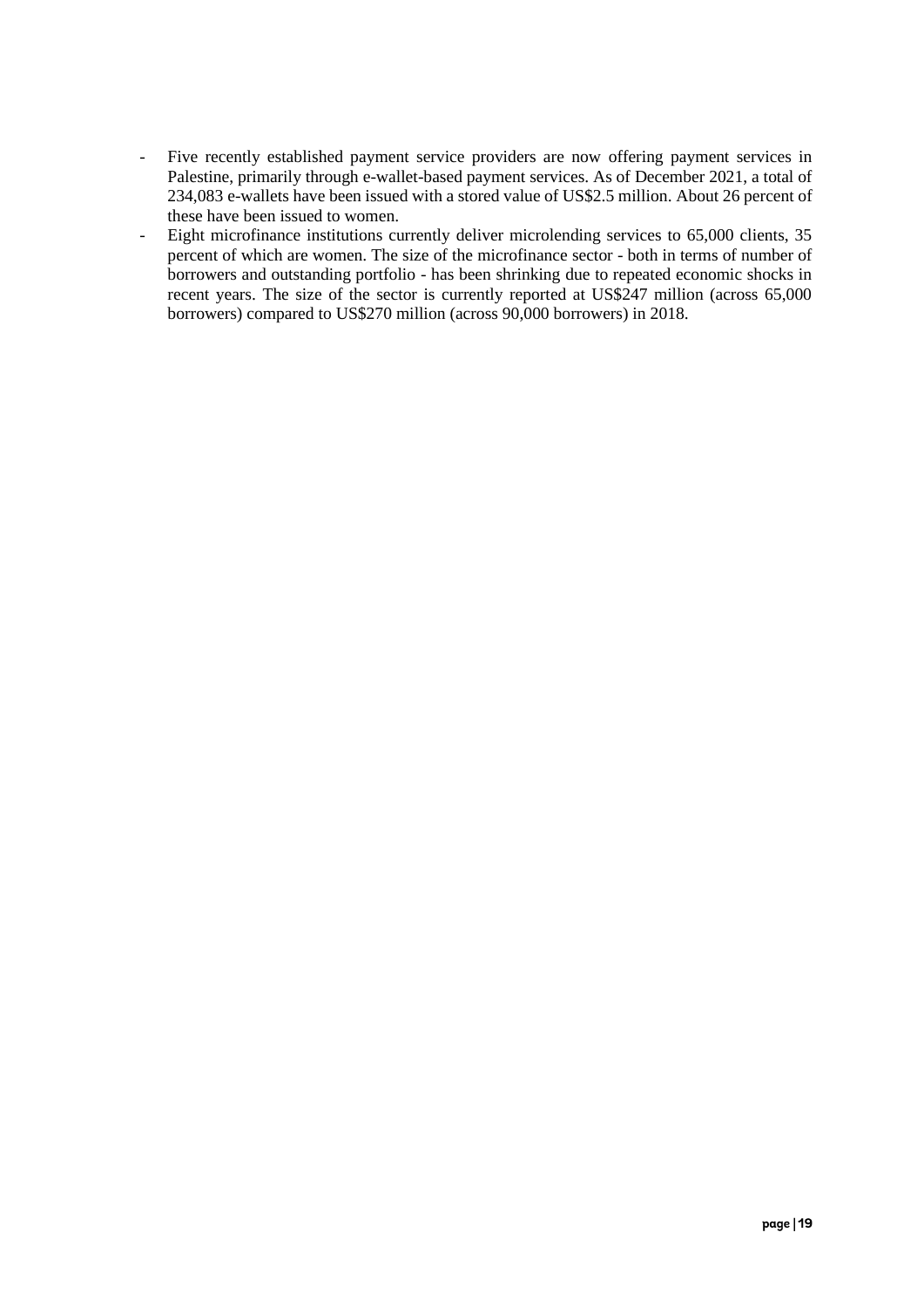# **CHAPTER II: THE IMPACT OF THE COVID-19 PANDEMIC ON POVERTY: TOWARD A MORE RESILIENT FUTURE**

**28. The COVID-19 pandemic has had a severe impact on Palestinian livelihoods, and on the Palestinian economy.** The effects have been aggravated by an already weak economy, which faced persistent fiscal deficits, high unemployment, rising poverty levels in Gaza, and declining levels of international support even before the pandemic. Against this backdrop, chapter 1 provided recommendations that could place the fiscal position on a more sustainable path, resulting in a better allocation of resources, including on social spending. In this context, this chapter focuses on how people and households in the West Bank and Gaza have been impacted by the pandemic, especially in terms of income and employment, as this is critical to design and adopt policies that can help build more resilient Palestinian lives and livelihoods.

#### **Box 2: How were the pandemic's impacts on poverty simulated?**

<span id="page-20-1"></span>To assess how COVID-19, the economic downturn, and lockdowns have affected the welfare of households in the West Bank and Gaza the analysis relies mostly on microdata collected before and after the pandemic. The simulations take advantage of two recent sources of information on employment and wage income: the quarterly labor force survey collected by the Palestinian Central Bureau of Statistics (PCBS), and the rapid assessment phone survey conducted by PCBS, the World Bank, the United Nations Development Programme of Assistance to the Palestinian People, and other UN agencies (UN Women, United Nations Population Fund, United Nations Children's Fund, the World Health Organization, and the World Food Programme). It draws on behavioral models that predict households' likelihood of experiencing income and employment shocks. It also accounts not only for government and nongovernment responses to the economic downturn but also estimated remittance flows. These changes are simulated onto the PECS 2016/17 to estimate the change in income, consumption, poverty rate, and inequality. A fuller description of the model and the techniques used can be found in Gansey et al. (2021).

- <span id="page-20-0"></span>a) The Impact of the Pandemic on Poverty<sup>15</sup>
- **29. The disruption caused by the pandemic has come at a time when living conditions, particularly for those living in Gaza, have been declining.** The latest poverty figures in the Palestinian Expenditure and Consumption Survey (PECS 2016/17) showed 29.3 percent of the population living on the national poverty line. However, the national number masks the diverging situation between the West Bank and Gaza, where poverty rates stood at 13.9 percent and 53.0 percent, respectively. The situation is worse for refugee-headed households and those living in refugee camps. Moreover, in 2019, the West Bank and Gaza had very low labor force participation rates (about 37 percent) and low employment rates (about 28 percent of the working-age population), with a large youth population badly in need of jobs.
- **30. Simulations of the impact of the pandemic suggest that the increase in poverty was as large a change as 33.4 percent to 35.6 percent of the population.** This took place in a very short time and represents pushing more than 110,000 Palestinians into poverty as a result of COVID-19 alone. As shown in the figure below, even before the pandemic, poverty had increased between 2016 and

<sup>&</sup>lt;sup>15</sup> The analysis and discussion presented in this chapter are largely based on Gansey, R., Aghajanian, A., & Al-Saleh, J. (2021), and Becerra, P., Malasquez, E., & Al-Saleh. J. (2021), both of which appear as chapters in Hoogeveen, H. & Lopez-Acevedo (2021). Distributional Impacts of COVID-19 in the Middle East and North Africa Region. MENA Development Report;. Washington, DC: World Bank. © World Bank. https://openknowledge.worldbank.org/handle/10986/36618 License: CC BY 3.0 IGO.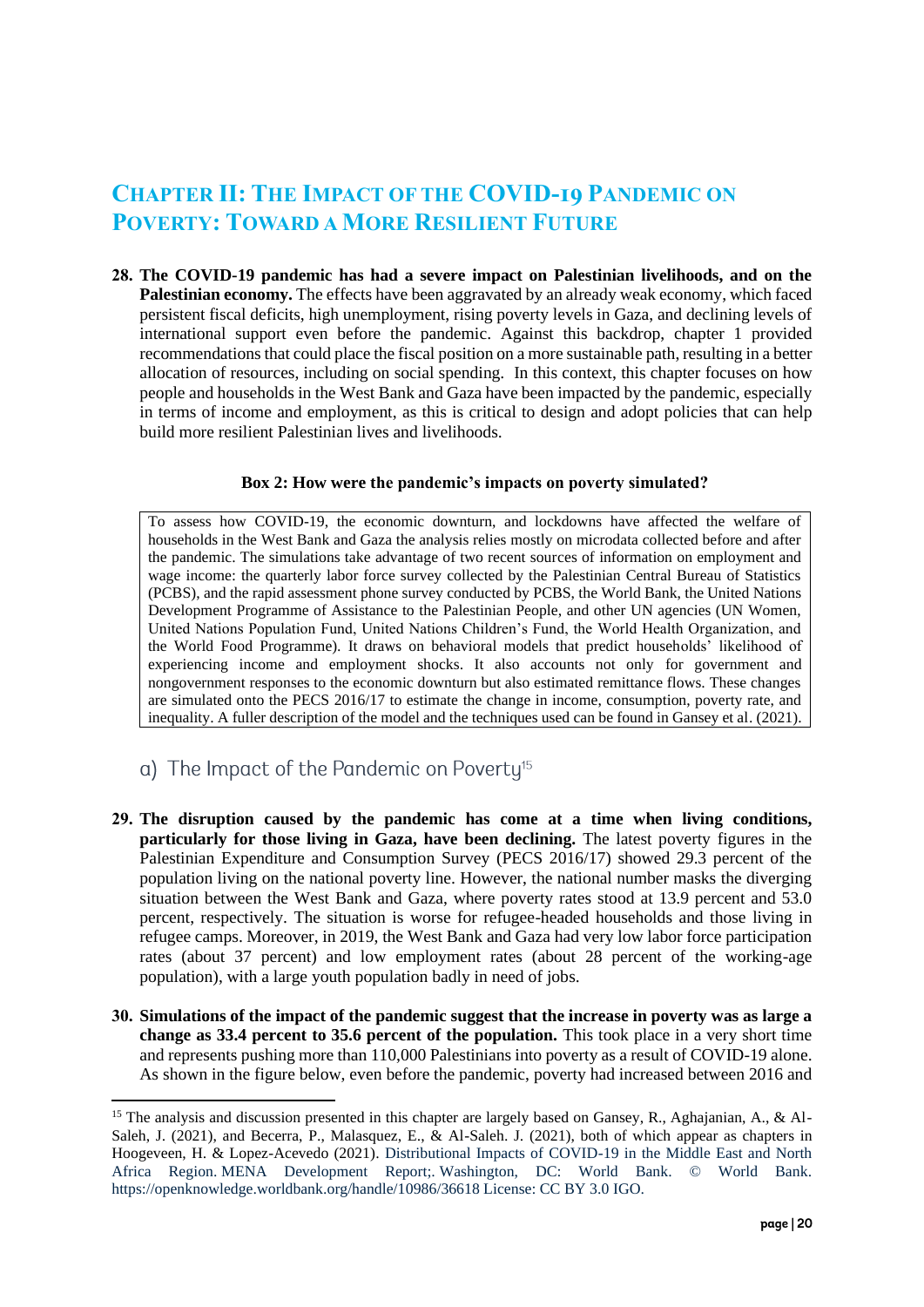2019, with simulated poverty rates for the West Bank and Gaza rising from 29.3 to 33.4 percent. Gaza experienced a sharper increase in poverty (from 53.0 to 59.4 percent) than the West Bank (from 13.9 to 16.4 percent) before the onset of the pandemic. The simulated poverty impact of the pandemic shows that since its onset, the poverty rate in the West Bank and Gaza rose by 2.2 percentage points to reach 35.6 percent, the equivalent of more than 110,000 newly poor Palestinians. The increase is apparent in both the West Bank (from 16.4 to 19.1 percent) and in Gaza (from 59.4 to 61.1 percent).



<span id="page-21-0"></span>**Figure 5: Poverty rates by location with simulations for impact of the pandemic**

#### <span id="page-21-1"></span>**Box 3: The West Bank and Gaza in regional context: The effects of the pandemic on poverty and inequality**

|                                                 | <b>Tunisia</b>                                                                                                                                                | <b>West Bank and</b><br>Gaza                                                                                                                                                                  | Lebanon                                                                                                                                                 |
|-------------------------------------------------|---------------------------------------------------------------------------------------------------------------------------------------------------------------|-----------------------------------------------------------------------------------------------------------------------------------------------------------------------------------------------|---------------------------------------------------------------------------------------------------------------------------------------------------------|
| Survey year                                     | 2015                                                                                                                                                          | 2016/17                                                                                                                                                                                       | 2015/16                                                                                                                                                 |
| <b>Baseline poverty</b>                         | 15.2%                                                                                                                                                         | 29.3%                                                                                                                                                                                         | 27.4%                                                                                                                                                   |
| <b>Poverty impacts</b><br>of pandemic           | Projected to rise by 7.3<br>percentage points, to 22.5<br>percent (optimistic<br>scenario), and by 11.9<br>points, to 27.1 percent<br>(pessimistic scenario). | Projected to rise<br>to 34.9 percent.<br>For Gaza the<br>change is from<br>53 percent to<br>59.2 percent. For<br>the West Bank<br>the change is<br>from $13.9$<br>percent to 19.2<br>percent. | For nationals.<br>poverty is<br>projected to<br>increase by 18<br>percentage<br>points. The<br>increase for<br>refugees is<br>even larger<br>than this. |
| <b>Inequality</b><br>impacts of the<br>pandemic | Gini index rises from 37 to<br>29 (optimistic) and to 41.4<br>(pessimistic).                                                                                  | Gini index rises<br>from $33$ to $34$ .                                                                                                                                                       | Not available.                                                                                                                                          |

*Source: Reproduced from Table 0.1 in Hoogeveen and Lopez-Acevedo (2021).*

*Source: World Bank calculations and simulations based on PECS (2016/2017) and Labor Force Surveys (2016, 2019, 2020).*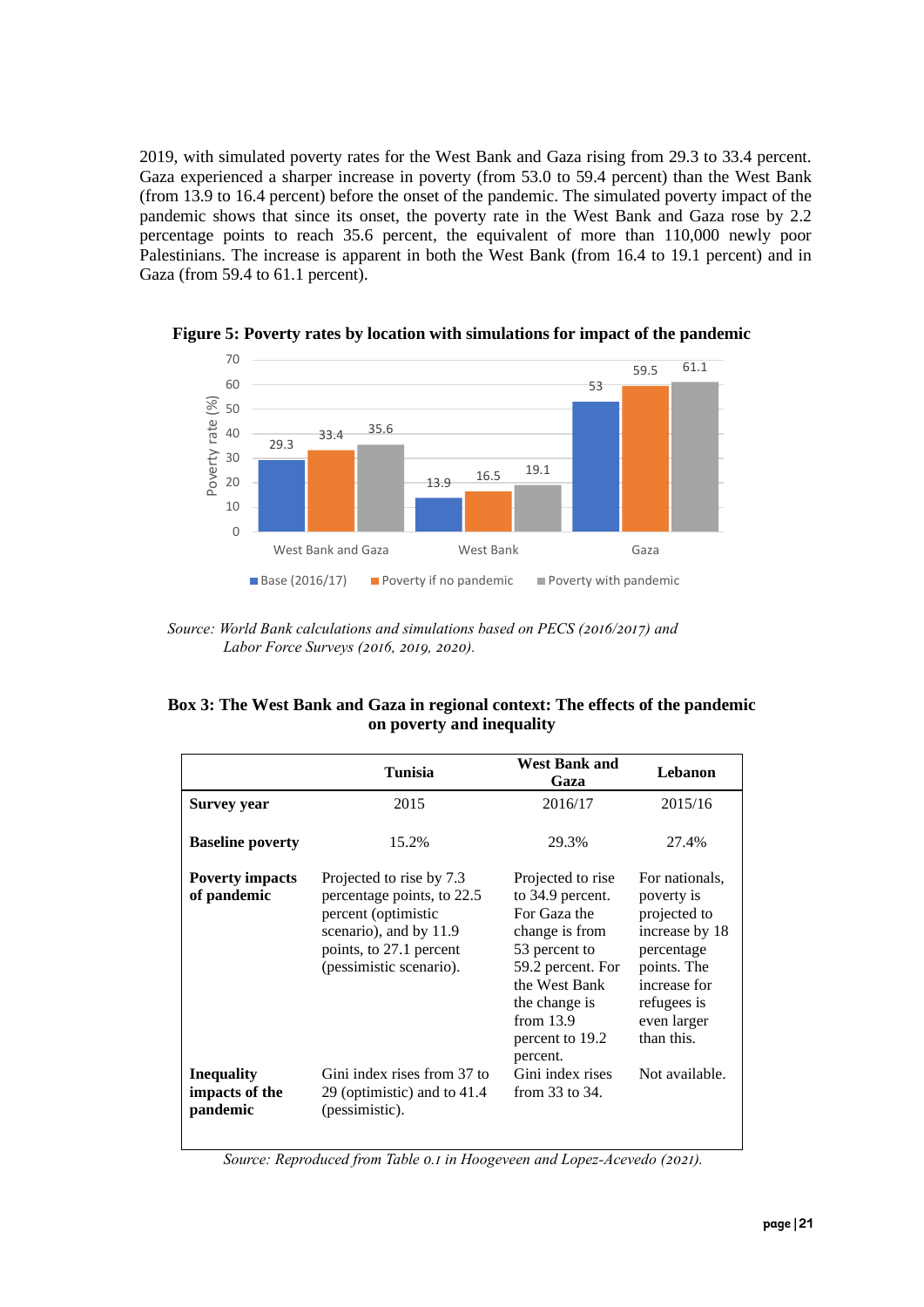## <span id="page-22-0"></span>b) The Newly Poor

- **31. The analysis of data from the West Bank and Gaza suggests that rather than only reinforcing previous vulnerabilities, the pandemic has led to the emergence of a substantial number of newly poor Palestinians, and that these people are predominantly located in the West Bank.** The new poor appear to be different from the traditionally poor in several ways, as shown in the table below. The first column of the table gives the population shares for different characteristics such as location, level of education, and whether the household is headed by a male or female. The second column shows the share of the poor population for these characteristics before the pandemic. So, for example, before the pandemic 60.7 percent of the population lived in the West Bank, but only 28.7 percent of the poor lived in the West Bank. Finally, the third column shows the proportion of the newly poor in each category. The analysis shows that although the poverty rate in Gaza was far higher than in the West Bank before the pandemic, the majority of those who became poor during the pandemic live in the West Bank rather than in Gaza. The newly poor are also much more likely to live in rural areas than in camps. They appear to mostly come from either end of the distribution of education; in other words, they are more likely to hold either no education or secondary or tertiary education.
- **32. The newly poor are more likely to live in a female-headed household.** Only a small percentage of households in the West Bank and Gaza are headed by a woman, and even before the pandemic these households were more likely to be poor than male-headed households. Even though femaleheaded households make up only 6.1 percent of households in the West Bank and Gaza, they make up around 10.6 percent of the newly poor. At the height of the pandemic around 6 in 10 households which had a woman as the main income earner had seen a reduction of cessation in wage income.

<span id="page-22-1"></span>

| Location                 | Share of<br>population | Share of<br>poor pre-<br>pandemic | Share of<br>newly poor |
|--------------------------|------------------------|-----------------------------------|------------------------|
| <b>West Bank</b>         | 60.7                   | 28.7                              | 64.8                   |
| Gaza                     | 39.3                   | 71.3                              | 35.2                   |
| <b>Rural</b>             | 16.8                   | 10.8                              | 16.7                   |
| Urban                    | 73.0                   | 73.4                              | 72.8                   |
| Camp                     | 10.2                   | 15.8                              | 10.5                   |
| <b>Education</b>         |                        |                                   |                        |
| <b>No education</b>      | 2.9                    | 4.3                               | 4.4                    |
| <b>Primary</b>           | 17.8                   | 24.2                              | 18.5                   |
| <b>Secondary</b>         | 57.4                   | 60.2                              | 52.1                   |
| <b>Tertiary</b>          | 21.9                   | 11.3                              | 25.0                   |
| Gender of household head |                        |                                   |                        |
| <b>Male</b>              | 93.9                   | 93.6                              | 89.4                   |
| <b>Female</b>            | 6.1                    | 6.4                               | 10.6                   |

#### **Table 4: Characteristics of the newly poor**

*Source: World Bank calculations and poverty projections.*

*Note: A full discussion of these results and other characteristics associated with newly poor households and individuals in the West Bank and Gaza can be found in Becerra et al. (2021).*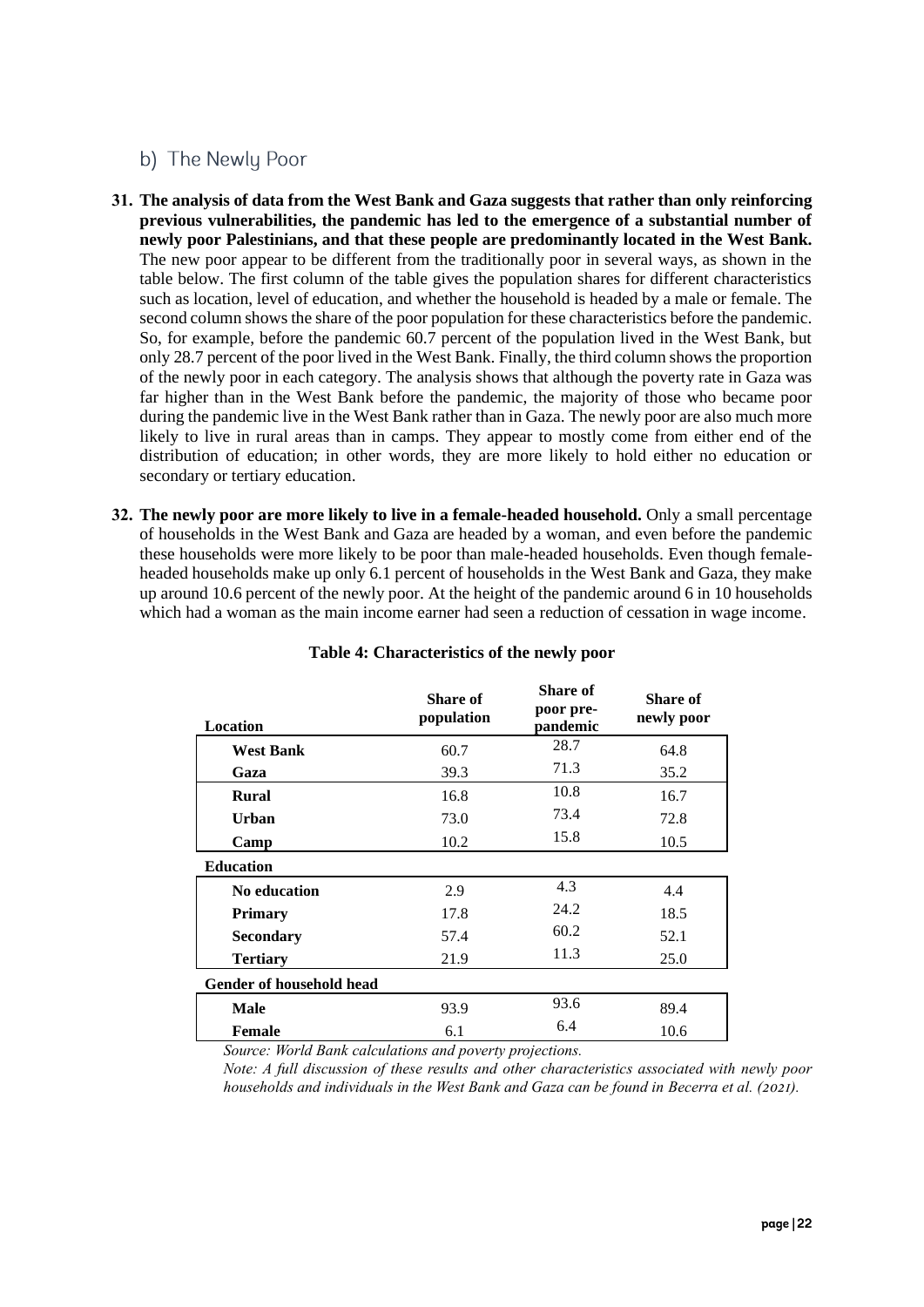- <span id="page-23-0"></span>c) The Impact on Income and Jobs
- **33. The impact of the pandemic on households may vary greatly depending on the shares of labor income and non-labor income in total household income.** In the West Bank and Gaza, the poorest deciles are more likely to be affected by changes in non-labor income (in the form of governmental and nongovernmental aid). This can be seen in the figure below. The bottom three deciles (that is, the poorest 30 percent of the population) rely on non-labor income to make up 37, 25, and 22 percent of their total income, respectively. Labor income in the form of wages makes up the majority of household income sources, and this increases as a percentage of total income as households become richer.

<span id="page-23-1"></span>

**Figure 6: Composition of household income by welfare decile**

*Source: Palestinian Expenditure and Consumption Survey (PECS) 2016/2017.*

**34. The impact of the pandemic and associated mitigation measures on household incomes was widespread.** During the early stages of the pandemic, as shown in the figure below, two out of three households in the West Bank and Gaza suffered income losses. In the West Bank, the share was 72 percent of households, and in Gaza, 57 percent. Moreover, the negative impact on income was not only widespread but also severe. Among households that reported these income drops, 41 percent said that their incomes decreased by half or more, a severity that is observed both in the West Bank (47 percent) and in Gaza (30 percent).



<span id="page-23-2"></span>

Income decreased by half or more Income decreased by less than half

*Source: World Bank calculations in Becerra et al. (2021).*

Labor income Non-labor income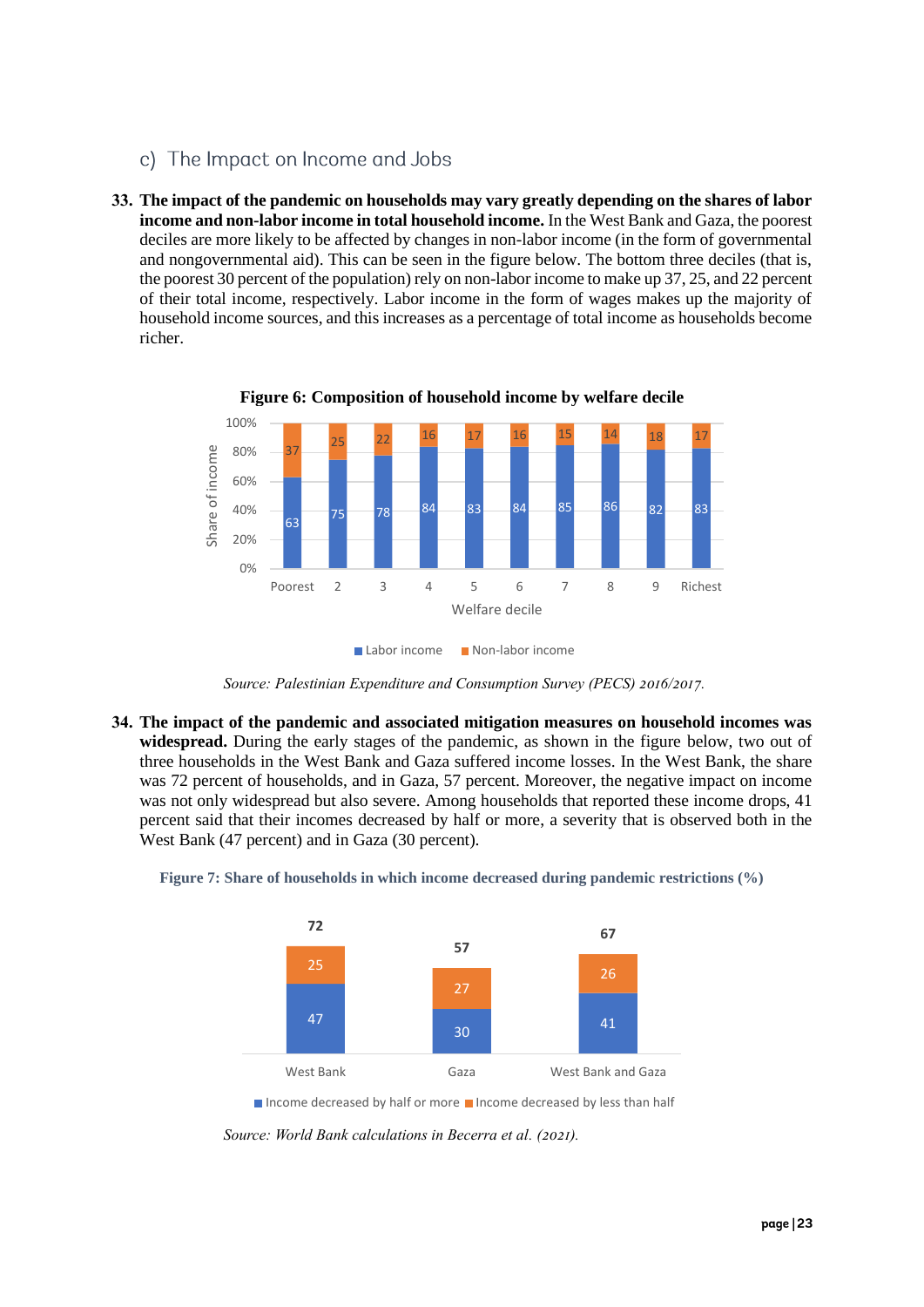**35. Many household income dynamics during the pandemic can be explained by the main income earners' capacity to engage in work activities.** A very high 93 percent of households whose main income earner lost their job during the lockdown faced lower incomes. In contrast, less than half (42 percent) of the households where the main income earner continued working full-time experienced an income reduction. Even when the main income earner continued working full-time, 50 percent of households in Gaza faced lower household incomes versus 35 percent in the West Bank. This suggests that either the labor incomes among workers in Gaza were more likely to fall than in the West Bank, or that other sources of household income (besides the labor income of the main earner) had been affected during the pandemic.

#### <span id="page-24-1"></span>**Box 4: What has the impact of the pandemic been on refugees in the West Bank and Gaza?**

Individuals living in refugee camps, and people living in refugee-headed households were already in a more vulnerable position before the start of the pandemic. In the analysis, refugee status includes both registered and unregistered individuals. As shown in the figure below, although the overall poverty rate in the West Bank and Gaza stood at 29.3 percent, the rate in refugee camps was 45.4 percent. Similarly, poverty in refugee-headed households was more than 16 percentage points higher than in households headed by a non-refugee.

<span id="page-24-0"></span>

**Figure 8: Poverty rates before the start of the pandemic**

*Source: World Bank Calculations in Becerra et al. (2021)*

Simulations of the poverty impact at the height of pandemic restrictions suggest that the poverty rate in refugee-headed households rose from 38.7 percent to as much as 45.8 percent. The changes in employment status for refugees living in Gaza generally mirrored the situation in the West Bank. At the height of the pandemic there was a contraction of 25 percent in employment in restaurants, hotels, and tourism in Gaza – the sector that was also most severely affected in the West Bank. Similarly, the only sector that saw a substantial increase in employment for refugees in Gaza was health and social work, which saw a rise of 14 percent during the pandemic.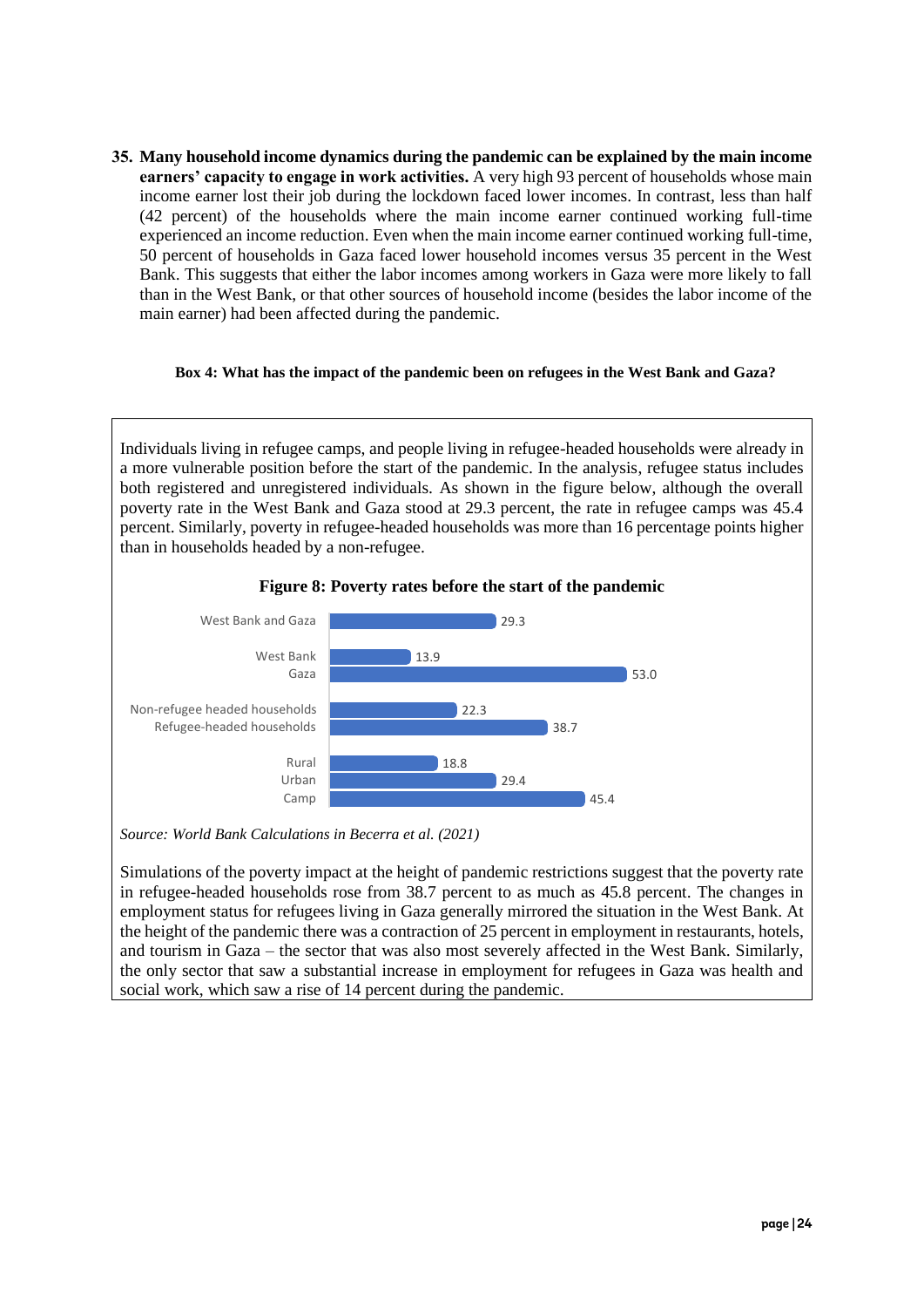- <span id="page-25-0"></span>d) Linking Changes in Income and Employment to Increases in Food Insecuritu<sup>16</sup>
- **36. Evidence from before the pandemic had suggested that a large share of households in the West Bank were particularly vulnerable to welfare shocks (Atamanov and Palaniswamy, 2018).** This vulnerability was realized during the pandemic, with the share of food insecure households in the West Bank increasing from 9 percent to 23 percent in the period before and during the pandemic. Prior to the pandemic, levels of food insecurity in Gaza were multiple times higher than in the West Bank, but even so, there was an increase from 50 percent to 53 percent, as shown in the figure below.

<span id="page-25-1"></span>

**Figure 9: Share of households that faced food insecurity (%)**

**37. The sudden jump in food insecurity shows that the early response to expand the social protection network to households in the West Bank was necessary.** While almost 80 percent of households in Gaza were already beneficiaries of the social protection system before the lockdown, only 14 percent of those in the West Bank were covered. The temporary and rapid expansion of the social safety net in the West Bank was much needed. The figure below shows that in the early stages of the pandemic the number of beneficiary households in the West Bank more than doubled. Overall, after the social protection expansion during the initial lockdown, 30 percent of households in the West Bank were beneficiaries of some type of program, while in Gaza it was 80 percent.

*Source: World Bank calculations in Becerra et al. (2021).*

<sup>&</sup>lt;sup>16</sup> Food insecurity is defined using the Food Insecurity Experience Scale (FIES), a metric developed by the UN Food and Agriculture Organization (FAO), to assess the adequacy of people's access to food by asking them directly about their experiences. The construction of the FIES in the West Bank and Gaza has been calibrated to a global standard for comparability.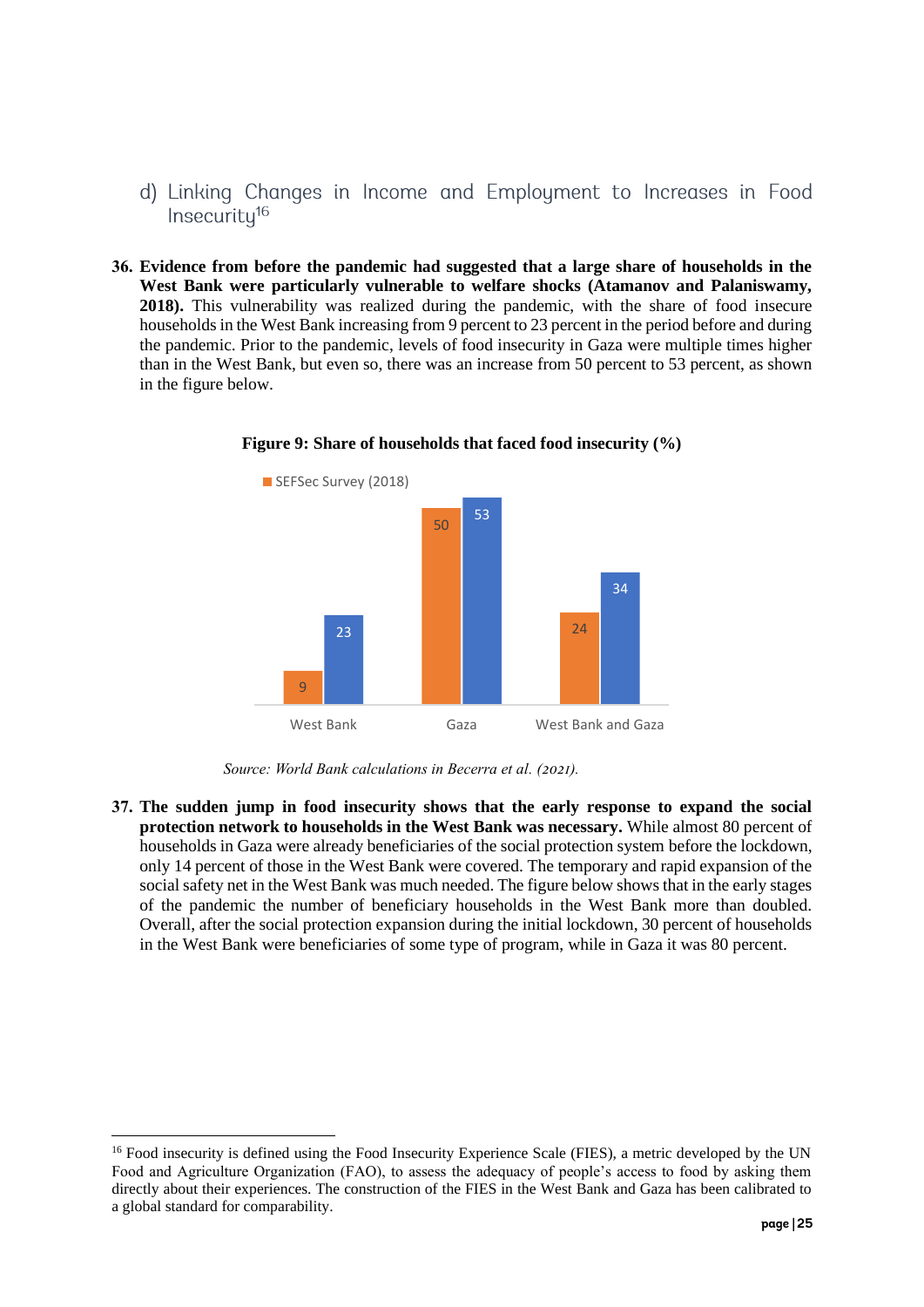

#### <span id="page-26-1"></span>**Figure 10: Distribution of households reporting receiving social protection benefits before and during the pandemic**

- **38. The pandemic has shown that even the better-off households were vulnerable to food insecurity after a negative shock to incomes.** It is clear that self-reported income loss is closely correlated with higher food insecurity during the pandemic. The increase in food insecurity during the pandemic is related to income losses across the whole expenditure distribution, even among households in the highest quintiles. Households across all expenditure levels saw their food insecurity increase in 2020 if their income decreased during the lockdown, including the richest households.
- **39. Increases in food insecurity were worse among those households whose main income earners**  were not able to work their usual number of hours. Conversely, food insecurity in the West Bank and in Gaza was lower among households where the main income earner was able to work as usual. In the West Bank, the worse-off households were those where the main income earner (a) was not working before the lockdown, (b) lost their job, or (c) kept their job but was not able to work. In Gaza, the worse-off households were those where the main income earner lost their job; 78 percent of households in this group were food insecure in 2020.
- **40. The war in Ukraine will lead to additional difficulties for an already highly food insecure population.** Around one-third of the wheat imported into the West Bank and Gaza comes from Ukraine, along with 37 percent of imports of sunflower oil. A lack of availability of these food items, together with a sharp rise in the cost of fuel, has already led to a sharp rise in the food price index. The current stock of wheat flour is expected to last around two to three months, after which there is a very concerning outlook for an already vulnerable population, particularly in Gaza.
	- e) The Impact on Education
- <span id="page-26-0"></span>**41. At times, the pandemic has severely limited Palestinian children's access to education.** In particular, the first lockdown coincided with the last three months of the school year in the West Bank and Gaza. Data from the early stages of the pandemic show that children in half of households were not engaged at all in education activities during the lockdown, with similar shares in the West

*Source: World Bank calculations in Becerra et al. (2021).*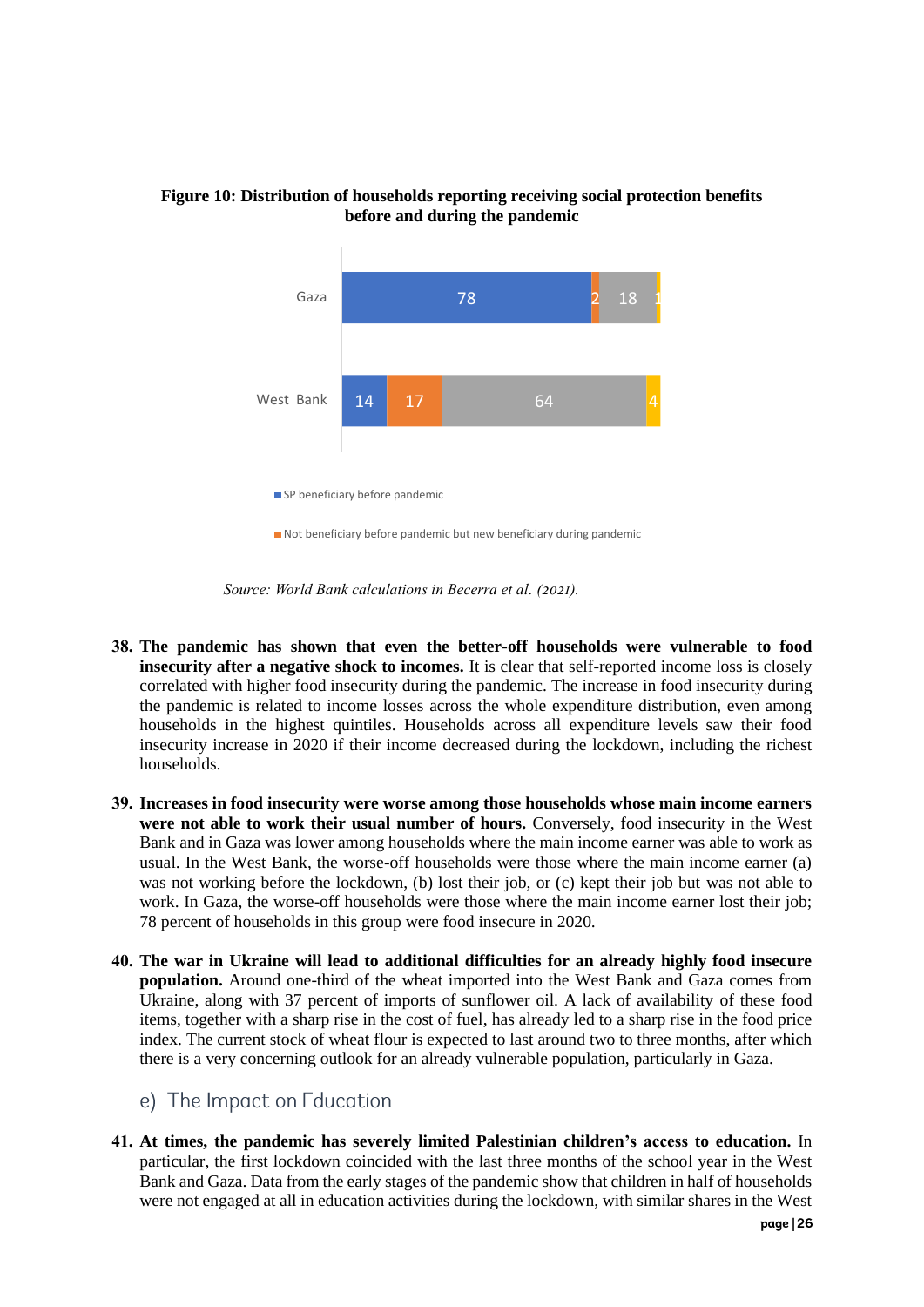Bank and in Gaza. Further, 60 percent of households reported that they were not in contact with their children's teachers during the lockdown (the share being slightly higher in the West Bank than in Gaza).

**42. These setbacks affected Palestinian children of all income levels, especially the poorest.**  Children in 60 percent of households in the lowest quintile (in both the West Bank and Gaza) were not engaged in any education activity during lockdowns, while for the highest quintile in the West Bank and in Gaza, the percentage is smaller (39 percent and 35 percent, respectively), although still high. The main obstacle for children in the poorest households was the lack of internet. This is highlighted in the figure below. Another major obstacle was the lack of activities from teachers, as reported by households of all income levels in the West Bank and by households in the top quintile in Gaza.

<span id="page-27-1"></span>

**Figure 11: Reasons why children stopped education during lockdowns in households in which education stopped**

*Source: World Bank calculations based on Becerra et al. (2021). Note: Sample is households in which there was at least one child aged between 6 and 18 who was attending school before lockdowns.*

## <span id="page-27-0"></span>f) An Opportunity to Build Resilience

- **43. The pandemic has seriously disrupted the livelihoods of Palestinian households through job losses, lower household income, and higher food insecurity.** Analysis of individual and household data has found that the pandemic affected not only the poorest households but also those that were relatively better off before COVID-19 struck. This analysis has yielded three general points that help to understand the impact of the pandemic and may help to guide future interventions.
- **44. First, the pandemic has revealed how vulnerable Palestinian households are to food insecurity, even those who were better off prior to the lockdown.** The Food Insecurity Experience Scale (SDG Indicator 2.1.2) shows that 1 in 3 Palestinian households have suffered from moderate or severe food insecurity during the pandemic. This rate increased from about 1 in 4 households in 2018. The West Bank saw the highest increase, with the percentage of moderate or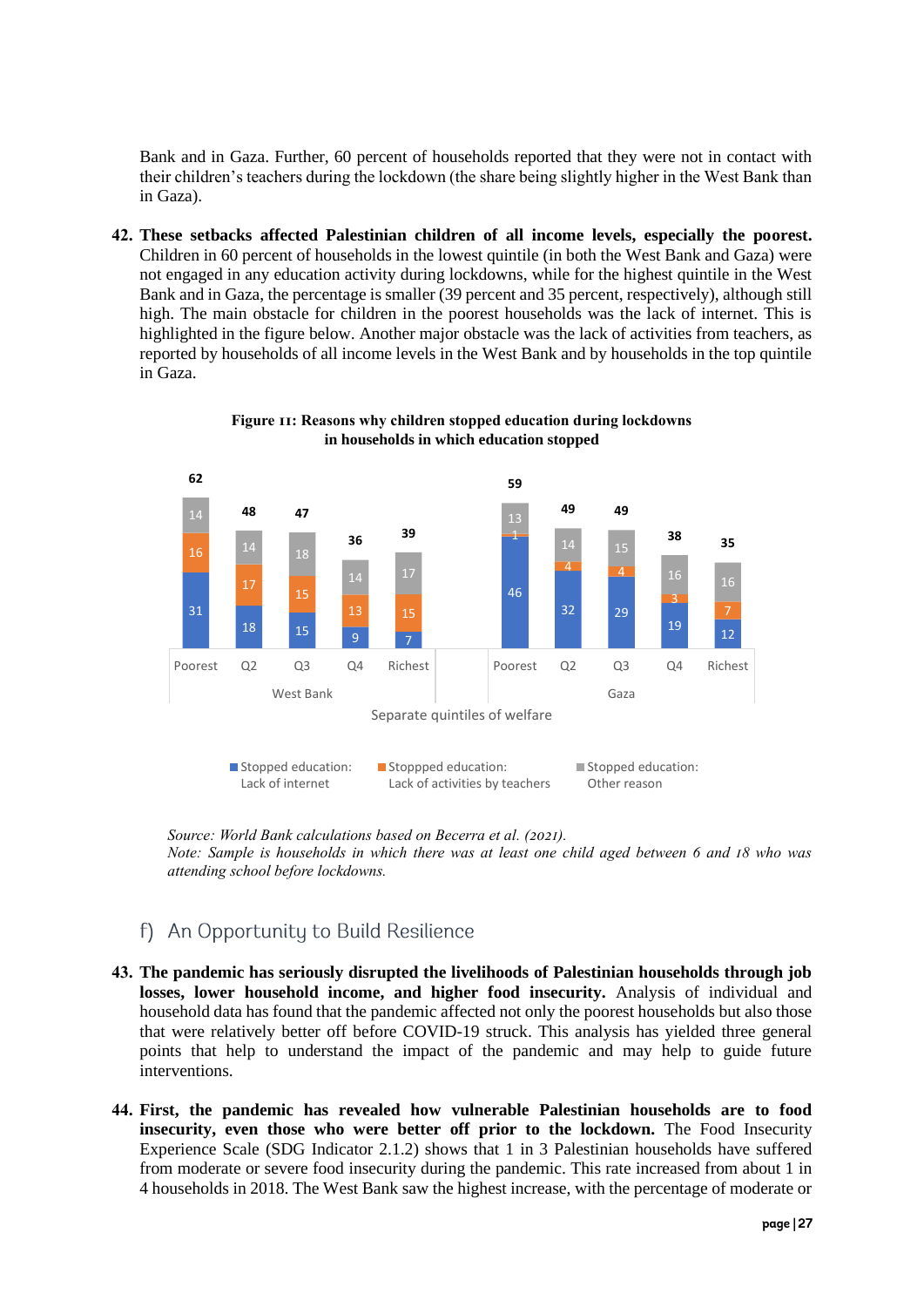severe food insecurity of households increasing from 8.7 in 2018 to a peak of 22.8 during the pandemic.

- **45. Second, the negative impacts of the pandemic on household incomes have been both prevalent and severe.** They affected households across all expenditure quintiles, although the share of households with self-reported losses of income is slightly higher among the poorest quintiles, both in the West Bank and in Gaza. In the West Bank, the main income earners at all welfare levels experienced job loss or were unable to perform their work, while in Gaza, the main income earners from the poorest households were more likely to lose their job during the lockdown.
- **46. Third, although 20 percent of previously employed main income earners lost their job during the early part of the pandemic, employment losses do not fully explain the observed income loss during the lockdown.** Rather, another major factor is at work: changes in the demand for work for workers who had not lost their jobs. This helps explain some of the differences in the impacts of the pandemic on household incomes between the West Bank and Gaza. Among previously employed main income earners, less than half were able to work at least partially, and only a fraction were able to work as usual. In the West Bank, 40 percent of previously employed main income earners reported still having a job but not being able to work. In Gaza, however, a higher share of main income earners who stopped working may have lost their jobs permanently.
- **47. In the future, there is likely to be more shocks to Palestinian households, whether this be through the next waves of a pandemic, the effects of climate change, or periods of conflict.**  Systemic vulnerability will mean that each shock is met with a new group of households who become poor and food insecure. What is crucial then is to build lives that are more resilient, and create better protection for people and livelihoods. One critical element will be resuscitating economic activity to unlock the potential of a young workforce, with a focus on a more conducive environment for the private sector and entrepreneurship.
- **48. Identifying the socioeconomic and welfare impacts of the pandemic on Palestinians leaves policymakers better placed to ensure that future shocks and crises can be mitigated more quickly and effectively.** In the short term this means addressing immediate needs through coordinating a wider vaccination campaign and ensuring that populations in the West Bank and Gaza can be better connected both physically and digitally. In the medium to long term, policies will need to build resilience through boosting the productivity of the Palestinian economy, building a social protection system that is flexible and can target the most vulnerable, and setting up data and registration systems that are high quality and transparent.
- **49. The first short-term priority must be to ensure that vaccination supplies and health commodities can move freely between Israeli points of entry, the West Bank, and Gaza.** A lack of supply of vaccines, and the lack of predictability about vaccine rollouts is causing disruption to lives and livelihoods in the West Bank and Gaza. Coordination between the PA and the GoI must be institutionalized and made predictable, as the public good of a more vaccinated population in the West Bank and Gaza will also benefit Israel directly. Increased coordination in movement of commodities is particularly crucial as the PA implements its COVID-19 vaccine deployment plans.
- **50. Economic growth and productivity of the Palestinian territories is severely constrained by the movement restrictions imposed by the GoI.** More jobs would be created and retained, and households would be less vulnerable if the impediments to movement, access, and trade were eased. As noted in previous reports to the AHLC, Area C remains key to Palestinian economic development but access to this area remains severely limited.
- **51. In the West Bank, job losses have been the main cause of a loss of household income.** This is exacerbated by the high unemployment rates that predate the pandemic. Informal workers, who account for about 60 percent of the workforce, are particularly vulnerable to these shocks, and are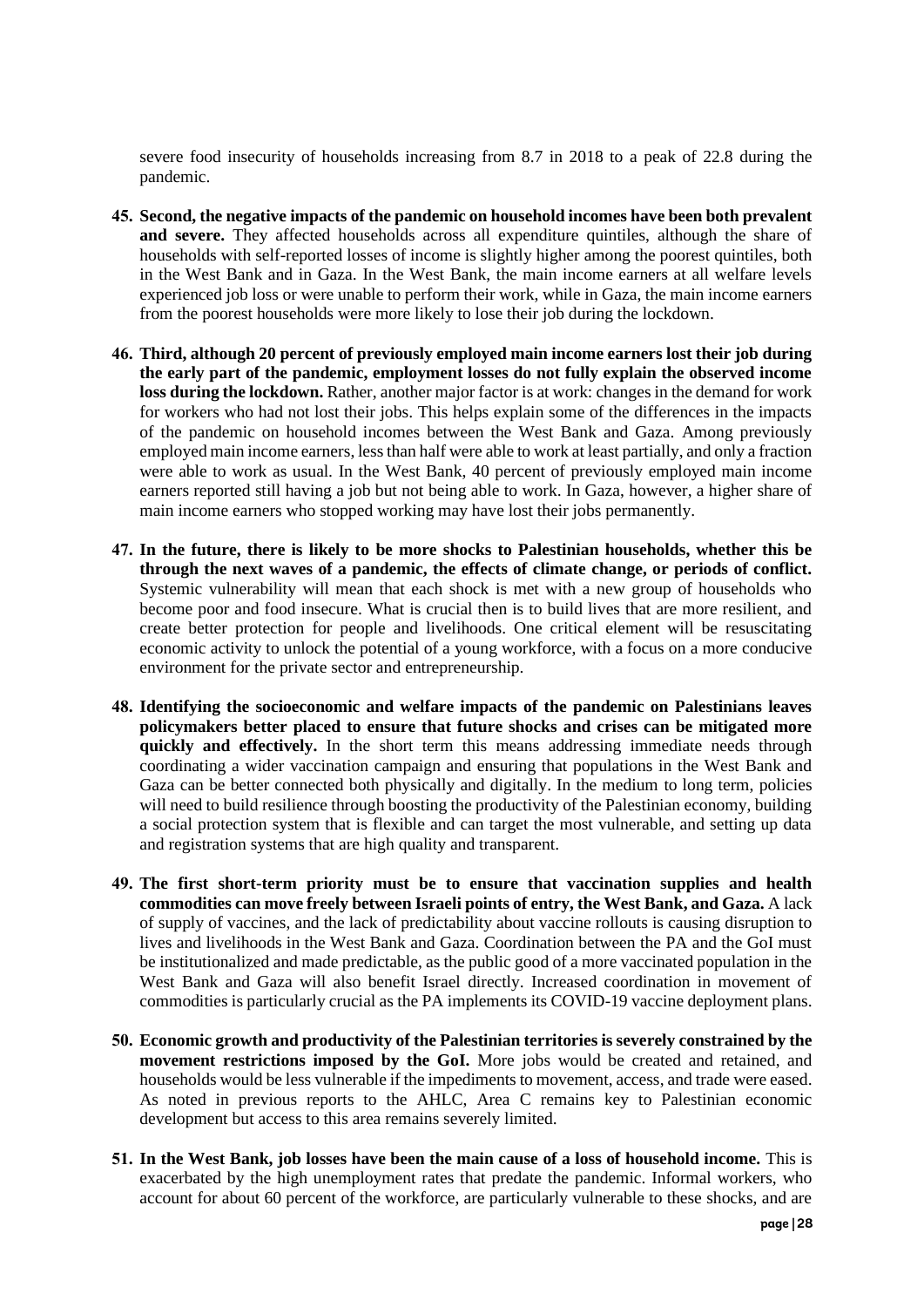disproportionally concentrated in poor and near-poor households and have no access to formal social protection schemes. Improving the prospects for those in the informal sector by allowing for better integration and easier formalization and access to finance will bolster livelihoods and allow households to have more of a buffer to get through future shocks.

- **52. Improving the prospects for those who work in the informal sector goes hand-in-hand with building a social protection system that can respond to crises quickly and is able to target beneficiaries effectively.** This focus is essential to prepare the West Bank and Gaza for future crises. Results from COVID-19 impact surveys across the region have shown that countries with more elaborate registration systems are able to provide better targeted assistance. Similarly, parts of the population that are covered by existing assistance systems have been found to be more protected against shocks caused by COVID-19 than populations at large.
- **53. These findings suggest that a clear, secure, and transparent means of digital identification is one way to help people access services in times of need.** Building a comprehensive and inclusive database means focusing on more than just money-metric poverty, and also needs to address disparities across multiple dimensions including gender equality and female empowerment, inequality, financial inclusion, health insurance coverage, and safe movement. Such a system would be particularly helpful in targeting the most vulnerable populations quickly during a crisis, and also allow for a pivot toward programs aimed at building resilience, rather than simply responding to one shock at a time.
- **54. The pandemic has brought about disruptions to the education system, and these effects have been felt most severely by children in the poorest households.** The main obstacle reported for the inability to continue learning is the lack of internet. Addressing low and poor digital coverage will help to mitigate this dynamic and is also an obvious way to help improve productivity in the Palestinian economy.
- **55. As discussed in the AHLC report of June 2020, overall digital infrastructure is significantly underdeveloped in general, but particularly in Gaza.** The GoI has not yet released mobile broadband internet frequency spectrum bands for use in Gaza. Internet is available and accessible through Wi-Fi hotspots in Gaza, with one-quarter of households still unable to access the internet. In the West Bank, and in Area C specifically, amending the current restrictions on digital connectivity is essential to ensuring that access to infrastructure and transmission sites can facilitate the provision of connectivity services to the Palestinian population, and that households and businesses are able to integrate this basic service into their daily lives and operations more efficiently.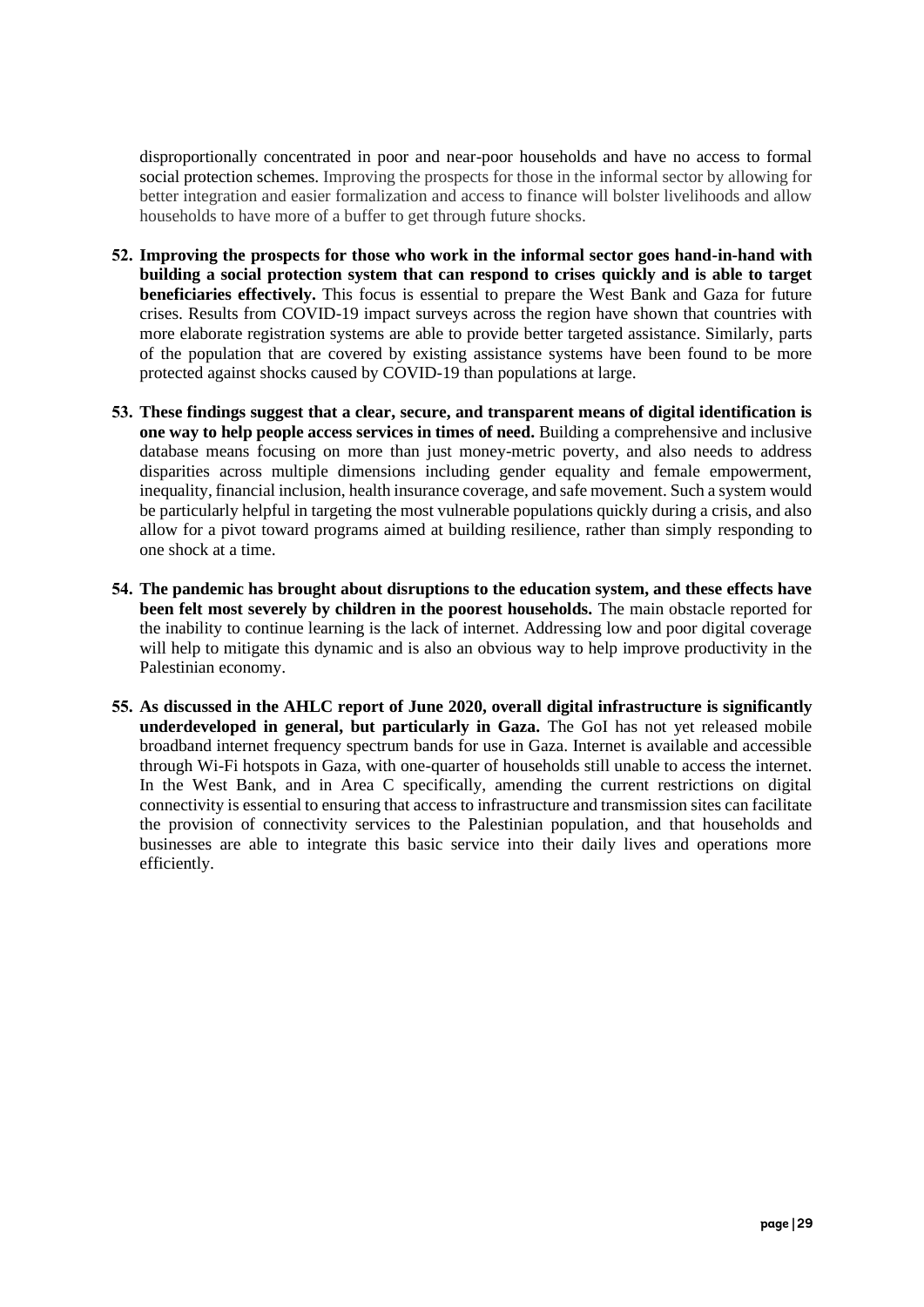# **ANNEX I: STOCKTAKING OF WORLD BANK RECOMMENDATIONS TO THE AHLC MEETINGS OVER THE YEARS**

**1. The Palestinian economic outlook is worrying, and bold actions are needed from all parties to adjust the Palestinian economy's trajectory.** Several necessary actions have been identified in previous reports by the World Bank to the AHLC meeting, but implementation has been limited. In the World Bank's September 2016 report to the AHLC, a stocktaking of all previous World Bank recommendations to the meeting was conducted. This exercise was intended to provide a baseline for evaluating progress in achieving the Palestinian territories' development priorities. In addition, it was expected to galvanize the reform efforts of all parties to address the immediate need while setting in place reforms that will deliver over time. In this report, the stocktaking is updated to show progress since June 2021 using the same three pillars: (1) fiscal sustainability, (2) economic development, and (3) Gaza reconstruction and recovery.

## <span id="page-30-0"></span>A. Fiscal Sustainability

- **2. The ongoing COVID-19 pandemic and tough fiscal situation make it difficult for the PA to embark on challenging expenditure reforms, but once the situation improves the PA must begin addressing several longstanding areas of ineffective expenditure for long-term fiscal sustainability.** In particular, the PA must adopt a comprehensive plan for civil service reform that considers inefficiencies and overstaffing – especially in the West Bank. Parametric reforms are also needed to support the public pension system's sustainability. Progress has been made on steps to control electricity net lending – although the problem is increasing with other utility payments, mainly water and sewerage. The net lending situation for the water sector continues to face challenges: i) net lending for water and sanitation is at NIS30 million per month; ii) Israel charges the Palestinian MoF NIS110 million per year to treat the transboundary wastewater. There is no agreement on accounting principles for these costs; and iii) service providers continue to accumulate debt, which has increased due to COVID-19. Regarding the cost of treating transboundary wastewater, it would be useful for the GoI to provide a detailed breakdown to the PA—and it will be important for the GoI and PA to agree on a solution to the transboundary wastewater issue. All stakeholders need to agree on a new mechanism to ringfence water revenues and increase payments of bulk water purchases from the Israel water utility Mekorot. Outside medical referrals (OMR) also represent an ongoing fiscal burden for the PA, but steps have been taken to control this category of spending, including introducing a digitalized system to monitor OMRs and linking this e-referral system to the MoF's Integrated Financial Management Information System (IFMIS), which will enhance transparency regarding OMRs and allow for better financial planning.
- **3. After declining in 2020 due to the COVID-19 crisis, revenues rebounded in 2021 but risks remain high and efforts are still needed to bring revenues close to their potential.** As the PA eased COVID-19 containment measures in 2021, domestic taxes increased by 28 percent. Despite this impressive performance, efforts are still needed by the PA to improve tax administration. For instance, tax avoidance is still widespread, particularly among high earning professionals, and the PA needs to focus efforts on this group of taxpayers. Encouragingly, the MoF has recently prepared a three-year revenue strategy (2021-2024) that focuses on tax administration and improving compliance. Progress has also been made on updating public fees and charges with a notable decision to increase the license fee for petrol stations. Further, the PA and the Government of Jordan have agreed to further cooperation on customs through electronically linking their customs systems, which is expected to significantly reduce smuggling.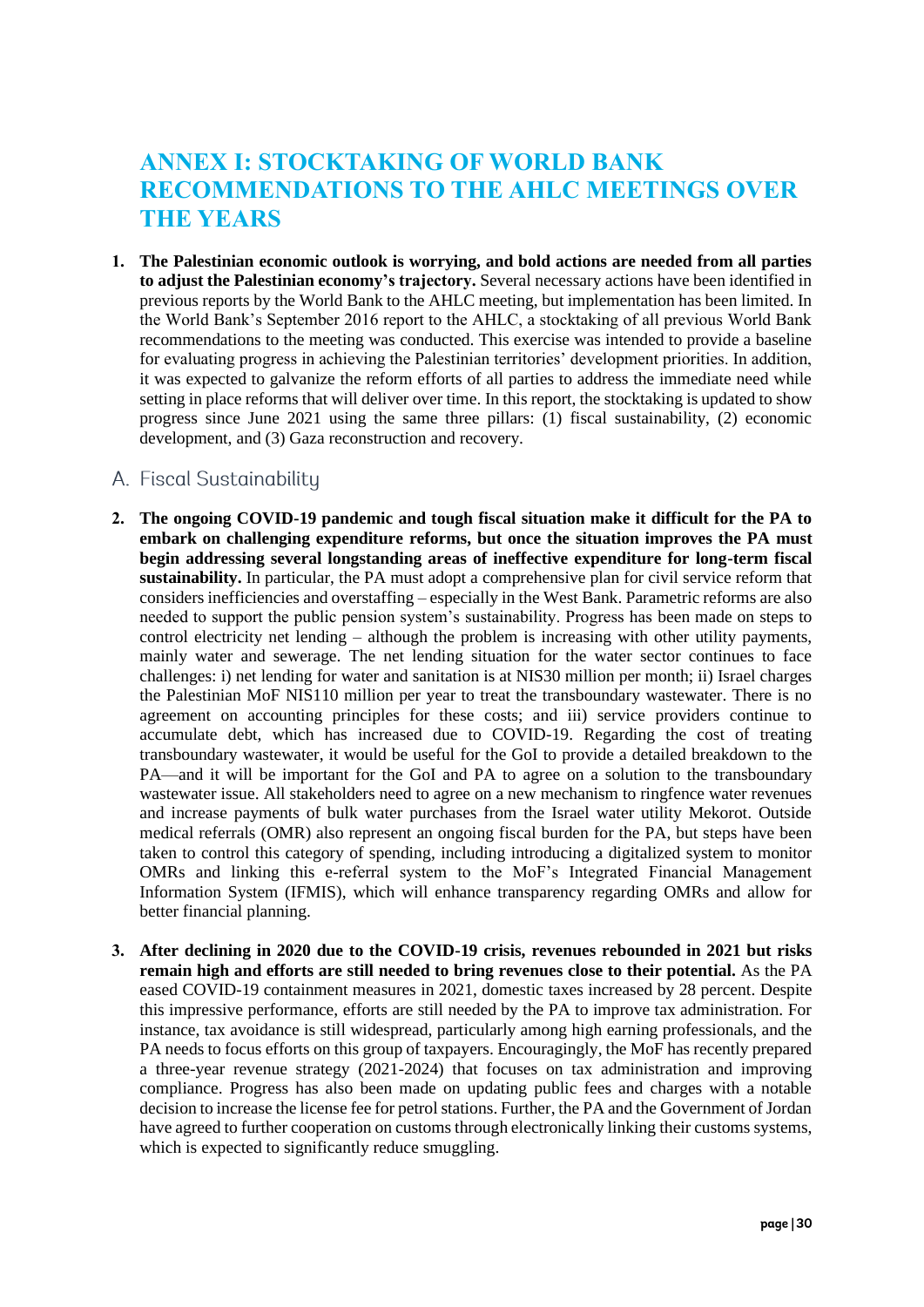- **4. Cooperation by the GoI to offset fiscal leakages remains key as additional deductions from clearance revenues have negatively impacted the fiscal situation.** The GoI has increased monthly deductions from clearance revenues from NIS40 million in previous years to NIS50 million in April 2021 and further up to NIS100 million in August 2021. This has placed large stress on the PA's financing situation. Hence, there is an urgent need to resolve outstanding issues related to the revenue sharing arrangements. Efforts should focus on implementing existing agreements that provide for full information sharing on trade that takes place between both parties, including Israeli sales to Gaza. The parties could also reach an agreement regarding the sharing of Allenby Bridge exit fees. Talks have been under way for some time between the GoI and the PA to initiate the introduction of bonded warehouses for Palestinian imports and the transfer of some customs authority to the PA over the coming years. Even though there were encouraging talks about separating fuel taxes from the clearance process, this did not materialize as these taxes are still collected by the GoI and then transferred to the PA after deducting a 3 percent handling fee. The recently launched pilot to implement an e-VAT system on a voluntary basis is encouraging, but more work is needed to electronically link the interfaces of both parties as this is what will result in a meaningful decline in VAT leakage.
- **5. The PA is continuing to make progress on improving the public financial management (PFM) system.** The PA has a comprehensive PFM Strategy (2021-2023), which incorporates the findings of the latest Public Expenditure and Financial Accountability (PEFA) assessment. A World Bankfunded project is providing support with a focus on budget execution, financial accountability, and procurement. Good progress has been achieved through the project on addressing the major delays in the production and audit of financial statements. The 2018 and 2019 audited reports were issued in December 2021 by the State Audit and Administrative Control Bureau and the 2020 audit is expected to be published in 2022. In line with the PFM strategy, support continues on the commitment control system (CCS), which is partially implemented for operating expenditures (including salaries) and will be fully implemented in the second quarter of 2022. The project is also supporting the modernization of financial control, intergovernmental fiscal transfers, and improvement of payroll management. Automated procedures were introduced to ensure that all health referrals are reflected in the financial management information system in a timely manner. Good progress was achieved during 2019-2021 on the implementation of the procurement law with the single procurement portal operational, new standard bidding documents approved by the Council of Ministers, a capacity-building program of the procurement workforce launched, and the operationalization of the complaint mechanism was officially launched in March 2022. Priority actions going forward include enforcing the use of the single portal and Standard Bidding Documents (SBDs) by all procuring entities and equipping HCPPP with the qualified human resources necessary to effectively assume its role in the development of the procurement system, policy-making, and oversight of all public procurement activity. The PA has also prioritized the development and implementation of an e-Government Procurement system and the professionalization of the procurement function. The Bank is preparing a second phase of the PFM Improvement Project to continue working in the same areas in addition to reforms in tax administration and anti-corruption, which should be operational mid-2022. A FCDO-funded PFM project continues to focus on budget management, revenue administration, and improving the policy development/planning processes led from the Prime Minister's Office.
- **6. Budget support from donors has significantly declined in recent years and funds remain insufficient to close the large financing gap.** As a share of GDP, aid to the budget fell from 27 percent in 2008 to 1.8 percent in 2021.

#### <span id="page-31-0"></span>**B.** Economic Development

**7. The constraints on movement, access, and trade continue to be the main impediment to economic growth in the Palestinian territories.** Area C remains key to Palestinian economic development but access to this area remains severely limited. Further progress has been made on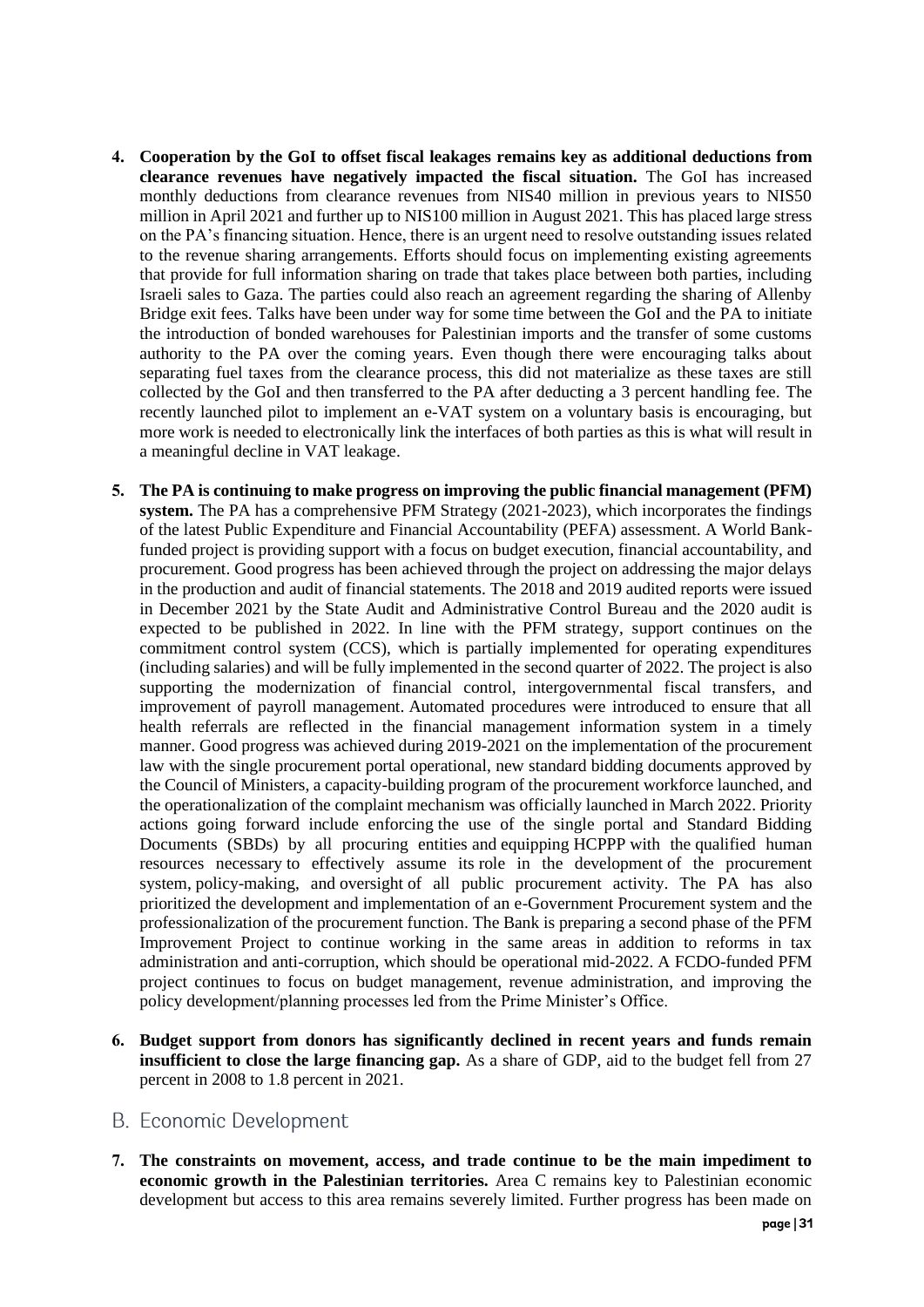the piloting of door-to-door transport through the West Bank crossings, with the initial Hebron pilot being extended to Nablus and Qalquilia regions, however the current scope of this activity remains limited. Building power networks in the West Bank, particularly for increasing imports from Jordan, unavoidably involves some segments traversing Area C and continues to suffer from approvals being opaquely delayed for years. The long list of dual-use items key for the development of the economy and whose access is restricted has been updated but not significantly eased. With time, and as more incentives are put in place to promote compliance, access to dual-use items should be based on a risk-based criterion rather than a blanket approach. For instance, all Palestinian businesses that have established a strong track record of their ability to safely and securely handle hazardous materials and dual-use goods should be granted access to these goods without the need for cumbersome licensing procedures. Encouragingly, the GoI has recently announced that some restrictions on the movement of goods and people in and out of the Strip will be eased. For example, some 50 Businessman Card (BMC) holders were allowed to exit Gaza in early August. It was also announced that the number of Palestinian workers in Israel will be increased by 15,000.

- **8. At a domestic level, the PA has initiated steps to improve the business climate, but these have yet to be fully implemented.** With technical assistance from the World Bank, the Ministry of National Economy finalized a new draft of the Companies Law that was adopted and published on December 30, 2021. The new Companies Law will significantly improve the Palestinian business environment by offering SMEs, entrepreneurs, as well as local and foreign investors a legal framework at international standards, corresponding to a digitalized and fast-paced business world. The new enacted Companies Law provides a more predictable and transparent business environment by introducing new concepts and approaches. Specifically, the new Companies Law: a) enables businesses to register online; b) facilitates the incorporation of businesses by removing unnecessary formalities, minimum capital requirements; c) regulates SMEs only to the extent necessary for the public interest and reduces the compliance cost by removing excessive requirements; d) allows home-based businesses to be registered, to support youth and women entrepreneurs; e) introduces new types of company forms; f) removes restrictions to foreign investment; g) enhances transparency of and accessibility to businesses registration data; h) provides better rules for larger businesses with multiple shareholders; i) introduces tools that the business community was missing, such as mergers, divisions, and transformation; j) promotes women in leadership roles by requesting public companies to have one-third of the Board of Directors women; k) equips shareholding companies with new tools to address the diversity of situations they face in their operation, such as different types of shares, employee stock option plans, and convertible bonds; l) introduces stronger protections for minority investors; and m) enables entrepreneurs to close their businesses faster and through more affordable and predictable procedures for mandatory and voluntary liquidation.
- **9. Progress has also been seen in other areas, but more efforts are still needed.** A draft Competition Law was approved by the Cabinet and is now awaiting the President's signature. With support from the World Bank, the PA has also updated the Law of Crafts and Industries of 1953 to facilitate municipal business licensing through simplifying the approval process and reducing the cost. The amendments took effect from January 1, 2019, and the focus has more recently been on removing administrative obstacles to faster processing of municipal business licenses and automating the process. To establish strategic and policy oversight of institutions in land administration, in November 2018 the Cabinet of the previous administration adopted a draft Amendment to the Palestinian Land Authority (PLA) Laws. The amendment calls for the establishment of a Board of Directors that would oversee the operations of the PLA and would facilitate increased transparency in the land sector in line with the ongoing reform process. The legal amendment remains pending for ratification by the executive branch. In 2020, the President's Office sent the PLA Law back to the Council of Ministers with comments in relation to the financial implications of the law. The PLA and LWSC addressed all the comments, and the text of the law was reformulated accordingly and sent back to the Council of Ministers for approval. The draft law was sent to the Presidency again in April 2021 for enactment, but still awaits the President's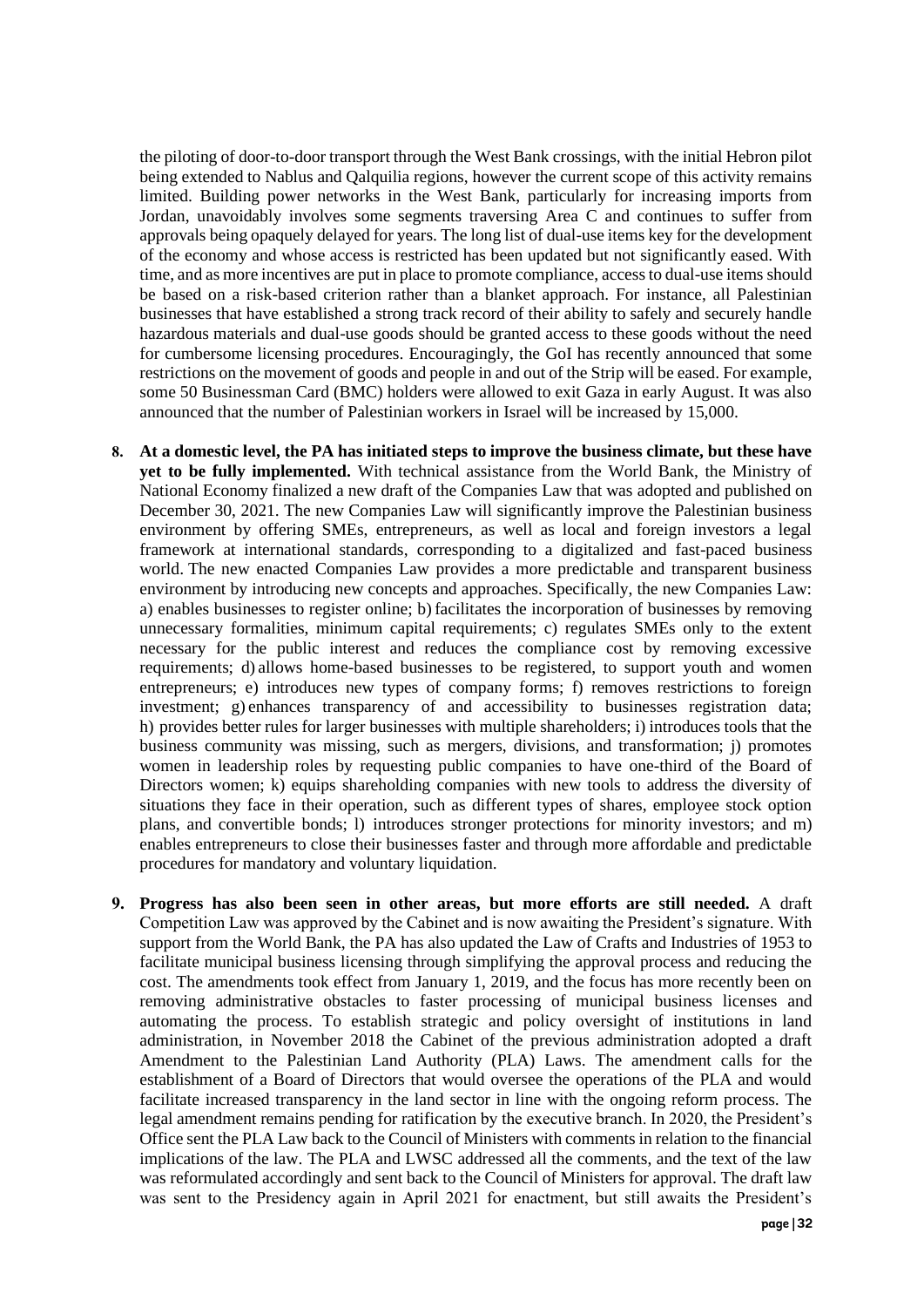signature. Land registration is proceeding in the West Bank under the mandate and direction of the Land Water Settlement Commission (LWSC) in cooperation with local government units (LGUs). However, registration activities continue to be hampered by the pandemic, experiencing delays as a result of the corresponding closures and travel restrictions within the West Bank. In addition to national closures, there have been numerous localized closures at the land agencies due to COVID-19 outbreaks among staff. A new telecommunication law was adopted and published on December 23, 2021. The law, however, remains to be improved to strengthen the independence of the regulatory authority.

**10. Progress in the energy sector continues in the shadow of COVID-19.** The interim Power Purchase Arrangements (PPA) between the GoI and the PA continue to be implemented. Based on these arrangements, the Palestinian Electricity Transmission Company (PETL) has started managing electricity supply from the Israeli Electricity Company (IEC) through the four highvoltage substations in the West Bank. PETL is also providing solar energy, supplied by independent power producers (IPPs) in the northern West Bank and has maintained a good payment record under the interim arrangements and solar PPAs. Increasing supply through the high-voltage substations will contribute to alleviating supply constraints and improving quality across the West Bank. The Palestinian Energy and Natural Resources Authority (PENRA) continues to implement reform measures to improve collection, efficiency, and payment-related performance. The pandemic and economic slowdown continue to cast a shadow in terms of disruption in financial flows across the energy supply chain, which is affecting all energy sector institutions. A Revenue Protection Program, along with updated management information systems, continues to be rolled out to the distribution companies in the West Bank and Gaza. However, improvements in the sector continue to be hampered by a lack of progress in other areas - particularly those related to electricity infrastructure in Area C. Diversification of electricity supply from neighboring countries and distribution grid reinforcements are needed to enable stable supply but are hindered primarily by land access issues. Construction restrictions in Area C continue to pose major obstacles to strengthening the energy supply and sustainability through renewable IPPs and interconnections. In Gaza, the need for a comprehensive energy action plan to enable increased supply, improved operations, and institutional reforms remains urgent. The recently concluded institutional review and audit of energy sector finances in Gaza provides comprehensive recommendations and accelerating their implementation is a priority in addressing the energy crisis and managing the electricity sector's fiscal impact.

## C. Gaza Reconstruction and Recovery

*1.* **The 11-day Gaza conflict in May 2021 resulted in severe damages across all sectors in Gaza.** The immediate humanitarian response started, and efforts are still needed by all parties to ensure this response lays the groundwork for medium and long-term reconstruction and recovery phases. There is a need for action by the PA, GoI, and international community to address the needs and ensure that this reconstruction process paves the way for an efficient recovery and a more sustainable trajectory for Gaza. The PA needs to take on an active approach in leading the reconstruction efforts, building on experience from previous conflicts, namely in 2014. The PA will also need to take prompt actions to ensure sustainability of governance arrangements in Gaza as the current situation of dual administrative systems results in complicated public service arrangements and is not sustainable. While some measures by the GoI to enable material entry have helped, access to materials for reconstruction should be further eased to allow for an efficient and speedy reconstruction, while also addressing legitimate security concerns. Efforts also need to focus on easing constraints that currently stifle private activity and setting the enabling conditions for private investment, as achieving a sustainable growth path for Gaza cannot happen without allowing its economy to connect to the outside world. Finally, sizable and predictable donor support will not only be crucial to implement reconstruction activities, but Gaza's economy will continue to depend critically on donor support for several years to come, until gradually the tradable sectors replace the role of donor aid as the key source of foreign exchange to fuel the economy.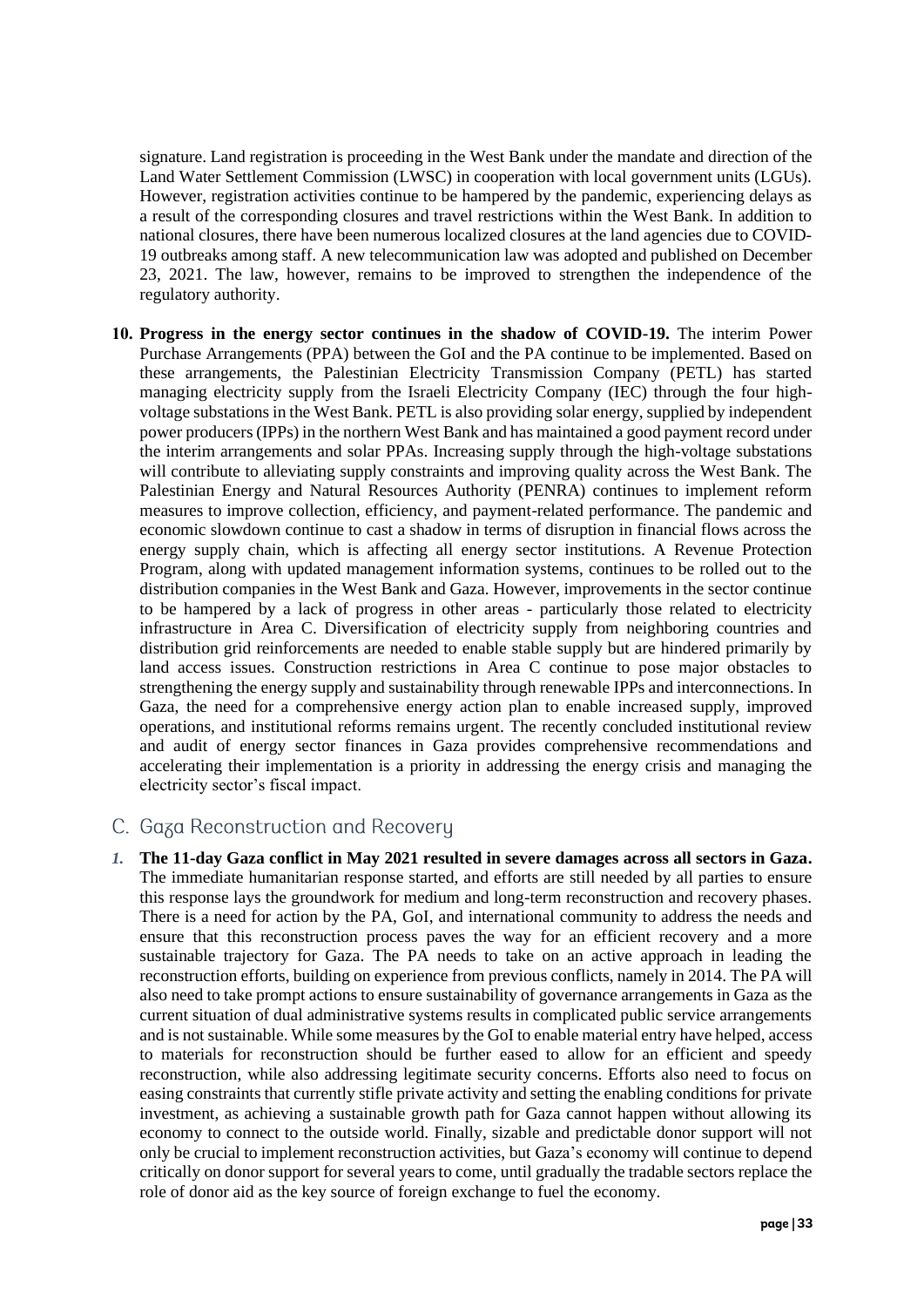|  |  | Table A. Summary of World Bank Recommendations to AHLC meetings |
|--|--|-----------------------------------------------------------------|
|  |  |                                                                 |

| <b>Actions</b>                                                                    | <b>Responsible</b><br><b>Party</b> | Progress as<br>of Sep 2016 | Progress as<br>of April<br>2022 |
|-----------------------------------------------------------------------------------|------------------------------------|----------------------------|---------------------------------|
| <b>FISCAL SUSTAINABILITY</b>                                                      |                                    |                            |                                 |
| <b>Expenditures</b>                                                               |                                    |                            |                                 |
| Control the oversized wage bill                                                   | PA                                 |                            |                                 |
| Control medical referrals to Israel                                               | PA                                 |                            |                                 |
| Control medical referrals to local facilities                                     | PA                                 |                            |                                 |
| Implement administrative reforms for the pension system                           | PA                                 |                            |                                 |
| Implement parametric reforms to restore the pension<br>system's sustainability    | PA                                 |                            |                                 |
| Reduce the size of net lending                                                    | PA                                 |                            |                                 |
| <b>Revenues</b>                                                                   |                                    |                            |                                 |
| Enhance the PA's tax effectiveness in Gaza                                        | PA                                 |                            |                                 |
| Increase the number of registered large taxpayers                                 | PA                                 |                            |                                 |
| Strengthen legislation to penalize non-compliant taxpayers                        | PA                                 |                            |                                 |
| Revise government fees and charges upward                                         | PA                                 |                            |                                 |
| Transfer to the PA fiscal losses accumulated over the years                       | GoI                                |                            |                                 |
| Implement institutional measures to reduce fiscal losses on<br>clearance revenues | PA and GoI                         |                            |                                 |
|                                                                                   |                                    |                            |                                 |
| <b>Public Financial Management</b><br>Improve budget preparation procedures       | PA                                 |                            |                                 |
| Align budget execution with available resources                                   | PA                                 |                            |                                 |
|                                                                                   | PA                                 |                            |                                 |
| Clear the backlog of outstanding financial statements                             |                                    |                            |                                 |
| 2012-2017<br>2018-2019                                                            |                                    |                            |                                 |
|                                                                                   |                                    |                            |                                 |
| Develop systems for monitoring and reporting expenditure<br>arrears               | PA                                 |                            |                                 |
| <b>Budget support</b>                                                             |                                    |                            |                                 |
| Provide sizable, predictable, and timely support to the PA's                      |                                    |                            |                                 |
| budget                                                                            | Donors                             |                            |                                 |
| <b>ECONOMIC DEVELOPMENT</b>                                                       |                                    |                            |                                 |
| <b>Area C</b>                                                                     |                                    |                            |                                 |
| Expand spatial plans for Palestinian villages in Area C                           | GoI                                |                            |                                 |
| Increase number of building permits approved in Area C                            | GoI                                |                            |                                 |
| Grant approval to Palestinian business projects in Area C                         | GoI                                |                            |                                 |
| The Gaza economy                                                                  |                                    |                            |                                 |
| Allow exports out of Gaza to reach pre-2007 level                                 |                                    |                            |                                 |
| Significantly reduce items on restricted dual-use list for<br>Gaza                | GoI<br>GoI                         |                            |                                 |
| Create a unified legal system in the West Bank and Gaza                           | PA                                 |                            |                                 |
| The business climate                                                              |                                    |                            |                                 |
| Adopt the Secured Transactions Law and establish a                                |                                    |                            |                                 |
| movable asset registry                                                            | PA                                 |                            |                                 |
| Adoption of new Companies Law                                                     | PA                                 |                            |                                 |
| Adoption of Competition Law                                                       | PA                                 |                            |                                 |